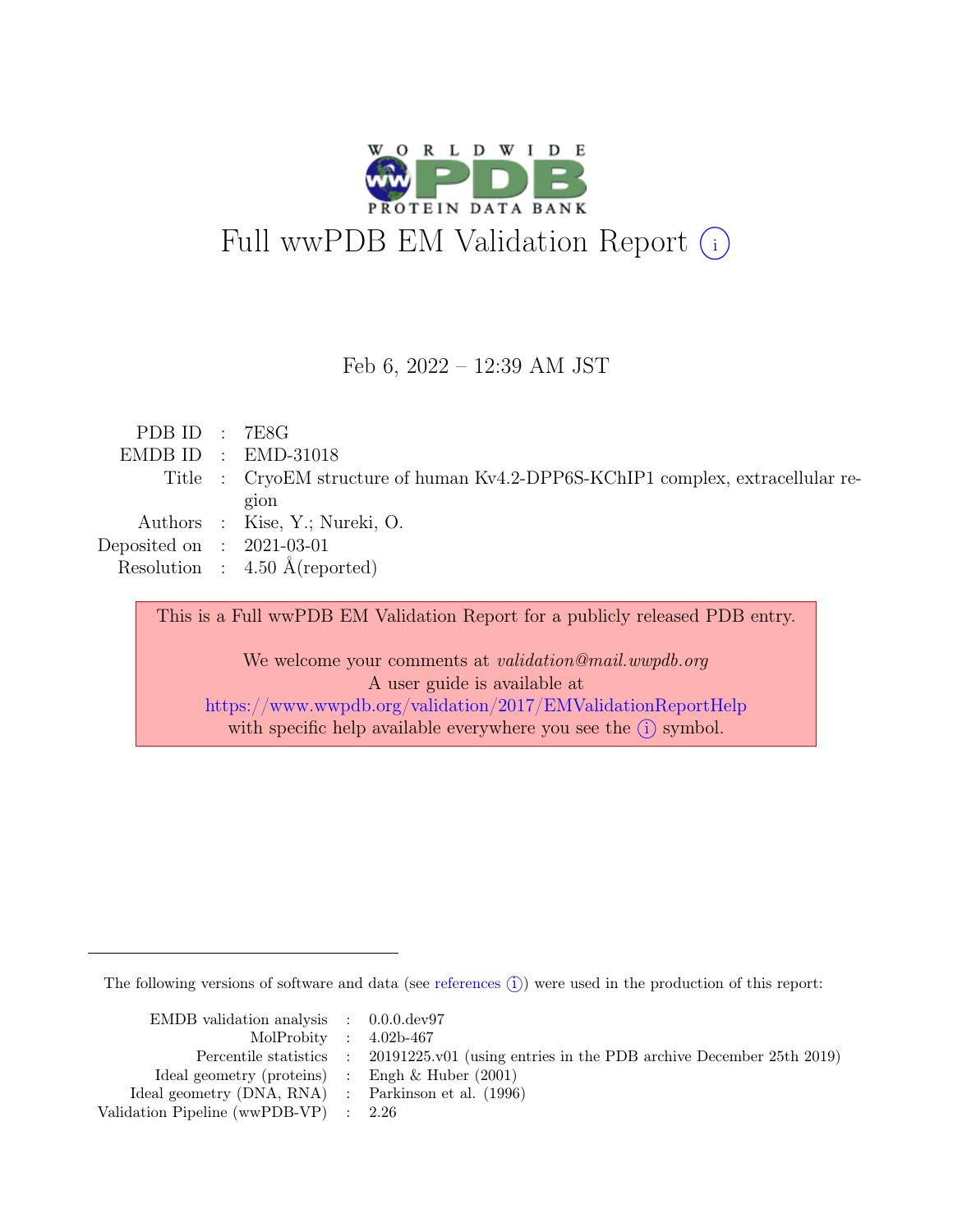# 1 Overall quality at a glance  $(i)$

The following experimental techniques were used to determine the structure: ELECTRON MICROSCOPY

The reported resolution of this entry is 4.50 Å.

Percentile scores (ranging between 0-100) for global validation metrics of the entry are shown in the following graphic. The table shows the number of entries on which the scores are based.



| Metric.               | <u>o indie</u> al chive<br>$(\#Entries)$ | тлуг эн шөннөэ<br>$(\#Entries)$ |
|-----------------------|------------------------------------------|---------------------------------|
| Clashscore            | 158937                                   | .297                            |
| Ramachandran outliers | 154571                                   | 4023                            |
| Sidechain outliers    | 154315                                   | 3826                            |

The table below summarises the geometric issues observed across the polymeric chains and their fit to the map. The red, orange, yellow and green segments of the bar indicate the fraction of residues that contain outliers for  $>=$  3, 2, 1 and 0 types of geometric quality criteria respectively. A grey segment represents the fraction of residues that are not modelled. The numeric value for each fraction is indicated below the corresponding segment, with a dot representing fractions  $\epsilon = 5\%$ The upper red bar (where present) indicates the fraction of residues that have poor fit to the EM map (all-atom inclusion  $\langle 40\% \rangle$ ). The numeric value is given above the bar.

| Mol |    | $\boxed{\text{Chain}}$ Length | Quality of chain |     |
|-----|----|-------------------------------|------------------|-----|
|     |    |                               | 40%              |     |
|     |    | 729                           | 62%              | 37% |
|     |    |                               | 48%              |     |
|     | ., | 729                           | 62%              | 38% |
|     |    |                               | 40%              |     |
|     | Κ  | 729                           | 63%              | 37% |
|     |    |                               | 49%              |     |
|     |    | 729                           | 61%              | 39% |

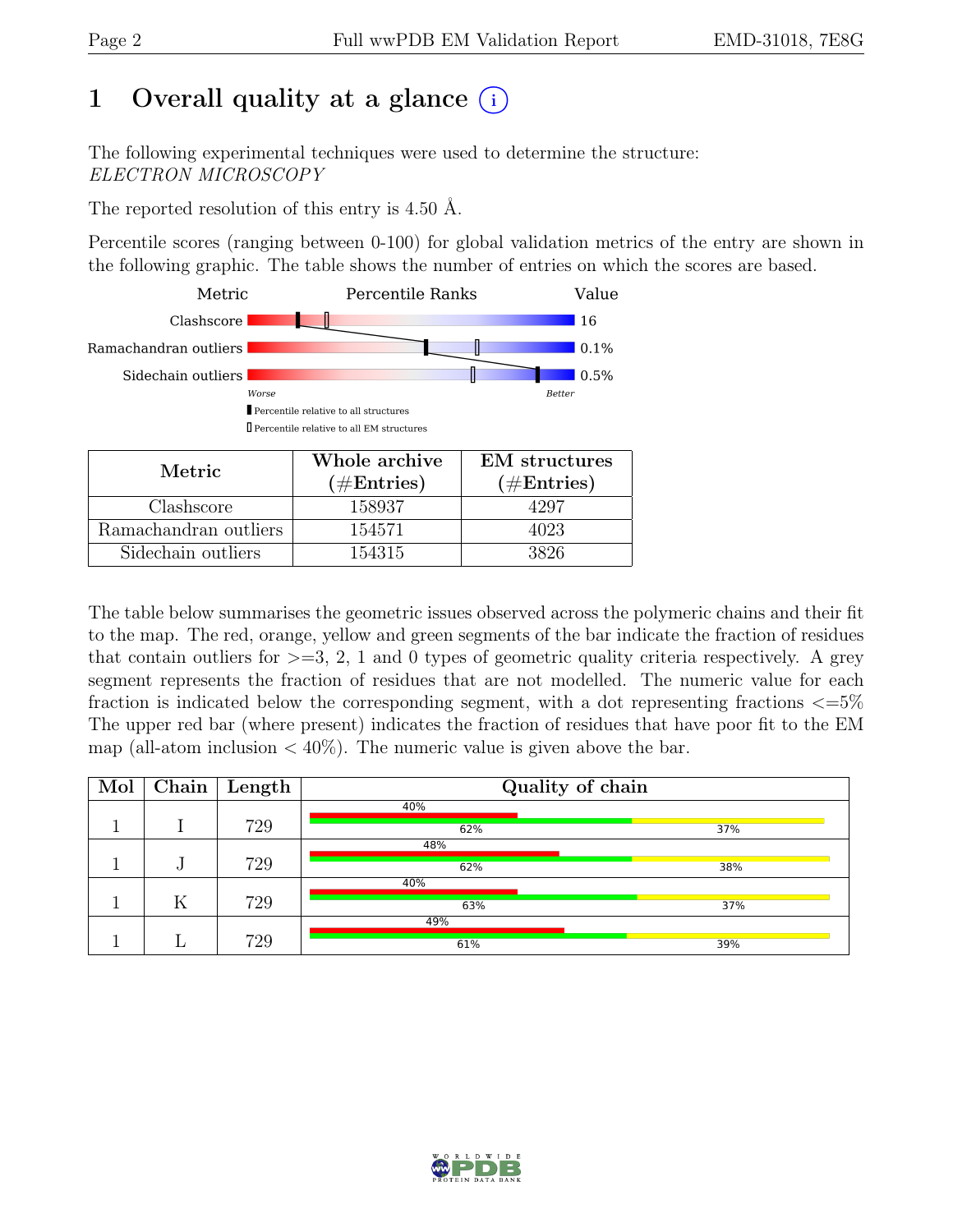# 2 Entry composition  $\overline{a}$

There is only 1 type of molecule in this entry. The entry contains 23528 atoms, of which 0 are hydrogens and 0 are deuteriums.

In the tables below, the AltConf column contains the number of residues with at least one atom in alternate conformation and the Trace column contains the number of residues modelled with at most 2 atoms.

| Mol | Chain | Residues |       |               | Atoms |                  |    | $\operatorname{AltConf}$ | <b>Trace</b> |
|-----|-------|----------|-------|---------------|-------|------------------|----|--------------------------|--------------|
|     | J     | 729      | Total | $\mathcal{C}$ | N     |                  | S  | O                        |              |
|     |       |          | 5882  | 3743          | 997   | 1118             | 24 |                          |              |
|     |       | 729      | Total | $\mathcal{C}$ | N     |                  | S  |                          |              |
|     |       |          | 5882  | 3743          | 997   | 1118             | 24 |                          |              |
|     | L     | 729      | Total | C             | N     | $\left( \right)$ | S  | 0                        |              |
|     |       |          | 5882  | 3743          | 997   | 1118             | 24 |                          |              |
|     | K     | 729      | Total | $\mathcal{C}$ | N     | $\left( \right)$ | S  |                          |              |
|     |       |          | 5882  | 3743          | 997   | 1118             | 24 |                          |              |

• Molecule 1 is a protein called Dipeptidyl aminopeptidase-like protein 6.

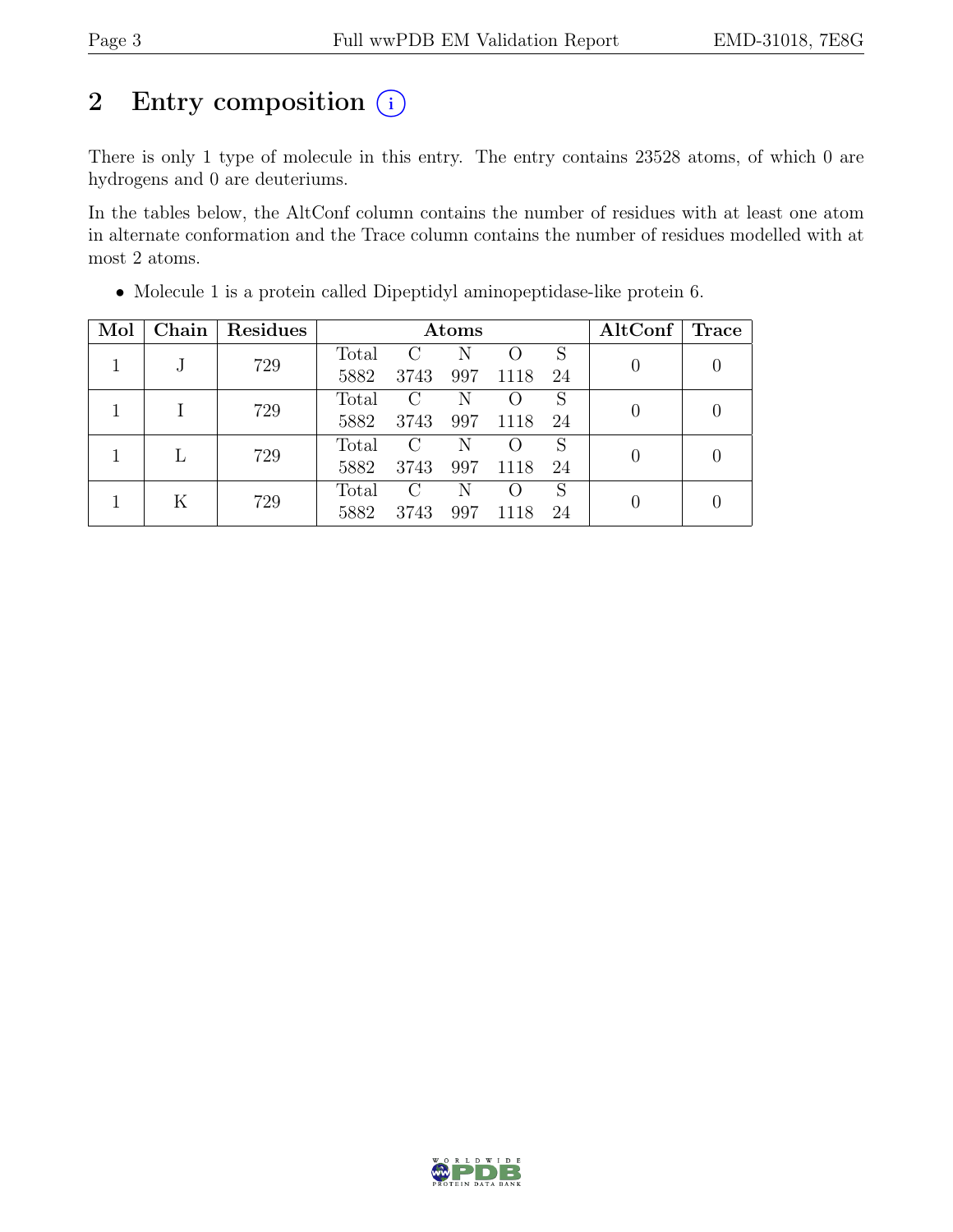# <span id="page-3-0"></span>3 Residue-property plots  $(i)$

These plots are drawn for all protein, RNA, DNA and oligosaccharide chains in the entry. The first graphic for a chain summarises the proportions of the various outlier classes displayed in the second graphic. The second graphic shows the sequence view annotated by issues in geometry and atom inclusion in map density. Residues are color-coded according to the number of geometric quality criteria for which they contain at least one outlier: green  $= 0$ , yellow  $= 1$ , orange  $= 2$ and red = 3 or more. A red diamond above a residue indicates a poor fit to the EM map for this residue (all-atom inclusion  $\langle 40\% \rangle$ ). Stretches of 2 or more consecutive residues without any outlier are shown as a green connector. Residues present in the sample, but not in the model, are shown in grey.

• Molecule 1: Dipeptidyl aminopeptidase-like protein 6



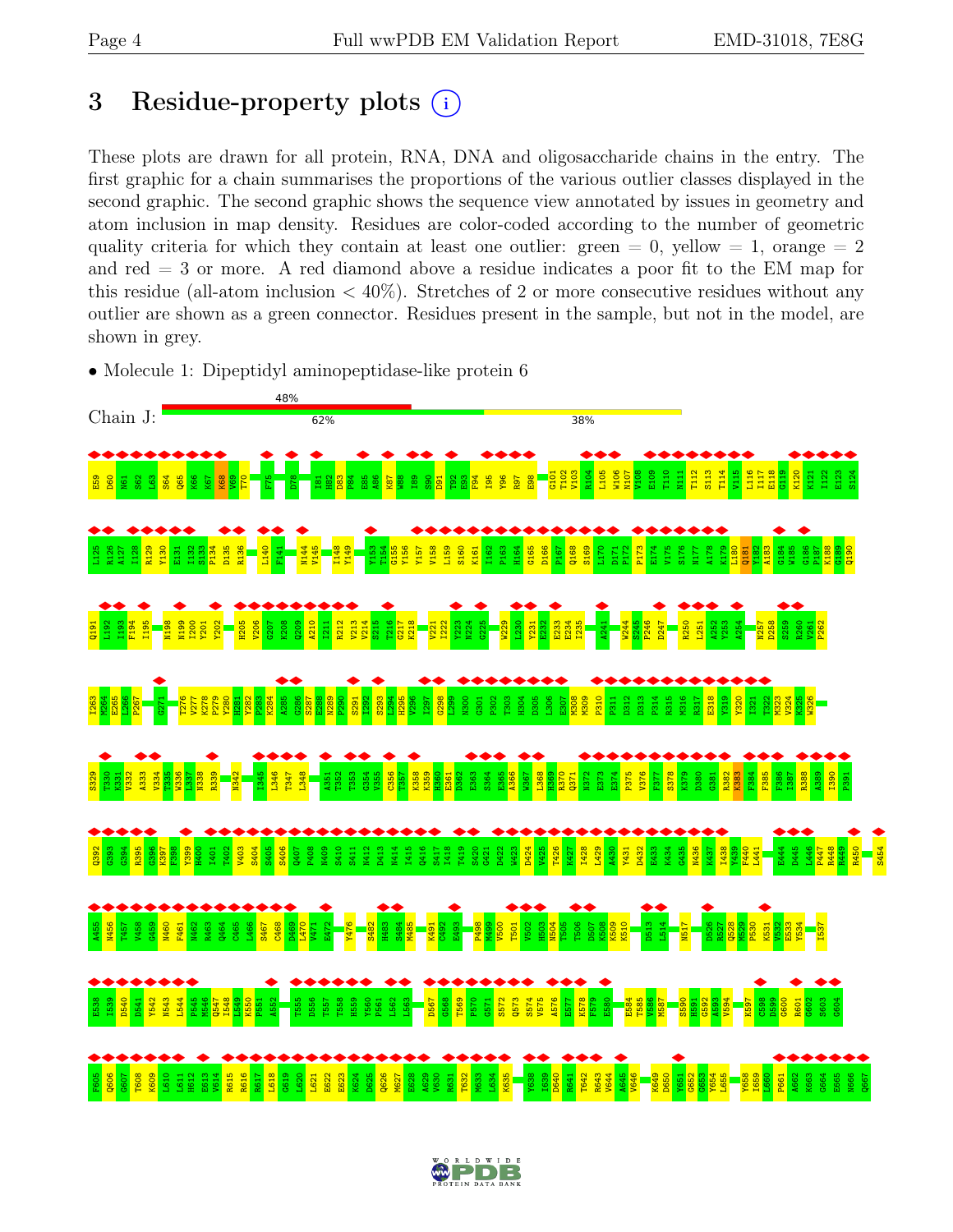#### G668 ◆ Q669 ◆ T670 ◆ F671 ◆ T672 ◆ C673 L677 I680 T681 D682 F683 K684 L685 Y686 A687 S688 A689 F690 S691 E692 R693 Y694 L695 G696 L697 H698 G699 L700 D701 N702 ◆ ◆ ◆ ◆ ◆ ◆ ◆ ◆ ◆ R703 ◆ A704 Y705 ◆ ◆ E706 ◆ M707 ◆ T708 T708<br>K709<br>A711<br>H712 R713 R713<br>V714<br>S715 S715 **A716** E718 E719 | **D**<br>Q720  $Q721$  $QT21$ **E723**<br>I724<br>I724<br>I725 H728<br>P728<br><mark>P728</mark><br>D730

#### E731 K732 ◆ I733 H734 H737 T738 I742 G74<br>A744 A749<br>A754<br>S749 Q760<br>S749 ◆ ◆ P758 D759 E760 S761 H762 S768 Q771 H772 L773 F780 E783 ◆ R786 ◆ I787 ◆

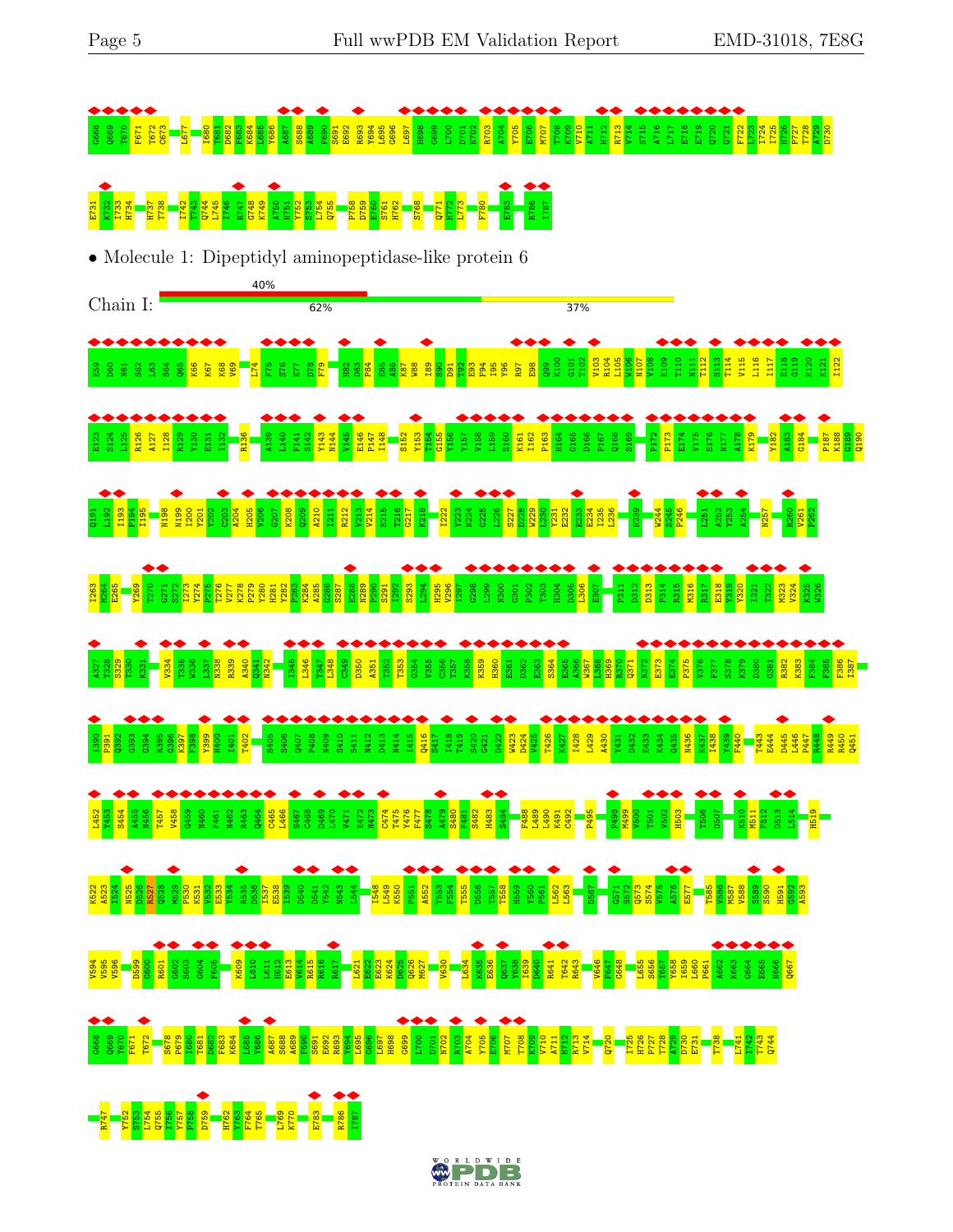

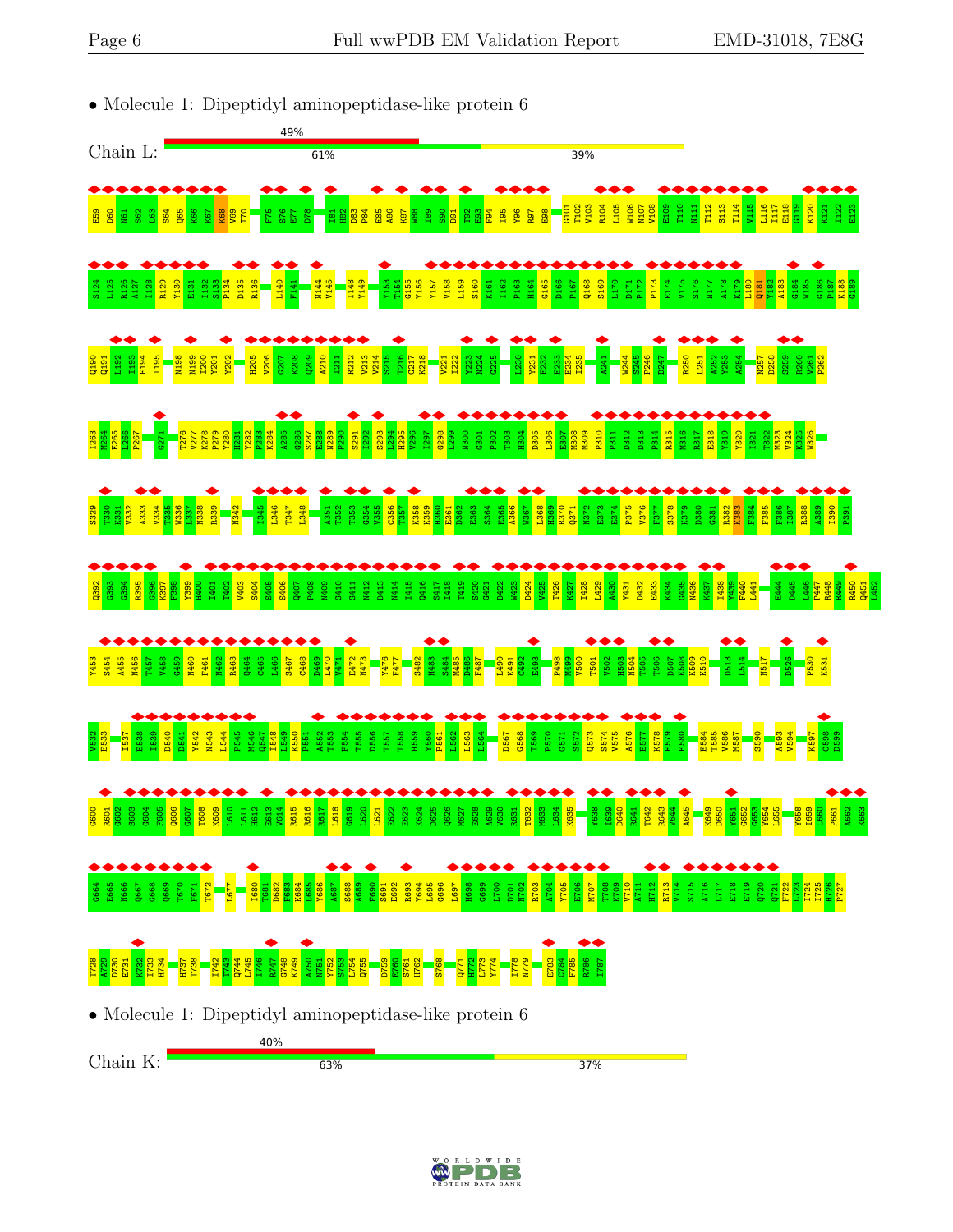

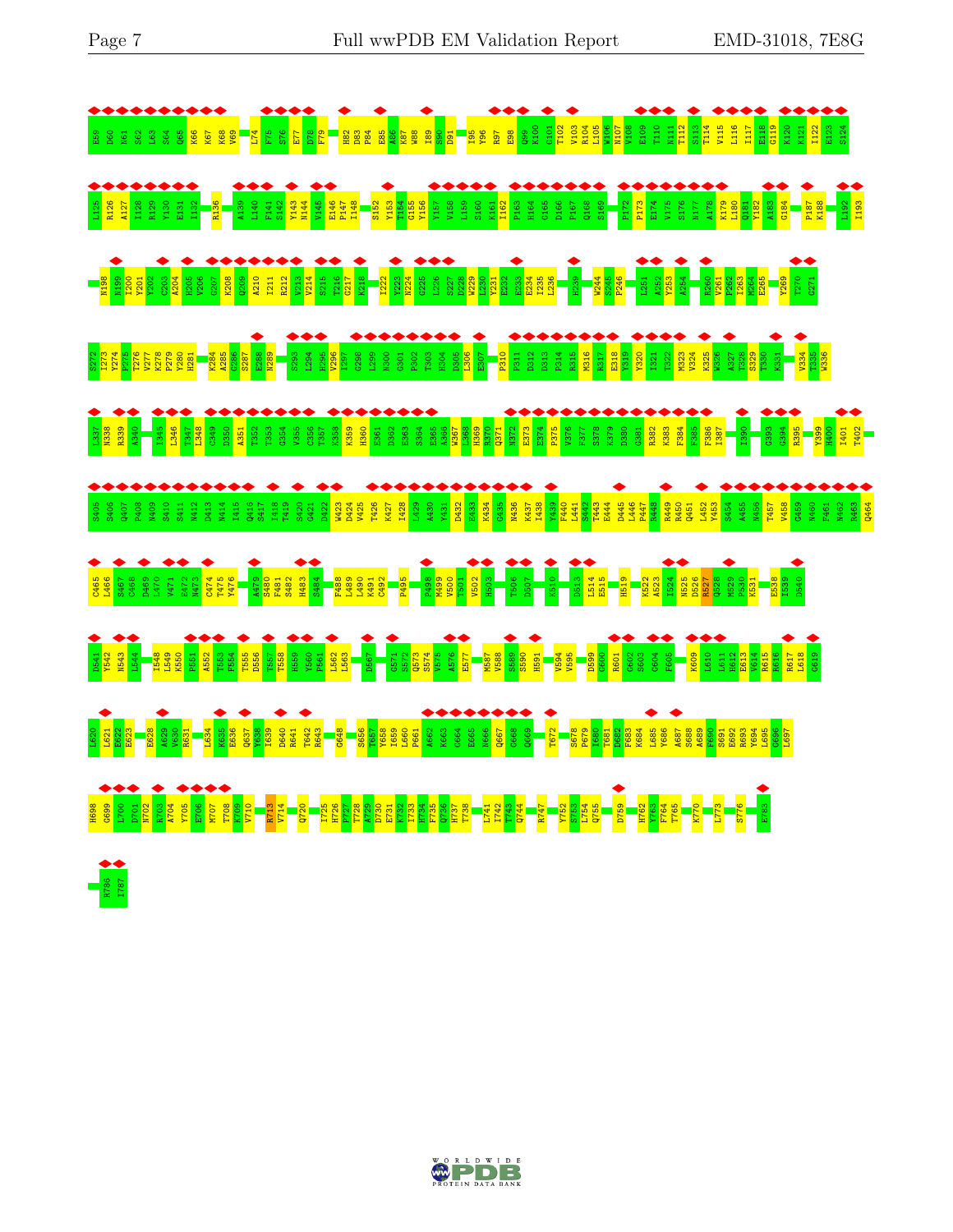# 4 Experimental information  $\circled$

| Property                           | Value                                             | <b>Source</b> |
|------------------------------------|---------------------------------------------------|---------------|
| EM reconstruction method           | <b>SINGLE PARTICLE</b>                            | Depositor     |
| Imposed symmetry                   | POINT, Not provided                               |               |
| Number of particles used           | 139524                                            | Depositor     |
| Resolution determination method    | FSC 0.143 CUT-OFF                                 | Depositor     |
| CTF correction method              | PHASE FLIPPING AND AMPLITUDE<br><b>CORRECTION</b> | Depositor     |
| Microscope                         | FEI TITAN KRIOS                                   | Depositor     |
| Voltage (kV)                       | 300                                               | Depositor     |
| Electron dose $(e^-/\text{\AA}^2)$ | 48                                                | Depositor     |
| Minimum defocus (nm)               | Not provided                                      |               |
| Maximum defocus (nm)               | Not provided                                      |               |
| Magnification                      | Not provided                                      |               |
| Image detector                     | GATAN K3 BIOQUANTUM (6k x 4k)                     | Depositor     |
| Maximum map value                  | 0.043                                             | Depositor     |
| Minimum map value                  | $-0.021$                                          | Depositor     |
| Average map value                  | 0.000                                             | Depositor     |
| Map value standard deviation       | 0.002                                             | Depositor     |
| Recommended contour level          | 0.0127                                            | Depositor     |
| Map size $(A)$                     | 298.7986, 298.7986, 298.7986                      | wwPDB         |
| Map dimensions                     | 298, 298, 298                                     | wwPDB         |
| Map angles $(°)$                   | $\overline{90.0}$ , 90.0, 90.0                    | wwPDB         |
| Pixel spacing $(A)$                | $\overline{1.00}$ 268, 1.00268, 1.00268           | Depositor     |

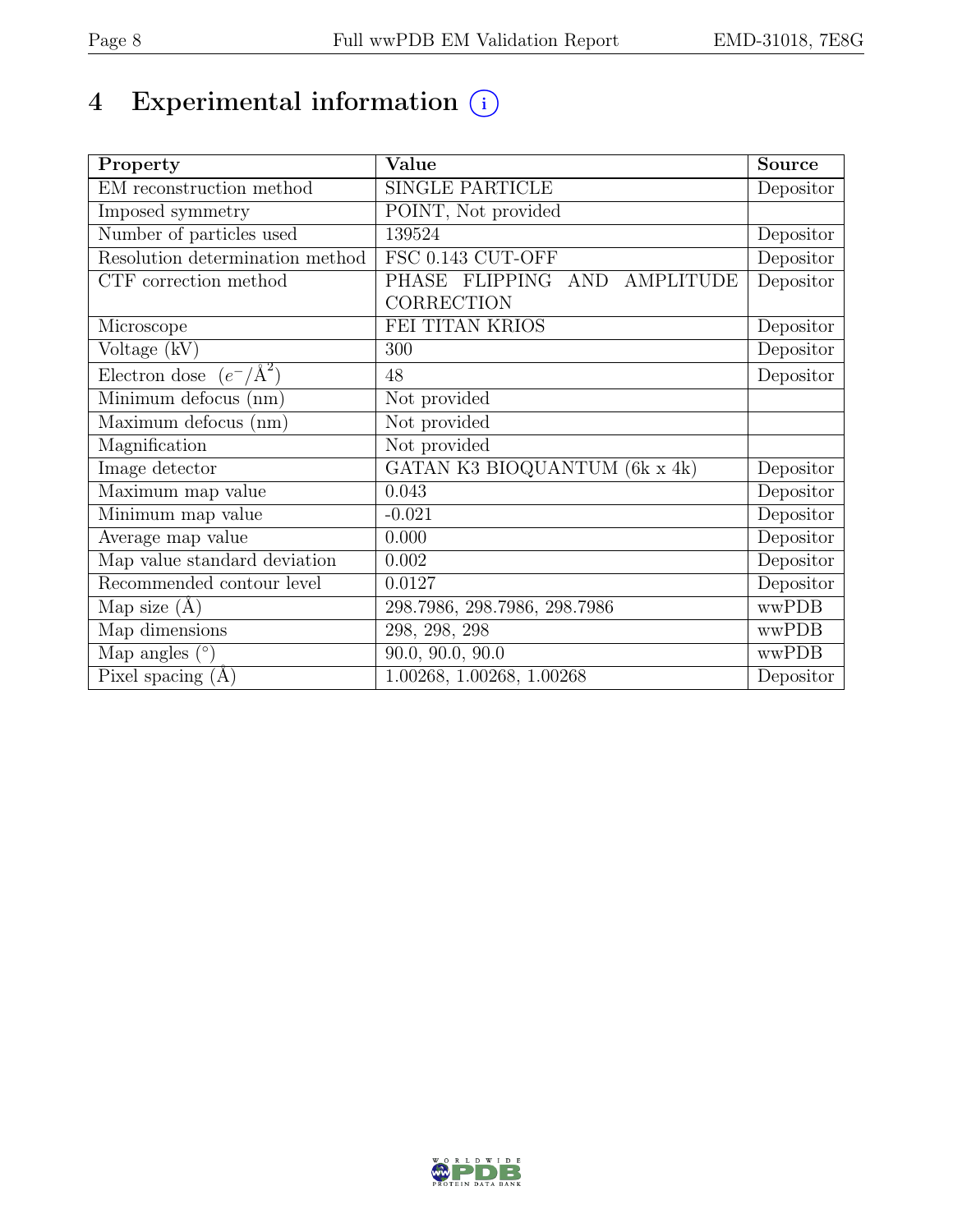# 5 Model quality  $(i)$

# 5.1 Standard geometry  $(i)$

The Z score for a bond length (or angle) is the number of standard deviations the observed value is removed from the expected value. A bond length (or angle) with  $|Z| > 5$  is considered an outlier worth inspection. RMSZ is the root-mean-square of all Z scores of the bond lengths (or angles).

| Mol          | Chain |            | Bond lengths | Bond angles |            |
|--------------|-------|------------|--------------|-------------|------------|
|              |       | $\rm RMSZ$ | $\# Z  > 5$  | <b>RMSZ</b> | H Z <br>>5 |
| $\mathbf{1}$ |       | 0.26       | 0/6032       | 0.50        | 0/8179     |
| 1            |       | 0.26       | 0/6032       | 0.49        | 0/8179     |
| 1            | Κ     | 0.26       | 0/6032       | 0.50        | 0/8179     |
| 1            |       | 0.25       | /6032        | 0.49        | 0/8179     |
| All          | All   | 0.26       | 24128        | 0.50        | /32716     |

There are no bond length outliers.

There are no bond angle outliers.

There are no chirality outliers.

There are no planarity outliers.

## 5.2 Too-close contacts  $(i)$

In the following table, the Non-H and H(model) columns list the number of non-hydrogen atoms and hydrogen atoms in the chain respectively. The H(added) column lists the number of hydrogen atoms added and optimized by MolProbity. The Clashes column lists the number of clashes within the asymmetric unit, whereas Symm-Clashes lists symmetry-related clashes.

| Mol | Chain |       | $\vert$ Non-H $\vert$ H(model) $\vert$ | H(added) | Clashes | Symm-Clashes |
|-----|-------|-------|----------------------------------------|----------|---------|--------------|
|     |       | 5882  |                                        | 5724     | 196     |              |
|     |       | 5882  |                                        | 5724     | 186     |              |
|     |       | 5882  |                                        | 5724     | 195     |              |
|     |       | 5882  |                                        | 5724     | 194     |              |
|     |       | 23528 |                                        | 22896    | 764     |              |

The all-atom clashscore is defined as the number of clashes found per 1000 atoms (including hydrogen atoms). The all-atom clashscore for this structure is 16.

All (764) close contacts within the same asymmetric unit are listed below, sorted by their clash magnitude.

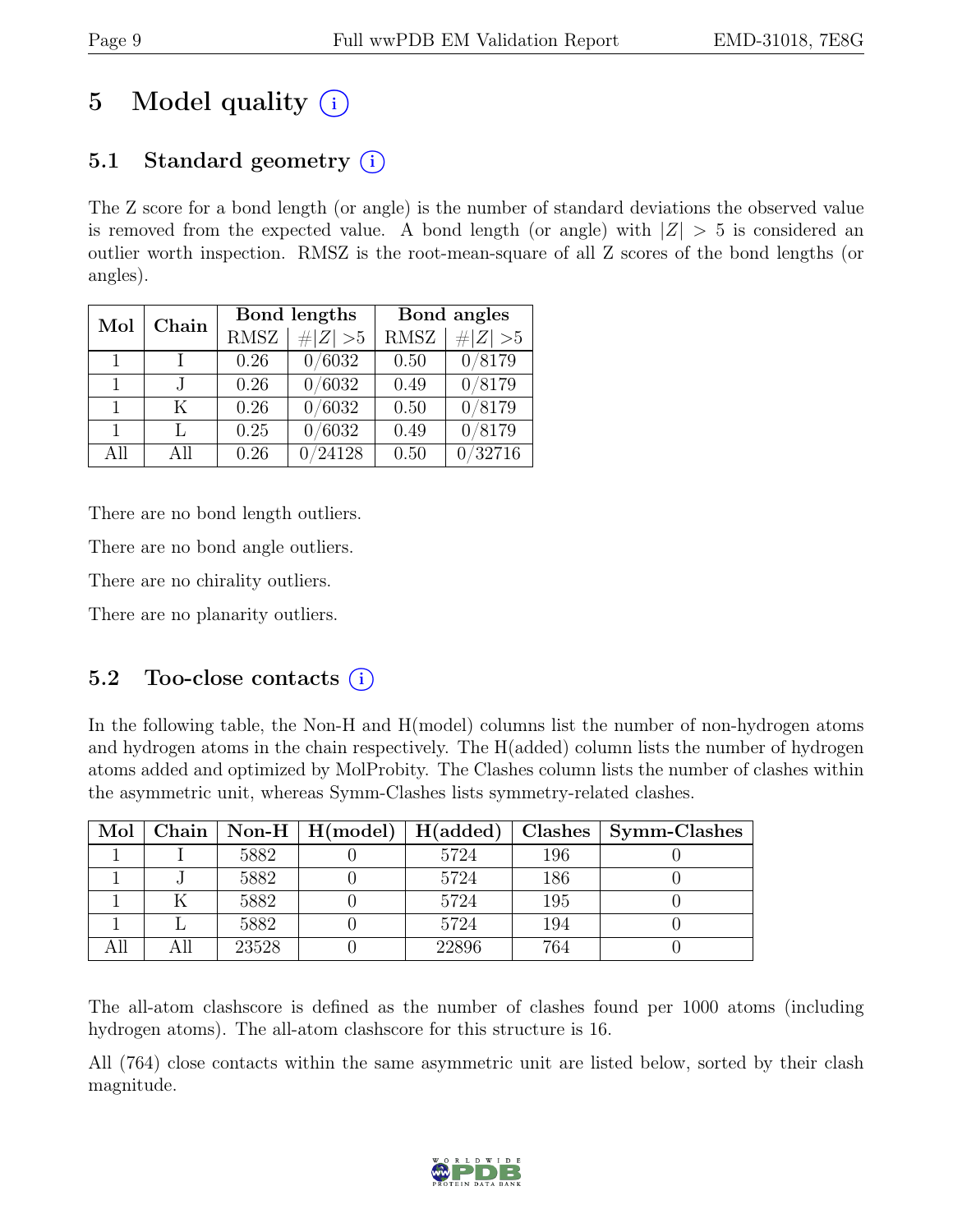| Atom-1             | Atom-2           | Interatomic      | Clash         |
|--------------------|------------------|------------------|---------------|
|                    |                  | distance $(\AA)$ | overlap $(A)$ |
| 1:I:127:ALA:HA     | 1:1:143:TYR:HB3  | 1.59             | 0.84          |
| 1:K:147:PRO:HB3    | 1:K:152:SER:H    | 1.43             | 0.82          |
| 1:I:147:PRO:HB3    | 1:1:152:SER:H    | 1.45             | 0.81          |
| 1:L:173:PRO:HD3    | 1:L:210:ALA:HB3  | 1.64             | 0.79          |
| 1:J:173:PRO:HD3    | 1:J:210:ALA:HB3  | 1.64             | 0.77          |
| 1:I:382:ARG:HG3    | 1:I:383:LYS:H    | 1.48             | 0.77          |
| 1:K:87:LYS:H       | 1:K:95:ILE:HG22  | 1.50             | 0.76          |
| 1:I:87:LYS:H       | 1:I:95:ILE:HG22  | 1.49             | 0.76          |
| 1:J:202:TYR:HB3    | 1:J:213:VAL:HG21 | 1.67             | 0.75          |
| 1:K:127:ALA:HA     | 1:K:143:TYR:HB3  | 1.68             | 0.75          |
| 1:K:382:ARG:HG3    | 1:K:383:LYS:H    | 1.48             | 0.75          |
| 1:L:563:LEU:HG     | 1:L:645:ALA:HB3  | 1.68             | 0.74          |
| 1:J:221:VAL:HA     | 1:J:258:ASP:HB2  | 1.69             | 0.74          |
| 1:1:201:TYR:OH     | 1:I:212:ARG:NH1  | 2.21             | 0.74          |
| 1:K:201:TYR:OH     | 1:K:212:ARG:NH1  | 2.21             | 0.74          |
| 1:L:728:THR:HB     | 1: L: 759: ASP:H | 1.53             | 0.74          |
| 1:K:728:THR:HB     | 1:K:759:ASP:H    | 1.53             | 0.74          |
| 1:J:103:VAL:HB     | 1:J:117:ILE:HB   | 1.70             | 0.74          |
| 1: L:202: TYR: HB3 | 1:L:213:VAL:HG21 | 1.68             | 0.73          |
| 1:L:263:ILE:HD11   | 1:L:279:PRO:HB2  | 1.71             | 0.73          |
| 1:L:221:VAL:HA     | 1:L:258:ASP:HB2  | 1.70             | 0.72          |
| 1: L: 103: VAL: HB | 1:L:117:ILE:HB   | 1.70             | 0.72          |
| 1:I:728:THR:HB     | 1:I:759:ASP:H    | 1.54             | 0.72          |
| 1:I:426:THR:HG21   | 1:I:450:ARG:HE   | 1.57             | 0.70          |
| 1:1:276:THR:O      | 1:I:278:LYS:NZ   | 2.24             | 0.70          |
| 1: L:87: LYS:H     | 1:L:95:ILE:HG12  | 1.57             | 0.70          |
| 1:J:289:ASN:ND2    | 1:J:320:TYR:OH   | 2.26             | 0.69          |
| 1:J:276:THR:O      | 1:J:278:LYS:NZ   | 2.26             | 0.69          |
| 1:J:547:GLN:HG2    | 1:J:575:VAL:HG13 | 1.75             | 0.69          |
| 1: L:616: ARG:HA   | 1:L:695:LEU:HD23 | 1.75             | 0.69          |
| 1:J:263:ILE:HD11   | 1:J:279:PRO:HB2  | 1.72             | 0.69          |
| 1:J:728:THR:HB     | 1:J:759:ASP:H    | 1.57             | 0.69          |
| 1:L:289:ASN:ND2    | 1:L:688:SER:OG   | 2.25             | 0.69          |
| 1:L:287:SER:O      | 1:L:339:ARG:NH2  | 2.25             | 0.68          |
| 1:1:692:GLU:HG2    | 1:1:697:LEU:HA   | 1.74             | 0.68          |
| 1: L:276:THR:O     | 1:L:278:LYS:NZ   | 2.27             | 0.68          |
| 1:I:107:ASN:HB3    | 1:1:112:THR:HB   | 1.76             | 0.67          |
| 1:K:692:GLU:HG2    | 1:K:697:LEU:HA   | 1.76             | 0.67          |
| 1:L:548:ILE:HD11   | 1:L:594:VAL:HB   | 1.76             | 0.67          |
| 1:K:66:LYS:NZ      | 1:K:525:ASN:O    | 2.26             | 0.67          |
| 1:I:642:THR:HG23   | 1:I:643:ARG:HG3  | 1.75             | 0.67          |
| 1:K:69:VAL:O       | 1:K:590:SER:OG   | 2.12             | 0.67          |

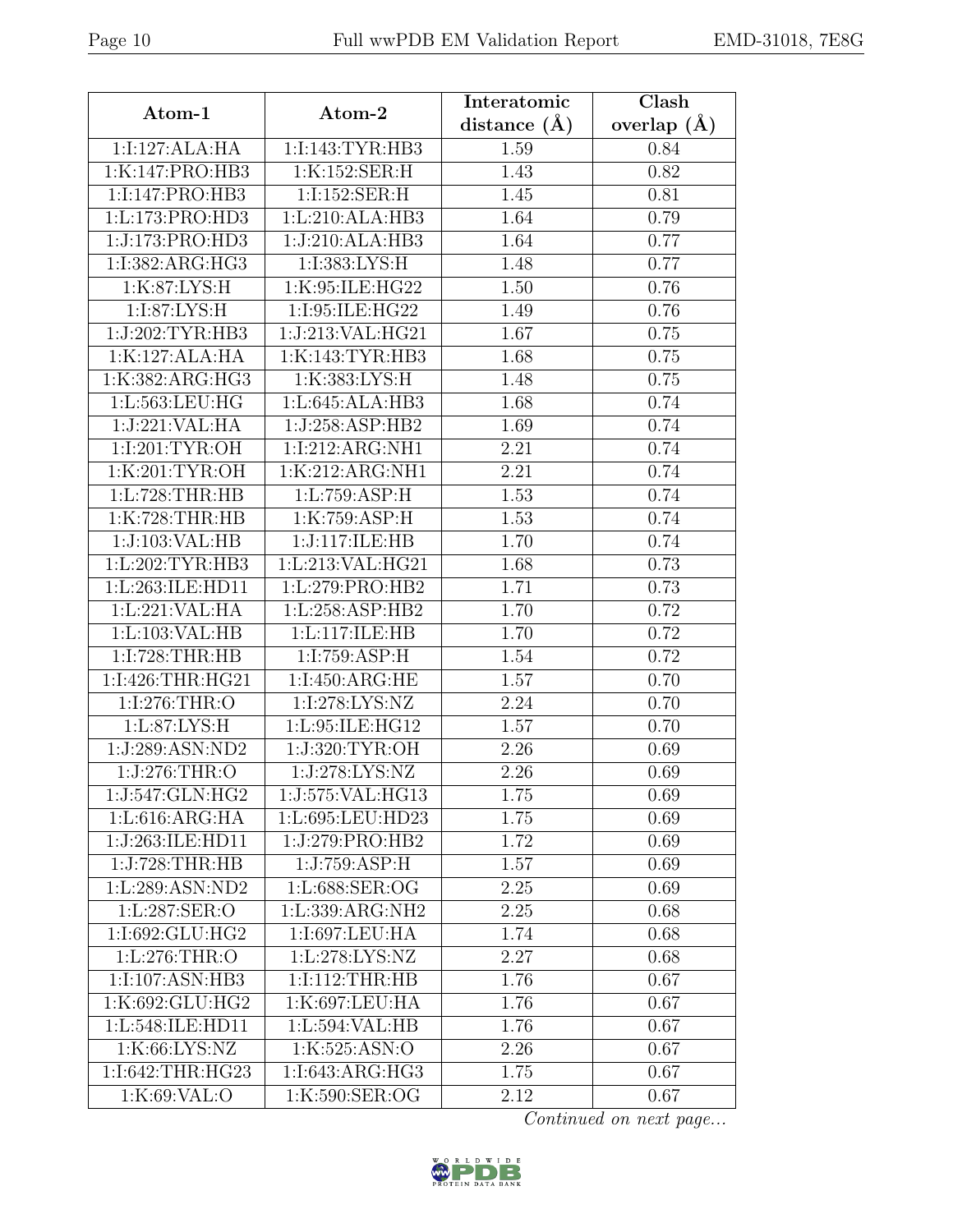| EMD-31018. 7E8G |  |
|-----------------|--|
|-----------------|--|

| Continuati jibni protibus puga                       |                  | Interatomic    | $\overline{\text{Clash}}$ |
|------------------------------------------------------|------------------|----------------|---------------------------|
| Atom-1                                               | Atom-2           | distance $(A)$ | overlap $(A)$             |
| 1:K:681:THR:HG21                                     | 1:K:741:LEU:HB2  | 1.77           | 0.67                      |
| 1:K:637:GLN:HA                                       | 1:K:641:ARG:HH22 | 1.60           | 0.67                      |
| 1:K:642:THR:HG23                                     | 1:K:643:ARG:HG3  | 1.76           | 0.67                      |
| 1:J:134:PRO:O                                        | 1:J:136:ARG:NH1  | 2.28           | 0.67                      |
| 1:J:616:ARG:HA                                       | 1:J:695:LEU:HD23 | 1.75           | 0.66                      |
| 1:L:730:ASP:OD2                                      | 1:L:762:HIS:ND1  | 2.29           | 0.66                      |
| 1:J:548:ILE:HD11                                     | 1:J:594:VAL:HB   | 1.77           | 0.66                      |
| 1:L:544:LEU:HD13                                     | 1:L:600:GLY:HA2  | 1.78           | 0.66                      |
| 1:Li.134:PRO:O                                       | 1:L:136:ARG:NH1  | 2.28           | 0.66                      |
| 1:K:276:THR:O                                        | 1:K:278:LYS:NZ   | 2.28           | 0.66                      |
| 1:I:318:GLU:HB3                                      | 1:I:339:ARG:HB2  | 1.78           | 0.66                      |
| 1:J:287:SER:O                                        | 1:J:339:ARG:NH2  | 2.28           | 0.66                      |
| 1:J:730:ASP:OD2                                      | 1:J:762:HIS:ND1  | 2.28           | 0.65                      |
| 1:I:68:LYS:HD2                                       | 1:I:590:SER:HA   | 1.77           | 0.65                      |
| 1:K:107:ASN:HB3                                      | 1:K:112:THR:HB   | 1.77           | 0.65                      |
| 1:K:289:ASN:ND2                                      | 1:K:320:TYR:OH   | 2.30           | 0.65                      |
| 1:K:695:LEU:O                                        | 1:K:702:ASN:ND2  | 2.28           | 0.65                      |
| 1:K:395:ARG:HA                                       | 1:K:609:LYS:HZ3  | 1.62           | 0.64                      |
| 1:I:289:ASN:ND2                                      | 1:I:320:TYR:OH   | 2.30           | 0.64                      |
| 1:I:293:SER:HG                                       | 1:I:295:HIS:HE2  | 1.43           | 0.64                      |
| 1: L: 358: LYS: NZ                                   | 1:L:361:GLU:OE1  | 2.26           | 0.64                      |
| 1:I:695:LEU:O                                        | 1:I:702:ASN:ND2  | 2.29           | 0.64                      |
| 1:J:250:ARG:HG2                                      | 1:J:298:GLY:HA2  | 1.79           | 0.64                      |
| 1:J:267:PRO:HA                                       | 1:J:277:VAL:HG12 | 1.79           | 0.64                      |
| 1:L:250:ARG:HG2                                      | 1:L:298:GLY:HA2  | 1.80           | 0.64                      |
| 1:J:140:LEU:HD11                                     | 1:J:157:TYR:HB3  | 1.80           | 0.63                      |
| 1:K:318:GLU:HB3                                      | 1:K:339:ARG:HB2  | 1.81           | 0.63                      |
| 1:J:246:PRO:HD2                                      | 1:J:329:SER:HA   | 1.81           | 0.63                      |
| 1:L:267:PRO:HA                                       | 1:L:277:VAL:HG12 | 1.79           | 0.63                      |
| 1:K:91:ASP:HA                                        | 1:K:482:SER:HB2  | 1.80           | 0.63                      |
| 1:K:287:SER:O                                        | 1:K:339:ARG:NH2  | 2.31           | 0.63                      |
| 1:L:323:MET:HE2                                      | 1:L:375:PRO:HD3  | 1.81           | 0.63                      |
| 1:1:66:LYS:NZ                                        | 1:1:525:ASN:O    | 2.30           | 0.63                      |
| 1:I:91:ASP:HA                                        | 1:I:482:SER:HB2  | 1.81           | 0.63                      |
| 1:K:246:PRO:HD2                                      | 1:K:329:SER:HA   | 1.81           | 0.63                      |
| 1:L:97:ARG:HG3                                       | 1: L:98: GLU: H  | 1.64           | 0.63                      |
| 1:L:246:PRO:HD2                                      | 1:L:329:SER:HA   | 1.81           | 0.63                      |
| $1: L: 575: V\overline{\mathrm{AL}: \mathrm{HG} 22}$ | 1:L:597:LYS:HG3  | 1.80           | 0.62                      |
| 1:I:681:THR:HG21                                     | 1:I:741:LEU:HB2  | 1.81           | 0.62                      |
| 1:L:640:ASP:OD2                                      | 1:L:643:ARG:NE   | 2.30           | 0.62                      |
| 1:J:640:ASP:OD2                                      | 1:J:643:ARG:NE   | 2.32           | 0.62                      |

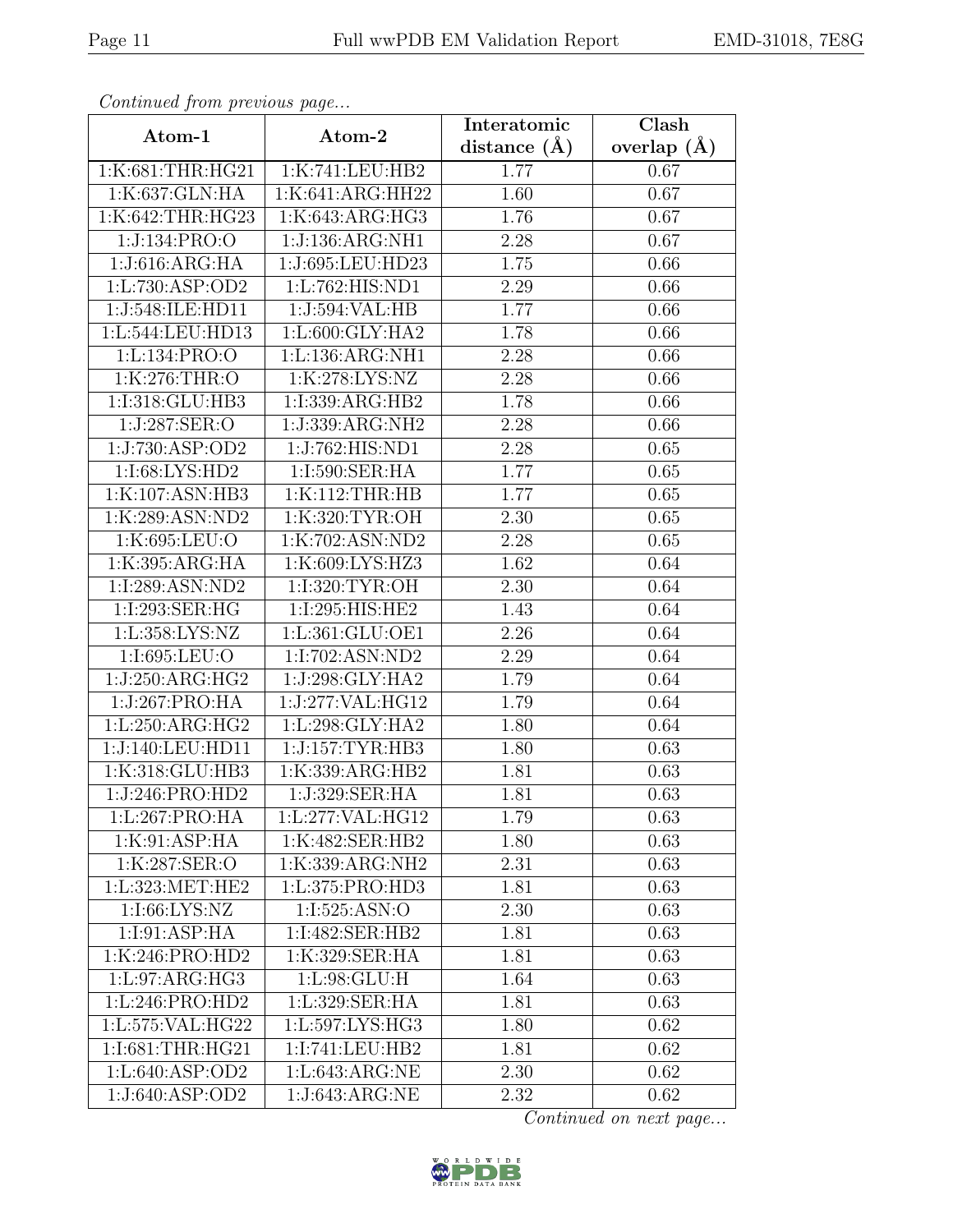| EMD-31018, 7E8G |  |
|-----------------|--|
|-----------------|--|

| Continuati jibni protibus puga |                   | Interatomic    | Clash         |
|--------------------------------|-------------------|----------------|---------------|
| Atom-1                         | Atom-2            | distance $(A)$ | overlap $(A)$ |
| 1:I:548:ILE:HD11               | 1:I:594:VAL:HB    | 1.82           | 0.62          |
| 1:K:348:LEU:HG                 | 1:K:359:LYS:HD3   | 1.82           | 0.62          |
| 1:K:556:ASP:OD1                | 1:K:637:GLN:NE2   | 2.32           | 0.62          |
| 1:I:348:LEU:HG                 | 1:I:359:LYS:HD3   | 1.81           | 0.62          |
| 1:J:87:LYS:H                   | 1:J:95:ILE:HG12   | 1.63           | 0.62          |
| 1:I:296:VAL:HG11               | 1:I:351:ALA:HB1   | 1.81           | 0.62          |
| 1:L:140:LEU:HD11               | 1:L:157:TYR:HB3   | 1.80           | 0.62          |
| 1:J:544:LEU:HD13               | 1:J:600:GLY:HA2   | 1.81           | 0.61          |
| 1:1:531:LYS:HB2                | 1:I:550:LYS:HB2   | 1.81           | 0.61          |
| 1:J:97:ARG:HG3                 | 1:J:98:GLU:H      | 1.64           | 0.61          |
| 1:J:358:LYS:NZ                 | 1:J:361:GLU:OE1   | 2.27           | 0.61          |
| 1:L:118:GLU:HG3                | 1:L:120:LYS:HG2   | 1.82           | 0.61          |
| 1:K:426:THR:HG21               | 1:K:450:ARG:HE    | 1.66           | 0.61          |
| 1:I:287:SER:O                  | 1:I:339:ARG:NH2   | 2.33           | 0.61          |
| 1:K:744:GLN:OE1                | 1:K:747:ARG:NH1   | 2.33           | 0.61          |
| 1:J:118:GLU:HG3                | 1:J:120:LYS:HG2   | 1.82           | 0.61          |
| 1:I:79:PHE:HE1                 | 1:I:523:ALA:HB1   | 1.65           | 0.61          |
| 1:L:540:ASP:OD2                | 1:L:601:ARG:NH2   | 2.34           | 0.61          |
| 1:I:246:PRO:HD2                | 1:I:329:SER:HA    | 1.82           | 0.61          |
| 1:K:285:ALA:HB3                | 1:K:684:LYS:HA    | 1.83           | 0.61          |
| 1:K:691:SER:HB3                | 1:K:705:TYR:HE2   | 1.64           | 0.61          |
| 1:I:744:GLN:OE1                | 1:I:747:ARG:NH1   | 2.33           | 0.60          |
| 1:L:661:PRO:HB3                | 1:L:713:ARG:HH12  | 1.67           | 0.60          |
| 1:J:280:TYR:OH                 | 1:J:734:HIS:NE2   | 2.31           | 0.60          |
| 1:J:540:ASP:OD2                | 1:J:601:ARG:NH2   | 2.35           | 0.60          |
| 1:J:160:SER:OG                 | 1:J:165:GLY:O     | 2.20           | 0.60          |
| 1:J:744:GLN:O                  | 1:J:748:GLY:N     | 2.32           | 0.60          |
| 1: L:280: TYR:OH               | 1:L:734:HIS:NE2   | 2.31           | 0.60          |
| 1: L:95: ILE: HD12             | 1: L:97: ARG:HE   | 1.66           | 0.59          |
| 1: L:448: ARG: HB2             | 1:L:576:ALA:HA    | 1.84           | 0.59          |
| 1:L:160:SER:OG                 | 1: L: 165: GLY: O | 2.20           | 0.59          |
| 1:L:428:ILE:HA                 | 1:L:440:PHE:HB3   | 1.85           | 0.59          |
| $1:K:67:L\overline{YS:HG3}$    | 1:K:527:ARG:HG3   | 1.84           | 0.59          |
| 1:J:382:ARG:NH2                | 1:J:431:TYR:OH    | 2.28           | 0.59          |
| 1:J:428:ILE:HA                 | 1:J:440:PHE:HB3   | 1.83           | 0.59          |
| 1:J:95:ILE:HD12                | 1:J:97:ARG:HE     | 1.67           | 0.59          |
| 1:J:390:ILE:HG13               | 1:J:392:GLN:HG2   | 1.85           | 0.59          |
| 1:J:661:PRO:HB3                | 1:J:713:ARG:HH12  | 1.67           | 0.59          |
| 1:L:390:ILE:HG13               | 1:L:392:GLN:HG2   | 1.85           | 0.59          |
| 1:1:257:ASN:HB3                | 1:I:291:SER:HB3   | 1.84           | 0.59          |
| 1:J:399:TYR:N                  | 1:J:424:ASP:OD1   | 2.35           | 0.58          |

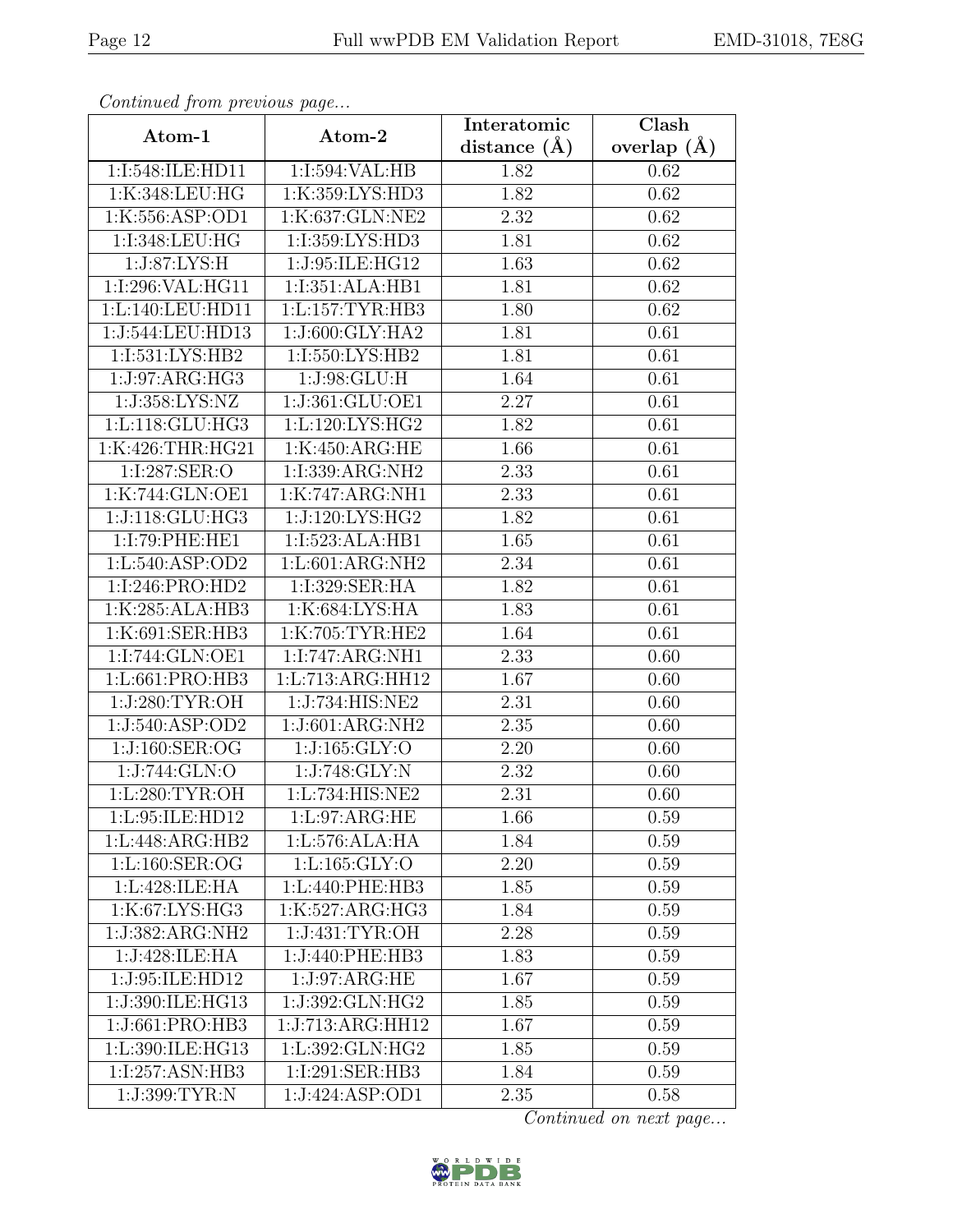| EMD-31018, 7E8G |  |
|-----------------|--|
|-----------------|--|

| Continuati jibin protibus puga |                                                       | Interatomic       | Clash         |
|--------------------------------|-------------------------------------------------------|-------------------|---------------|
| Atom-1                         | Atom-2                                                | distance $(A)$    | overlap $(A)$ |
| 1:L:324:VAL:HG23               | 1:L:334:VAL:HG22                                      | 1.85              | 0.58          |
| 1:J:383:LYS:HA                 | 1:J:404:SER:O                                         | 2.03              | 0.58          |
| 1: L: 567: ASP: HA             | 1: L:652: GLY:HA3                                     | 1.84              | 0.58          |
| 1:J:649:LYS:NZ                 | 1:J:650:ASP:OD2                                       | 2.37              | 0.58          |
| 1:I:555:THR:HG1                | 1:I:558:THR:HG1                                       | 1.51              | 0.58          |
| 1:I:530:PRO:HG3                | 1:I:585:THR:HG23                                      | 1.84              | 0.58          |
| 1:I:691:SER:HB3                | 1:I:705:TYR:HE2                                       | 1.69              | 0.58          |
| 1: L:218: LYS:H                | 1:L:222:ILE:HB                                        | 1.69              | 0.58          |
| 1: L:744: GLN:O                | 1: L:748: GLY:N                                       | $\overline{2.32}$ | 0.58          |
| 1:L:293:SER:HG                 | 1:L:295:HIS:HE2                                       | 1.52              | 0.57          |
| 1:K:686:TYR:HE1                | 1:K:733:ILE:HG12                                      | 1.67              | 0.57          |
| 1:J:218:LYS:H                  | 1:J:222:ILE:HB                                        | 1.68              | 0.57          |
| 1:J:575:VAL:HG22               | 1:J:597:LYS:HG3                                       | 1.85              | 0.57          |
| 1:L:574:SER:HB3                | 1:L:597:LYS:HD2                                       | 1.86              | 0.57          |
| 1:I:642:THR:O                  | 1:I:672:THR:OG1                                       | 2.22              | 0.57          |
| 1:L:190:GLN:HG3                | 1: L:205: HIS: HA                                     | 1.86              | 0.57          |
| 1:J:190:GLN:HG3                | 1:J:205:HIS:HA                                        | 1.86              | 0.57          |
| 1:K:531:LYS:HB2                | 1:K:550:LYS:HB2                                       | 1.86              | 0.57          |
| 1:L:649:LYS:NZ                 | 1:L:650:ASP:OD2                                       | 2.37              | 0.57          |
| 1:I:562:LEU:HB2                | 1:I:639:ILE:HD11                                      | 1.86              | 0.57          |
| 1: L: 383: LYS: HA             | 1:L:404:SER:O                                         | 2.04              | 0.57          |
| 1:I:655:LEU:O                  | 1:I:659:ILE:HG12                                      | 2.04              | 0.57          |
| 1:L:159:LEU:O                  | 1:L:168:GLN:N                                         | 2.38              | 0.56          |
| 1:L:382:ARG:NH2                | 1:L:431:TYR:OH                                        | 2.27              | 0.56          |
| 1:K:695:LEU:HD22               | 1:K:704:ALA:HB1                                       | 1.87              | 0.56          |
| 1:J:768:SER:O                  | 1:J:771:GLN:NE2                                       | 2.39              | 0.56          |
| 1:I:324:VAL:HG12               | 1:I:334:VAL:HG13                                      | 1.88              | 0.56          |
| 1:I:449:ARG:NE                 | 1:I:577:GLU:OE2                                       | 2.33              | 0.56          |
| 1:I:285:ALA:HB3                | 1:I:684:LYS:HA                                        | 1.87              | 0.56          |
| 1:L:105:LEU:HB3                | 1: L: 114: THR: HB                                    | 1.88              | 0.56          |
| 1:K:555:THR:HGI                | 1:K:558:THR:HG1                                       | 1.50              | 0.56          |
| 1: L: 382: ARG: HA             | 1:L:406:SER:HB2                                       | 1.87              | 0.56          |
| $1:J:289:ASN:O\overline{D1}$   | 1:J:688:SER:OG                                        | 2.19              | 0.56          |
| 1:J:584:GLU:HA                 | 1:J:587:MET:SD                                        | 2.46              | 0.56          |
| 1:J:370:ARG:NH2                | 1:J:426:THR:O                                         | 2.39              | 0.56          |
| 1:J:324:VAL:HG23               | 1:J:334: VAL: HG22                                    | 1.86              | 0.56          |
| 1:L:567:ASP:OD1                | 1:L:568:GLY:N                                         | 2.38              | 0.56          |
| 1:J:318:GLU:HB3                | 1:J:339:ARG:HB2                                       | 1.88              | 0.55          |
| 1:J:382:ARG:HA                 | 1:J:406:SER:HB2                                       | 1.87              | 0.55          |
| 1:K:617:ARG:HD2                | 1:K:621:LEU:HD21                                      | 1.88              | 0.55          |
| 1:I:609:LYS:O                  | $1:1:613:G\overline{\text{LU}:H}\overline{\text{G2}}$ | 2.07              | 0.55          |

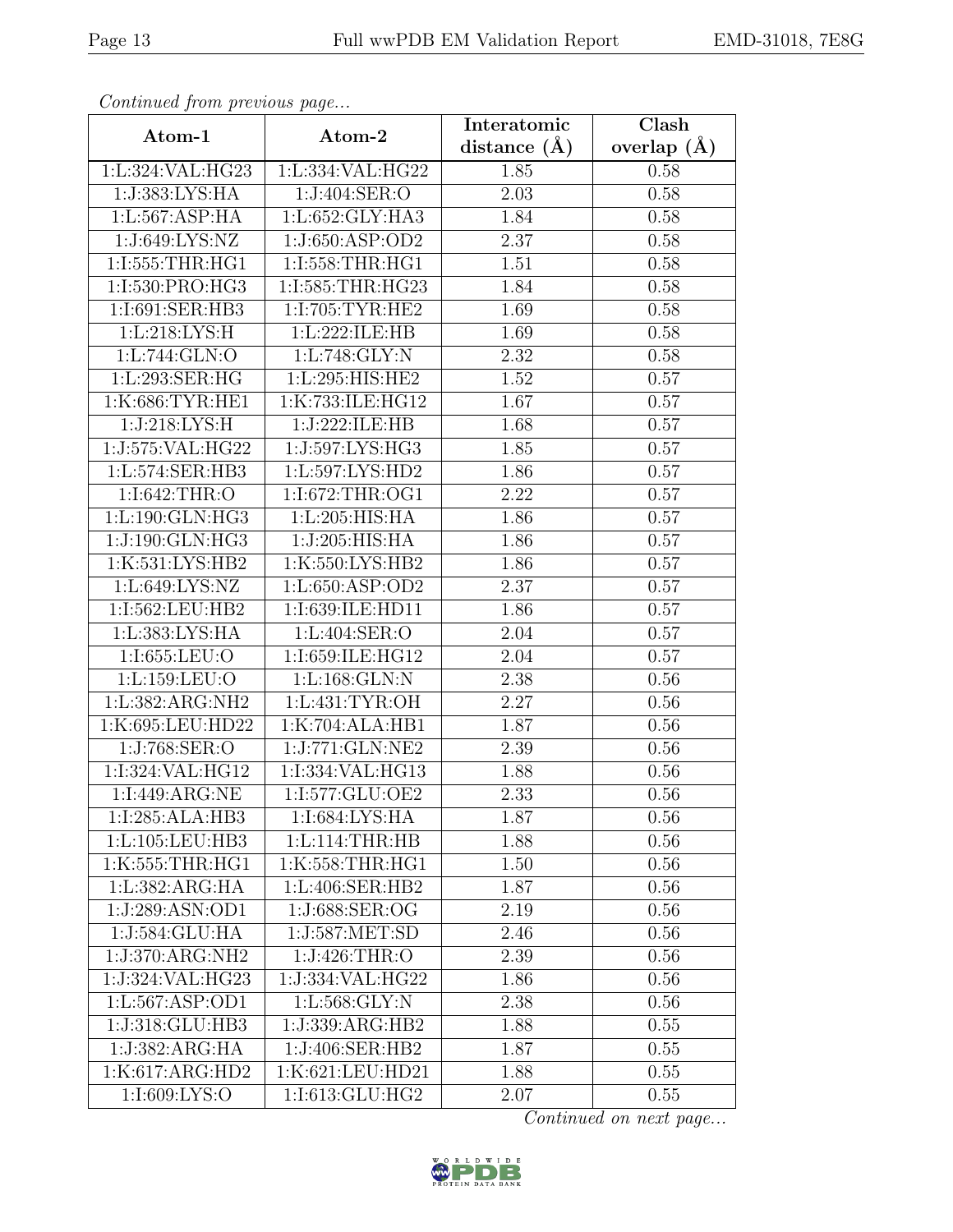| EMD-31018, 7E8G |  |
|-----------------|--|
|-----------------|--|

| Conventura prome previous page |                                         | Interatomic      | Clash         |
|--------------------------------|-----------------------------------------|------------------|---------------|
| Atom-1                         | Atom-2                                  | distance $(\AA)$ | overlap $(A)$ |
| 1:L:768:SER:O                  | $1: L: 771: GLN: \overline{\text{NE2}}$ | 2.39             | 0.55          |
| 1:K:587:MET:O                  | 1:K:591:HIS:N                           | 2.39             | 0.55          |
| 1:J:323:MET:HE2                | 1:J:375:PRO:HD3                         | 1.89             | 0.55          |
| 1:I:200:ILE:HB                 | 1:I:214:VAL:HG12                        | 1.88             | 0.55          |
| 1: L:399: TYR: N               | 1: L:424: ASP:OD1                       | $2.35\,$         | 0.55          |
| 1:J:686:TYR:HE1                | 1:J:733:ILE:HG12                        | 1.72             | 0.55          |
| 1:L:703:ARG:HH12               | 1:L:707:MET:HB3                         | 1.72             | 0.55          |
| 1:J:745:LEU:O                  | 1:J:749:LYS:N                           | 2.39             | 0.55          |
| 1:L:370:ARG:NH2                | 1:L:426:THR:O                           | 2.40             | 0.55          |
| 1:L:686:TYR:HE1                | 1:L:733:ILE:HG12                        | 1.71             | 0.55          |
| 1:J:105:LEU:HB3                | 1:J:114:THR:HB                          | 1.89             | 0.55          |
| 1:J:159:LEU:O                  | 1:J:168:GLN:N                           | 2.38             | 0.55          |
| 1:J:448:ARG:HB2                | 1:J:576:ALA:HA                          | 1.88             | 0.55          |
| 1:1:231:TYR:HD2                | 1:I:236:LEU:HD23                        | 1.72             | 0.55          |
| 1:I:623:GLU:HG3                | 1:I:658:TYR:HD2                         | 1.71             | 0.55          |
| 1: L:318: GLU:HB3              | 1:L:339:ARG:HB2                         | 1.89             | 0.55          |
| 1:L:745:LEU:O                  | 1:L:749:LYS:N                           | 2.40             | 0.55          |
| 1:J:397:LYS:HG3                | 1:J:608:THR:HB                          | 1.87             | 0.54          |
| 1:I:91:ASP:HB3                 | 1:I:483:HIS:HB2                         | 1.90             | 0.54          |
| 1:L:69:VAL:HG12                | 1:L:586:VAL:HG22                        | 1.88             | 0.54          |
| 1:K:104:ARG:HD2                | 1:K:115:VAL:HG22                        | 1.89             | 0.54          |
| 1:K:263:ILE:HA                 | 1:K:281:HIS:HA                          | 1.88             | 0.54          |
| 1:J:338:ASN:ND2                | 1:J:342:ASN:OD1                         | 2.36             | 0.54          |
| 1:L:397:LYS:HG3                | 1: L:608:THR:HB                         | 1.88             | 0.54          |
| 1:K:103:VAL:HB                 | 1:K:117:ILE:HB                          | 1.88             | 0.54          |
| 1:I:338:ASN:ND2                | 1:I:342:ASN:OD1                         | 2.30             | 0.54          |
| 1:J:395:ARG:HG2                | 1:J:609:LYS:HZ1                         | 1.71             | 0.54          |
| 1:K:618:LEU:HD11               | 1:K:694:TYR:HB3                         | 1.88             | 0.54          |
| 1:I:438:ILE:HG23               | 1:I:440:PHE:HE1                         | 1.72             | 0.54          |
| 1:L:265:GLU:HB3                | 1:L:277:VAL:HB                          | 1.90             | 0.54          |
| 1:1:122:ILE:HA                 | 1:I:126:ARG:HH11                        | 1.73             | 0.54          |
| 1:L:102:THR:OG1                | 1: L: 117: ILE: O                       | 2.20             | 0.54          |
| 1:J:587:MET:O                  | 1:J:592:GLY:N                           | 2.41             | 0.53          |
| 1:L:632:THR:HA                 | 1:L:635:LYS:HE2                         | 1.90             | 0.53          |
| 1:K:200:ILE:HB                 | 1:K:214:VAL:HG12                        | 1.90             | 0.53          |
| 1:K:548:ILE:HD11               | 1:K:594:VAL:HB                          | 1.91             | 0.53          |
| 1:I:587:MET:HB2                | 1:I:591:HIS:HB2                         | 1.91             | 0.53          |
| 1:I:623:GLU:HG3                | 1:I:658:TYR:CD2                         | 2.43             | 0.53          |
| 1:L:348:LEU:HD12               | 1:L:359:LYS:HE2                         | 1.90             | 0.53          |
| 1:K:89:ILE:HG21                | 1:K:136:ARG:HH21                        | 1.74             | 0.53          |
| 1:K:449:ARG:NE                 | 1:K:577:GLU:OE2                         | 2.33             | 0.53          |

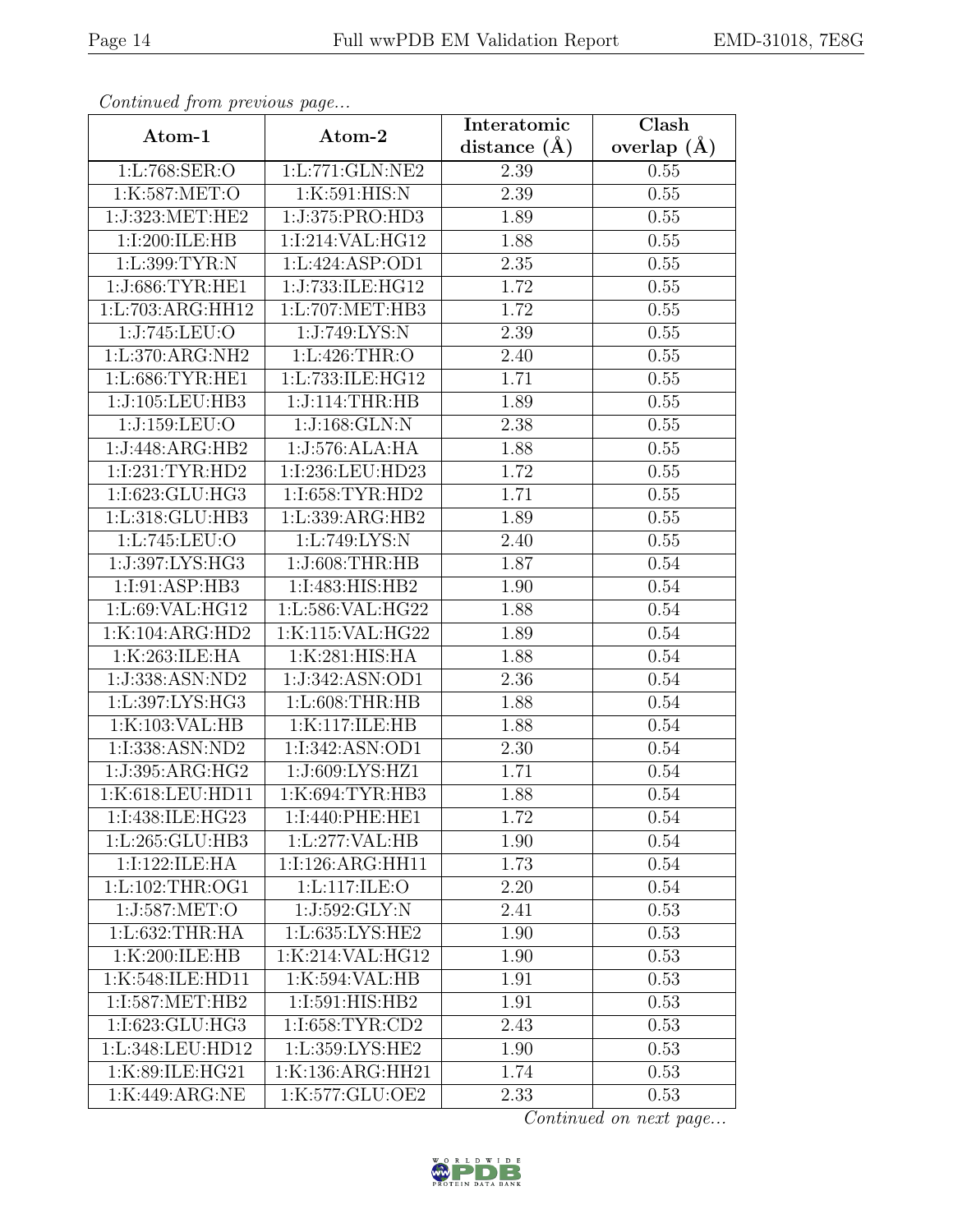| EMD-31018, 7E8G |  |
|-----------------|--|
|-----------------|--|

| soniched ji om proces do pago     |                     | Interatomic    | Clash             |
|-----------------------------------|---------------------|----------------|-------------------|
| Atom-1                            | Atom-2              | distance $(A)$ | overlap $(\AA)$   |
| 1:K:660:LEU:HD12                  | 1:K:720:GLN:HG2     | 1.89           | 0.53              |
| 1:J:68:LYS:HD3                    | 1:J:590:SER:HA      | 1.90           | 0.53              |
| 1:I:187:PRO:HB2                   | 1:I:188:LYS:HZ1     | 1.73           | 0.53              |
| 1:I:402:THR:HG23                  | 1:I:416:GLN:H       | 1.73           | 0.53              |
| 1:I:436:ASN:HA                    | 1:I:457:THR:HG22    | 1.90           | 0.53              |
| 1:J:703:ARG:HH12                  | 1:J:707:MET:HB3     | 1.73           | 0.53              |
| 1:J:754:LEU:HD23                  | 1:J:755:GLN:N       | 2.24           | $\overline{0.53}$ |
| 1:K:549:LEU:HD23                  | 1:K:588:VAL:HG11    | 1.89           | 0.53              |
| 1:J:102:THR:OG1                   | 1:J:117:ILE:O       | 2.20           | 0.53              |
| 1:I:89:ILE:HG21                   | 1:I:136:ARG:HH21    | 1.74           | 0.53              |
| 1:I:537:ILE:HG13                  | 1:I:538:GLU:H       | 1.74           | 0.53              |
| 1:I:691:SER:HB3                   | 1:I:705:TYR:CE2     | 2.43           | 0.53              |
| 1: L:432: ASP:HB2                 | 1:L:485:MET:SD      | 2.48           | 0.53              |
| 1:K:122:ILE:HA                    | 1:K:126:ARG:HH11    | 1.74           | 0.53              |
| 1:L:338:ASN:ND2                   | 1: L: 342: ASN: OD1 | 2.36           | 0.53              |
| 1: L:655:LEU:O                    | 1:L:659:ILE:HG13    | 2.09           | 0.53              |
| 1:L:727:PRO:HG2                   | 1:L:730:ASP:HB2     | 1.91           | 0.52              |
| 1:J:727:PRO:HG2                   | 1:J:730:ASP:HB2     | 1.91           | 0.52              |
| 1:I:69:VAL:O                      | 1:I:590:SER:OG      | 2.22           | 0.52              |
| 1:1:104:ARG:HD2                   | 1:I:115:VAL:HG22    | 1.91           | 0.52              |
| 1:I:428:ILE:HA                    | 1:I:440:PHE:HB3     | 1.91           | 0.52              |
| 1:1:67:LYS:HG3                    | 1:I:527:ARG:HG3     | 1.91           | 0.52              |
| 1:K:382:ARG:HG3                   | 1:K:383:LYS:N       | 2.22           | 0.52              |
| 1:I:103:VAL:HB                    | 1:I:117:ILE:HB      | 1.91           | 0.52              |
| 1:J:348:LEU:HD12                  | 1:J:359:LYS:HE2     | 1.92           | 0.52              |
| 1:J:426:THR:HG21                  | 1:J:450:ARG:HE      | 1.75           | 0.52              |
| 1:J:574:SER:HB3                   | 1:J:597:LYS:HD2     | 1.92           | 0.52              |
| 1:J:696:GLY:O                     | 1:J:705:TYR:OH      | 2.18           | 0.52              |
| 1:I:198:ASN:ND2                   | 1:I:222:ILE:O       | 2.38           | 0.52              |
| 1:K:77:GLU:OE2                    | 1:K:82:HIS:NE2      | 2.35           | 0.52              |
| 1:K:91:ASP:HB3                    | 1:K:483:HIS:HB2     | 1.91           | 0.52              |
| 1:K:187:PRO:HB2                   | 1:K:188:LYS:HZ1     | 1.75           | 0.52              |
| $1:K:658:\overline{\text{TYR}:O}$ | 1:K:713:ARG:NE      | 2.35           | 0.52              |
| 1:K:691:SER:HB3                   | 1:K:705:TYR:CE2     | 2.43           | 0.52              |
| 1:J:691:SER:HB3                   | 1:J:705:TYR:HE2     | 1.74           | 0.52              |
| 1:L:754:LEU:HD23                  | 1:L:755:GLN:N       | 2.25           | 0.52              |
| 1:J:722:PHE:CE2                   | 1:J:724:ILE:HD11    | 2.45           | 0.52              |
| 1:L:677:LEU:HD11                  | 1:L:773:LEU:HD11    | 1.91           | 0.52              |
| 1:J:632:THR:HA                    | 1:J:635:LYS:HE2     | 1.92           | 0.52              |
| 1:K:263:ILE:HD11                  | 1:K:279:PRO:HB2     | 1.92           | 0.52              |
| 1:K:563:LEU:HD23                  | 1:K:595:VAL:HG12    | 1.91           | 0.52              |

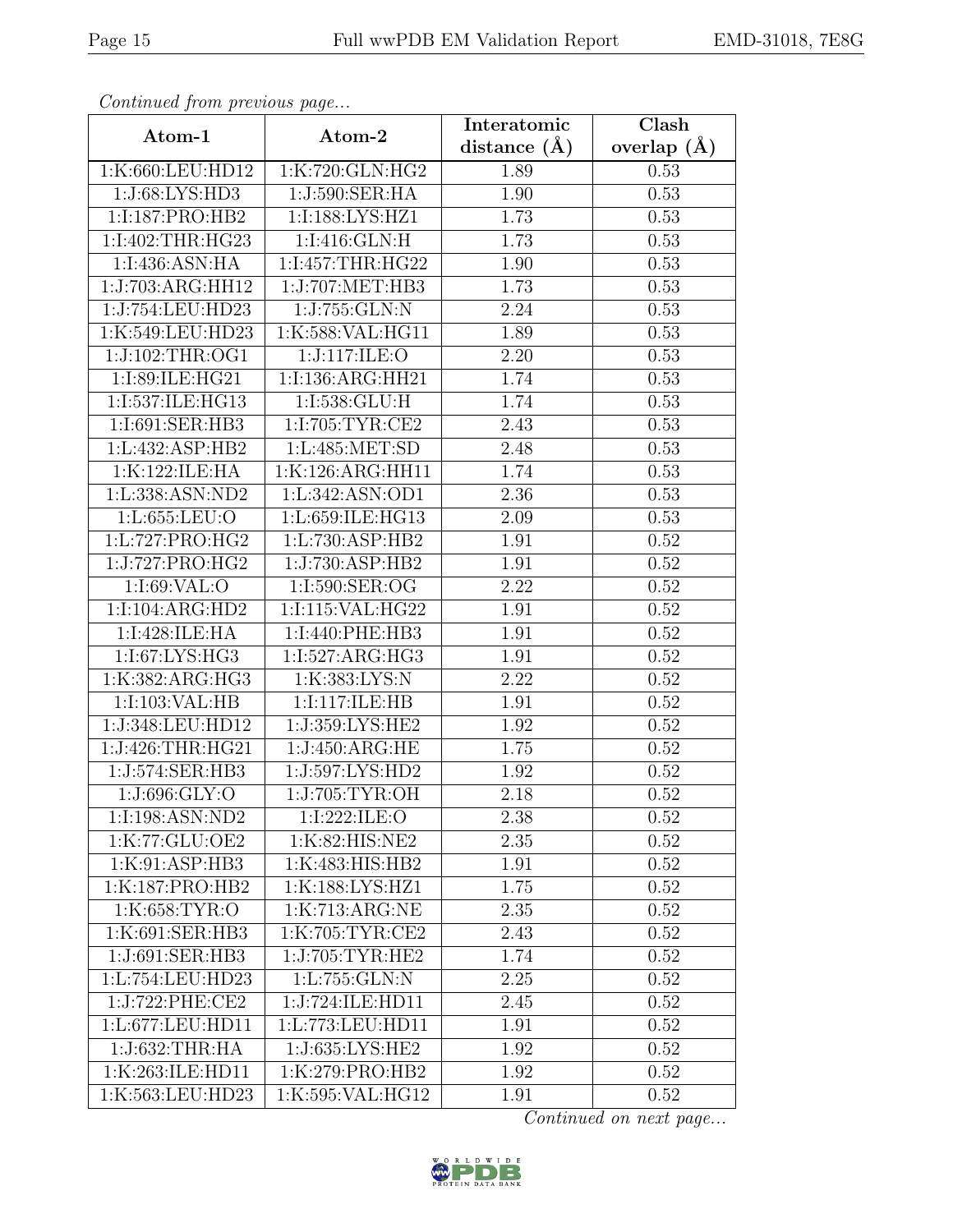| EMD-31018. 7E8G |  |
|-----------------|--|
|-----------------|--|

| sonicated grow process as page |                              | Interatomic      | $\overline{\text{Clash}}$ |
|--------------------------------|------------------------------|------------------|---------------------------|
| Atom-1                         | Atom-2                       | distance $(\AA)$ | overlap $(\AA)$           |
| 1:I:146:GLU:OE2                | 1:I:765:THR:OG1              | 2.26             | 0.51                      |
| 1:I:445:ASP:OD1                | 1:I:446:LEU:N                | 2.43             | 0.51                      |
| 1:L:691:SER:HB3                | 1:L:705:TYR:HE2              | 1.74             | 0.51                      |
| 1:K:519:HIS:HA                 | 1:K:522:LYS:NZ               | 2.25             | 0.51                      |
| 1:I:562:LEU:HD13               | 1:I:639:ILE:HD11             | 1.92             | 0.51                      |
| 1:K:296:VAL:HG11               | 1:K:351:ALA:HB1              | 1.91             | 0.51                      |
| 1:K:316:MET:HG3                | 1:K:338:ASN:HB3              | 1.91             | 0.51                      |
| 1:K:445:ASP:OD1                | 1:K:446:LEU:N                | 2.43             | 0.51                      |
| 1:J:537:ILE:HG22               | 1:J:544:LEU:HB2              | 1.92             | 0.51                      |
| 1:1:204:ALA:H                  | 1:I:208:LYS:HG2              | 1.74             | 0.51                      |
| 1:K:107:ASN:N                  | 1:K:112:THR:O                | 2.33             | 0.51                      |
| 1:I:451:GLN:NE2                | 1:1:475:THR:O                | 2.44             | 0.51                      |
| 1:K:74:LEU:HA                  | 1:K:79:PHE:HD2               | 1.76             | 0.51                      |
| 1:I:116:LEU:HG                 | 1:I:162:ILE:HD11             | 1.92             | 0.51                      |
| 1:K:231:TYR:HD2                | 1:K:236:LEU:HD23             | 1.76             | 0.51                      |
| 1:J:234:GLU:OE2                | 1:J:693:ARG:NH2              | 2.42             | 0.51                      |
| 1:J:265:GLU:HB3                | 1:J:277:VAL:HB               | 1.93             | 0.51                      |
| 1:L:200:ILE:HB                 | 1:L:214:VAL:HG12             | 1.93             | $0.51\,$                  |
| 1:L:376:VAL:HG11               | 1:L:431:TYR:HB3              | 1.93             | 0.51                      |
| 1:L:543:ASN:O                  | 1:L:606:GLN:NE2              | 2.36             | 0.51                      |
| 1:K:658:TYR:HD1                | 1:K:710:VAL:HG23             | 1.76             | 0.51                      |
| 1:J:618:LEU:HD21               | 1:J:694:TYR:HB3              | 1.92             | 0.51                      |
| 1:I:234:GLU:HG2                | 1:I:689:ALA:HB3              | 1.93             | 0.51                      |
| 1:J:376: VAL: HB               | 1:J:385:PHE:HB2              | 1.93             | 0.51                      |
| 1:L:308:MET:HB3                | 1:L:356:CYS:SG               | 2.51             | 0.51                      |
| 1:L:447:PRO:O                  | 1:L:573:GLN:NE2              | 2.41             | 0.51                      |
| 1: L: 542: TYR: HE1            | 1:L:609:LYS:HG3              | 1.76             | 0.51                      |
| 1:J:432:ASP:HB2                | 1:J:485:MET:SD               | 2.51             | 0.50                      |
| 1:K:346:LEU:HD21               | 1:K:386:PHE:CZ               | 2.47             | 0.50                      |
| 1:I:67:LYS:HE2                 | 1:I:527:ARG:HD2              | 1.93             | 0.50                      |
| 1:L:217:GLY:HA2                | 1: L: 222: ILE: HB           | 1.93             | 0.50                      |
| 1:L:429:LEU:H                  | 1:L:440:PHE:HA               | 1.76             | 0.50                      |
| 1:K:500:VAL:HG12               | 1:K:514:LEU:HB3              | 1.92             | 0.50                      |
| 1:K:725:ILE:HD13               | $1:K:755:GLN:H\overline{B2}$ | 1.94             | 0.50                      |
| 1:J:217:GLY:HA2                | 1:J:222:ILE:HB               | 1.93             | 0.50                      |
| 1:I:726:HIS:ND1                | 1:1:738:THR:OG1              | 2.36             | 0.50                      |
| 1: L: 106: TRP: HA             | 1:L:113:SER:HA               | 1.92             | 0.50                      |
| 1:K:173:PRO:HD3                | 1:K:210:ALA:HB3              | 1.93             | 0.50                      |
| 1:K:451:GLN:NE2                | 1:K:475:THR:O                | 2.45             | 0.50                      |
| 1:K:475:THR:H                  | 1:K:495:PRO:HD3              | 1.76             | 0.50                      |
| 1:K:375:PRO:HB3                | 1:K:386:PHE:HD1              | 1.76             | 0.50                      |

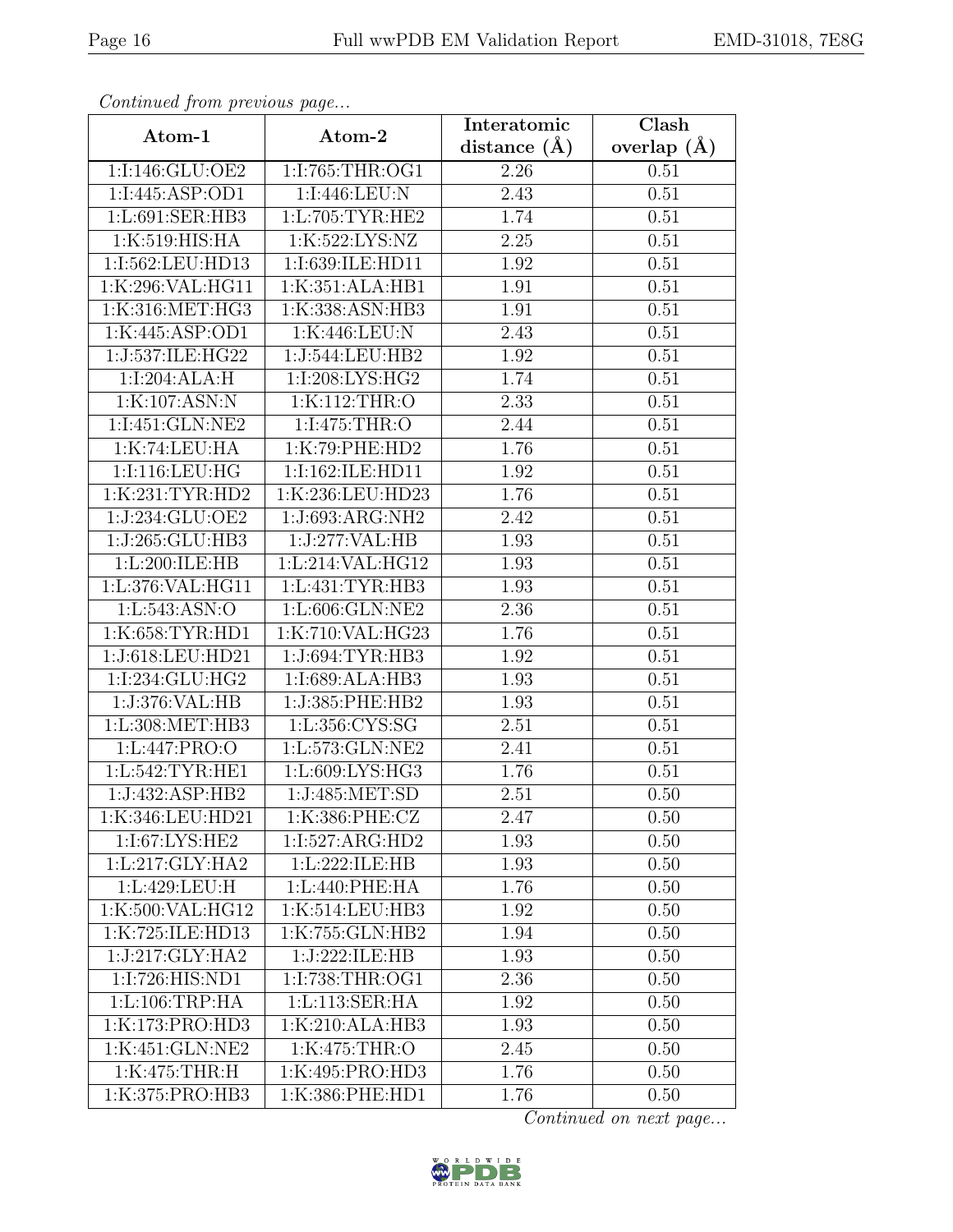| EMD-31018, 7E8G |  |
|-----------------|--|
|-----------------|--|

| Continuati jibni protibus puga |                                     | Interatomic       | $\overline{\text{Clash}}$ |
|--------------------------------|-------------------------------------|-------------------|---------------------------|
| Atom-1                         | Atom-2                              | distance $(A)$    | overlap $(A)$             |
| 1:J:65:GLN:OE1                 | $1:J:528:GLN:\overline{\text{NE2}}$ | 2.44              | 0.50                      |
| 1:I:764:PHE:CE1                | 1:I:769:LEU:HB3                     | 2.47              | 0.50                      |
| 1:L:618:LEU:HD21               | 1: L:694: TYR: HB3                  | 1.93              | 0.50                      |
| 1:J:366:ALA:O                  | 1:J:615:ARG:NH1                     | 2.45              | 0.50                      |
| 1:J:654:TYR:HE1                | 1:J:710:VAL:HB                      | 1.77              | 0.50                      |
| 1:J:655:LEU:O                  | 1:J:659:ILE:HG13                    | 2.11              | 0.50                      |
| 1:I:429:LEU:H                  | 1:I:440:PHE:HA                      | 1.77              | 0.50                      |
| 1:J:145:VAL:HG22               | 1:J:155:GLY:HA3                     | 1.94              | 0.50                      |
| 1:K:752:TYR:HE2                | 1:K:754:LEU:HB2                     | 1.76              | 0.50                      |
| 1:I:234:GLU:HG3                | 1:I:693:ARG:HH22                    | 1.76              | 0.50                      |
| 1:J:87:LYS:HA                  | 1:J:87:LYS:HE2                      | 1.94              | 0.49                      |
| 1:J:106:TRP:HA                 | 1:J:113:SER:HA                      | 1.94              | 0.49                      |
| 1:J:129:ARG:NH2                | 1:J:157:TYR:OH                      | 2.45              | 0.49                      |
| 1:I:375:PRO:HB3                | 1:I:386:PHE:HD1                     | 1.75              | 0.49                      |
| 1:I:450:ARG:NH1                | 1:I:573:GLN:OE1                     | 2.42              | 0.49                      |
| 1:I:475:THR:H                  | 1:I:495:PRO:HD3                     | 1.76              | 0.49                      |
| 1:J:436:ASN:O                  | 1:J:456:ASN:ND2                     | 2.39              | 0.49                      |
| 1:I:399:TYR:N                  | 1:I:424:ASP:OD1                     | 2.42              | 0.49                      |
| 1:I:648:GLY:HA3                | 1:I:656:SER:HB2                     | 1.94              | 0.49                      |
| 1:K:587:MET:HB2                | 1:K:591:HIS:HB2                     | 1.92              | 0.49                      |
| 1:K:659:ILE:O                  | 1:K:661:PRO:HD3                     | $\overline{2.11}$ | 0.49                      |
| 1:L:426:THR:HG21               | 1: L:450: ARG: HE                   | 1.76              | 0.49                      |
| 1:K:623:GLU:HG3                | 1:K:658:TYR:HD2                     | 1.76              | 0.49                      |
| 1:J:642:THR:O                  | 1:J:672:THR:OG1                     | 2.28              | 0.49                      |
| 1:L:395:ARG:HG2                | 1:L:609:LYS:HZ1                     | 1.77              | 0.49                      |
| 1: L:244:TRP:CD2               | 1:L:251:LEU:HD21                    | 2.48              | 0.49                      |
| 1:I:387:ILE:HB                 | 1:1:428:ILE:HD11                    | 1.94              | 0.49                      |
| 1:K:234:GLU:HG3                | 1:K:693:ARG:HH22                    | 1.77              | 0.49                      |
| 1:K:261:VAL:O                  | 1:K:281:HIS:ND1                     | 2.40              | 0.49                      |
| 1:J:677:LEU:HD11               | 1:J:773:LEU:HD11                    | 1.94              | 0.49                      |
| 1:K:648:GLY:HA3                | 1:K:656:SER:HB2                     | 1.95              | 0.49                      |
| 1:J:200:ILE:HB                 | 1:J:214:VAL:HG12                    | 1.93              | 0.49                      |
| 1:I:173:PRO:HD3                | $1:1:210:ALA:\overline{HB3}$        | 1.94              | 0.49                      |
| 1: L:91: ASP: HA               | 1:L:482:SER:HB2                     | 1.94              | 0.49                      |
| 1: L: 431: TYR: HB2            | 1:L:438:ILE:HG22                    | 1.93              | 0.49                      |
| 1:I:555:THR:OG1                | 1:I:558:THR:OG1                     | 2.26              | 0.48                      |
| 1:K:436:ASN:HA                 | 1:K:457:THR:HG22                    | 1.94              | 0.48                      |
| 1:K:636:GLU:O                  | 1:K:641:ARG:NH2                     | 2.46              | 0.48                      |
| 1:J:244:TRP:CD2                | 1:J:251:LEU:HD21                    | 2.48              | 0.48                      |
| 1:L:129:ARG:NH2                | 1: L: 157: TYR: OH                  | 2.46              | 0.48                      |
| 1:L:267:PRO:HG3                | 1:K:269:TYR:OH                      | 2.12              | 0.48                      |

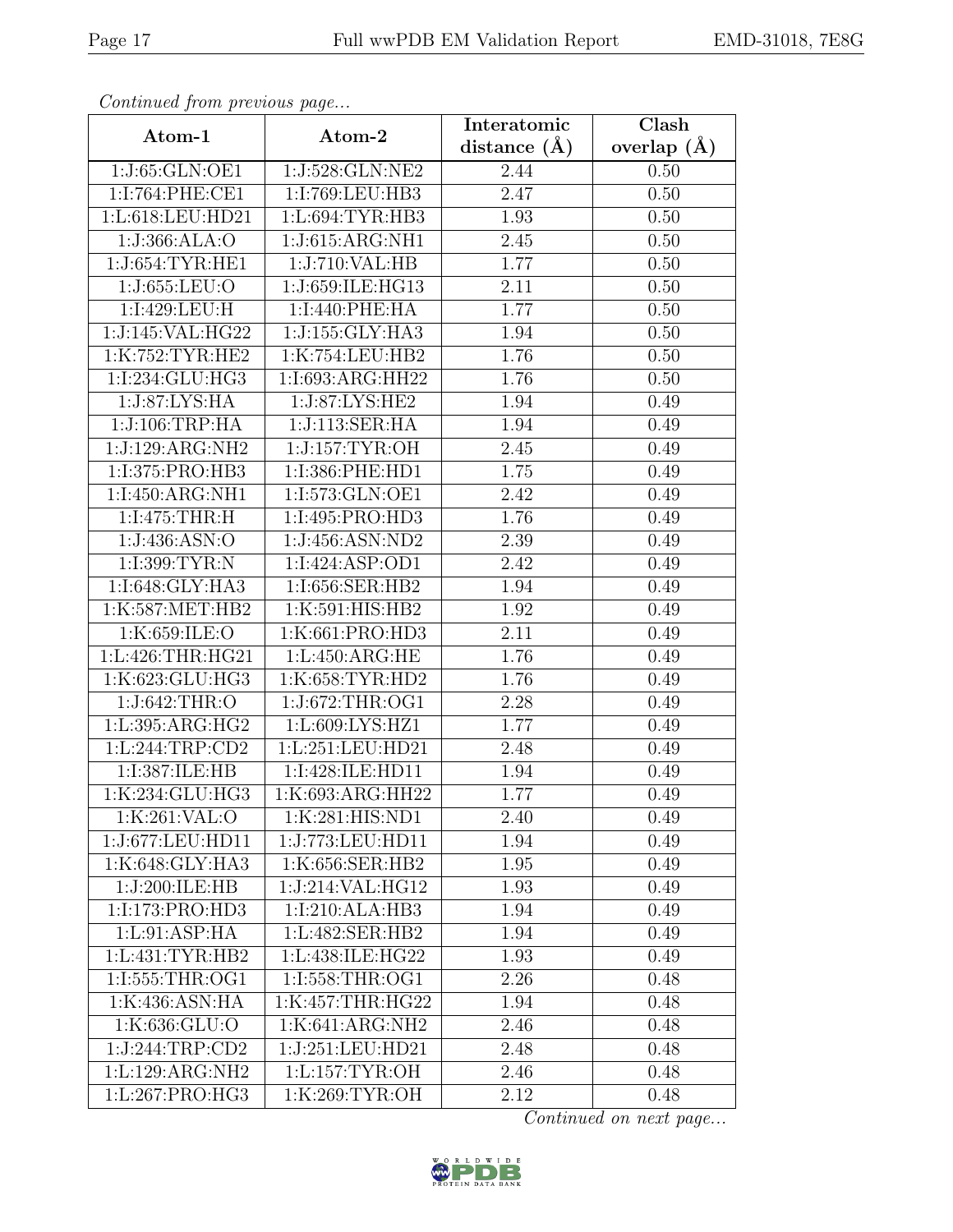| EMD-31018, 7E8G |  |
|-----------------|--|
|-----------------|--|

| Continueu from pretious page |                      | Interatomic      | Clash         |
|------------------------------|----------------------|------------------|---------------|
| Atom-1                       | Atom-2               | distance $(\AA)$ | overlap $(A)$ |
| 1:K:265:GLU:HA               | 1:K:279:PRO:HA       | 1.94             | 0.48          |
| 1:K:384:PHE:HE2              | 1:K:386:PHE:HB2      | 1.78             | 0.48          |
| 1:K:623:GLU:HG3              | 1:K:658:TYR:CD2      | 2.49             | 0.48          |
| 1:J:308:MET:HB3              | 1:J:356:CYS:SG       | 2.53             | 0.48          |
| 1:I:74:LEU:HA                | 1:I:79:PHE:HD2       | 1.77             | 0.48          |
| 1:I:752:TYR:HE2              | 1:I:754:LEU:HB2      | 1.77             | 0.48          |
| 1:J:116:LEU:HB3              | 1:J:117:ILE:HD12     | 1.95             | 0.48          |
| 1:I:74:LEU:HA                | 1:I:79:PHE:CD2       | 2.48             | 0.48          |
| 1: L:231:TYR:HA              | 1:L:235:ILE:HG13     | 1.94             | 0.48          |
| 1:L:366:ALA:O                | 1:L:615:ARG:NH1      | 2.46             | 0.48          |
| 1:L:567:ASP:OD1              | 1:L:574:SER:OG       | 2.22             | 0.48          |
| 1:K:346:LEU:HB2              | 1:K:360:HIS:HB3      | 1.94             | 0.48          |
| 1:1:382:ARG:HG3              | 1:I:383:LYS:N        | 2.22             | 0.48          |
| 1:I:711:ALA:HA               | 1:I:714:VAL:HG22     | 1.95             | 0.48          |
| 1: L: 105: LEU: N            | 1:L:114:THR:O        | 2.47             | 0.48          |
| 1:L:308:MET:SD               | 1:L:308:MET:N        | 2.87             | 0.48          |
| 1:L:601:ARG:HH11             | 1:L:621:LEU:HD23     | 1.79             | 0.48          |
| 1: L:654: TYR: HE1           | 1:L:710:VAL:HB       | 1.78             | 0.48          |
| 1:K:88:TRP:NE1               | 1:K:480:SER:O        | 2.42             | 0.48          |
| 1:K:401:ILE:HG13             | 1:K:425:VAL:HG21     | 1.95             | 0.48          |
| 1:J:431:TYR:HB2              | 1:J:438:ILE:HG22     | 1.95             | 0.48          |
| 1:L:183:ALA:HA               | 1:L:194:PHE:HA       | 1.96             | 0.48          |
| 1:K:346:LEU:HD23             | 1:K:359:LYS:HE2      | 1.95             | 0.48          |
| 1:K:476:TYR:HB2              | 1:K:577:GLU:O        | 2.13             | 0.48          |
| 1:K:500:VAL:HB               | 1:K:515:GLU:HB3      | 1.95             | 0.48          |
| 1:1:340:ALA:HA               | 1:I:697:LEU:HD11     | 1.96             | 0.48          |
| 1:I:667:GLN:OE1              | 1:I:667:GLN:N        | 2.46             | 0.48          |
| 1:K:79:PHE:HE1               | 1:K:523:ALA:HB1      | 1.78             | 0.48          |
| 1:K:265:GLU:HB2              | 1:K:277:VAL:HB       | 1.95             | 0.48          |
| 1:J:231:TYR:HA               | 1:J:235:ILE:HG13     | 1.94             | 0.48          |
| 1:J:738:THR:O                | 1:J:742:ILE:HG12     | 2.14             | 0.48          |
| 1:I:725:ILE:HD13             | 1:I:755:GLN:HB2      | 1.94             | 0.48          |
| 1:L:181:GLN:HE22             | 1: L: 195: ILE: HG22 | 1.79             | 0.48          |
| 1:K:710:VAL:HG22             | 1:K:714:VAL:HG13     | 1.94             | 0.48          |
| 1:L:145:VAL:HG22             | 1:L:155:GLY:HA3      | 1.94             | 0.48          |
| 1:K:346:LEU:N                | 1:K:360:HIS:O        | 2.38             | 0.48          |
| 1:J:441:LEU:HD12             | 1:J:450:ARG:HB3      | 1.96             | 0.48          |
| 1:I:601:ARG:NH2              | 1:1:621:LEU:HB3      | 2.29             | 0.48          |
| 1:L:537:ILE:HG22             | 1:L:544:LEU:HB2      | 1.96             | 0.48          |
| 1:K:204:ALA:H                | 1:K:208:LYS:HG2      | 1.79             | 0.48          |
| 1:K:432:ASP:HB3              | 1:K:437:LYS:HB2      | 1.95             | 0.48          |

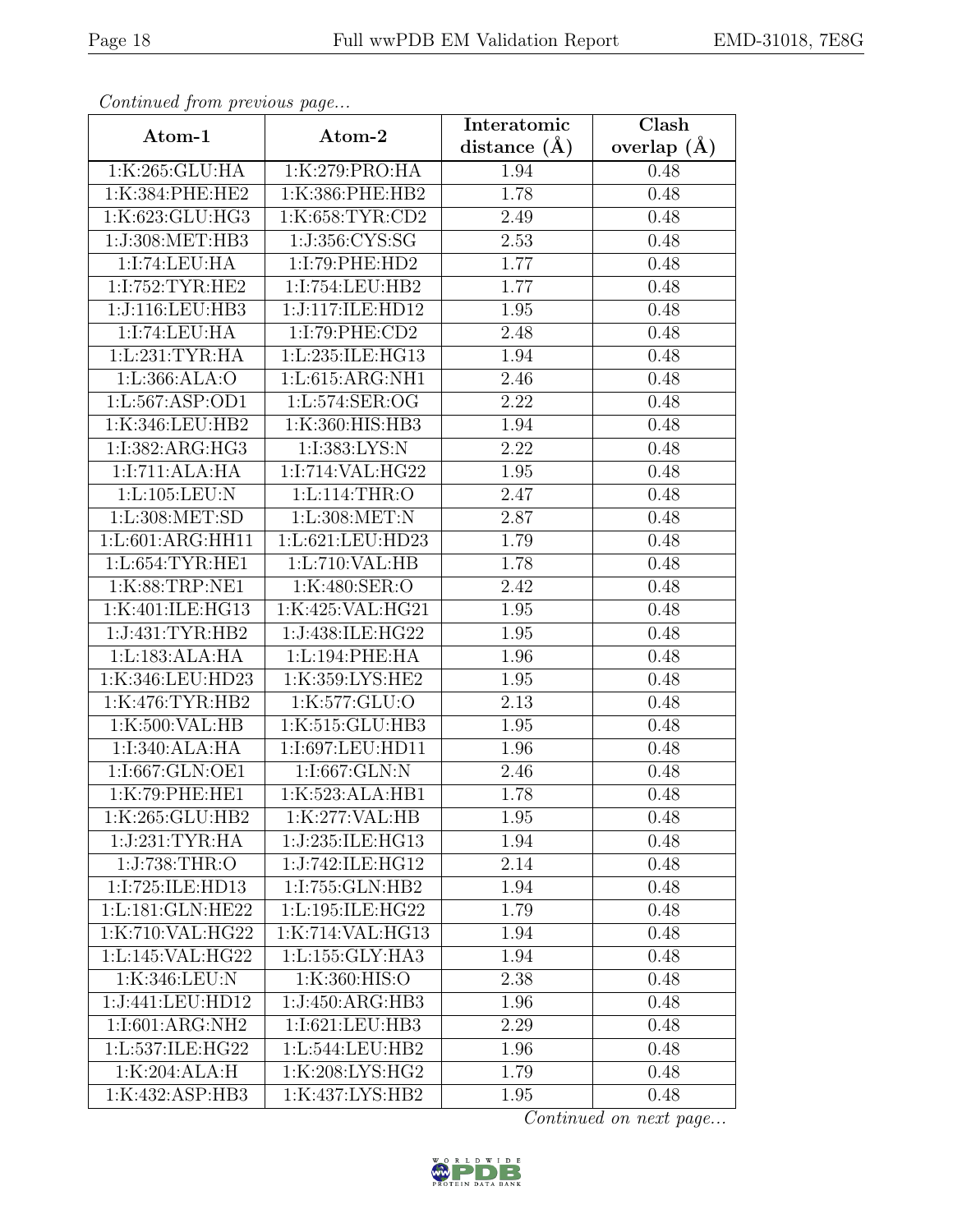| EMD-31018, 7E8G |  |
|-----------------|--|
|-----------------|--|

| Convenaca from previous page |                              | Interatomic       | Clash         |
|------------------------------|------------------------------|-------------------|---------------|
| Atom-1                       | Atom-2                       | distance $(\AA)$  | overlap $(A)$ |
| 1:J:181:GLN:HE22             | 1:J:195:ILE:HG22             | 1.79              | 0.47          |
| 1:I:263:ILE:HD11             | 1:I:279:PRO:HB2              | 1.96              | 0.47          |
| 1:L:333:ALA:HB1              | 1:L:346:LEU:HD11             | 1.96              | 0.47          |
| 1:J:183:ALA:HA               | 1:J:194:PHE:HA               | 1.96              | 0.47          |
| 1:J:333:ALA:HB1              | 1:J:346:LEU:HD11             | 1.96              | 0.47          |
| 1:J:567:ASP:HA               | 1:J:652:GLY:HA3              | 1.97              | 0.47          |
| 1:K:296:VAL:N                | 1:K:306:LEU:O                | 2.42              | 0.47          |
| 1:K:491:LYS:HA               | 1:K:499:MET:O                | 2.15              | 0.47          |
| 1:I:148:ILE:H                | 1:I:152:SER:HB3              | 1.80              | 0.47          |
| 1:I:182:TYR:CZ               | 1:I:184:GLY:HA3              | 2.50              | 0.47          |
| 1:I:491:LYS:HA               | 1:I:499:MET:O                | 2.14              | 0.47          |
| 1:I:658:TYR:HD1              | 1:I:710:VAL:HG23             | 1.79              | 0.47          |
| 1:K:427:LYS:HG2              | 1:K:441:LEU:HB2              | 1.96              | 0.47          |
| 1:K:437:LYS:NZ               | $1:K:464:\overline{GLN:OE1}$ | 2.45              | 0.47          |
| 1:L:738:THR:O                | 1:L:742:ILE:HG12             | 2.14              | 0.47          |
| 1:J:542:TYR:HE1              | 1:J:609:LYS:HG3              | 1.80              | 0.47          |
| 1:J:59:GLU:HG2               | 1:J:60:ASP:N                 | 2.30              | 0.47          |
| 1:J:267:PRO:HG3              | 1:I:269:TYR:OH               | 2.14              | 0.47          |
| 1:I:105:LEU:N                | 1:1:114:THR:O                | 2.40              | 0.47          |
| 1:I:476:TYR:HB2              | 1:I:577:GLU:O                | 2.13              | 0.47          |
| 1: L:282: TYR: HE1           | 1:L:284:LYS:HD3              | 1.80              | 0.47          |
| 1:K:367:TRP:HZ3              | 1:K:615:ARG:HB2              | 1.79              | 0.47          |
| 1:I:660:LEU:HD12             | 1:I:720:GLN:HG2              | 1.95              | 0.47          |
| 1:L:107:ASN:HB3              | 1: L: 112: THR: HB           | $\overline{1.95}$ | 0.47          |
| 1:L:116:LEU:HB3              | 1:L:117:ILE:HD12             | 1.95              | 0.47          |
| 1: L: 234: GLU: OE2          | 1:L:693:ARG:NH2              | 2.42              | 0.47          |
| 1:J:543:ASN:O                | 1:J:606:GLN:NE2              | 2.39              | 0.47          |
| 1:I:436:ASN:HB3              | 1:I:458:VAL:HG13             | 1.97              | 0.47          |
| 1:L:347:THR:HG21             | 1:L:356:CYS:HB3              | 1.97              | 0.47          |
| 1:K:601:ARG:NH2              | 1:K:621:LEU:HB3              | 2.30              | 0.47          |
| 1:K:730:ASP:OD1              | 1:K:762:HIS:HB2              | 2.14              | 0.47          |
| 1:J:601:ARG:NH1              | 1:J:621:LEU:HD23             | 2.30              | 0.47          |
| 1:L:289:ASN:OD1              | 1:L:320:TYR:OH               | 2.31              | 0.47          |
| 1:L:658:TYR:CE1              | 1:L:713:ARG:HG3              | 2.50              | 0.47          |
| 1:K:399:TYR:N                | 1:K:424:ASP:OD1              | 2.40              | 0.47          |
| 1:J:157:TYR:HD2              | 1:J:180:LEU:HB2              | 1.81              | 0.46          |
| 1:J:399:TYR:HB2              | 1:J:424:ASP:HB3              | 1.98              | 0.46          |
| 1:I:263:ILE:HA               | 1:I:281:HIS:HA               | 1.97              | 0.46          |
| 1:I:698:HIS:CG               | 1:I:699:GLY:H                | 2.33              | 0.46          |
| 1: L: 157: TYR: HD2          | 1:L:180:LEU:HB2              | 1.80              | 0.46          |
| 1:J:308:MET:SD               | 1:J:308:MET:N                | 2.88              | 0.46          |

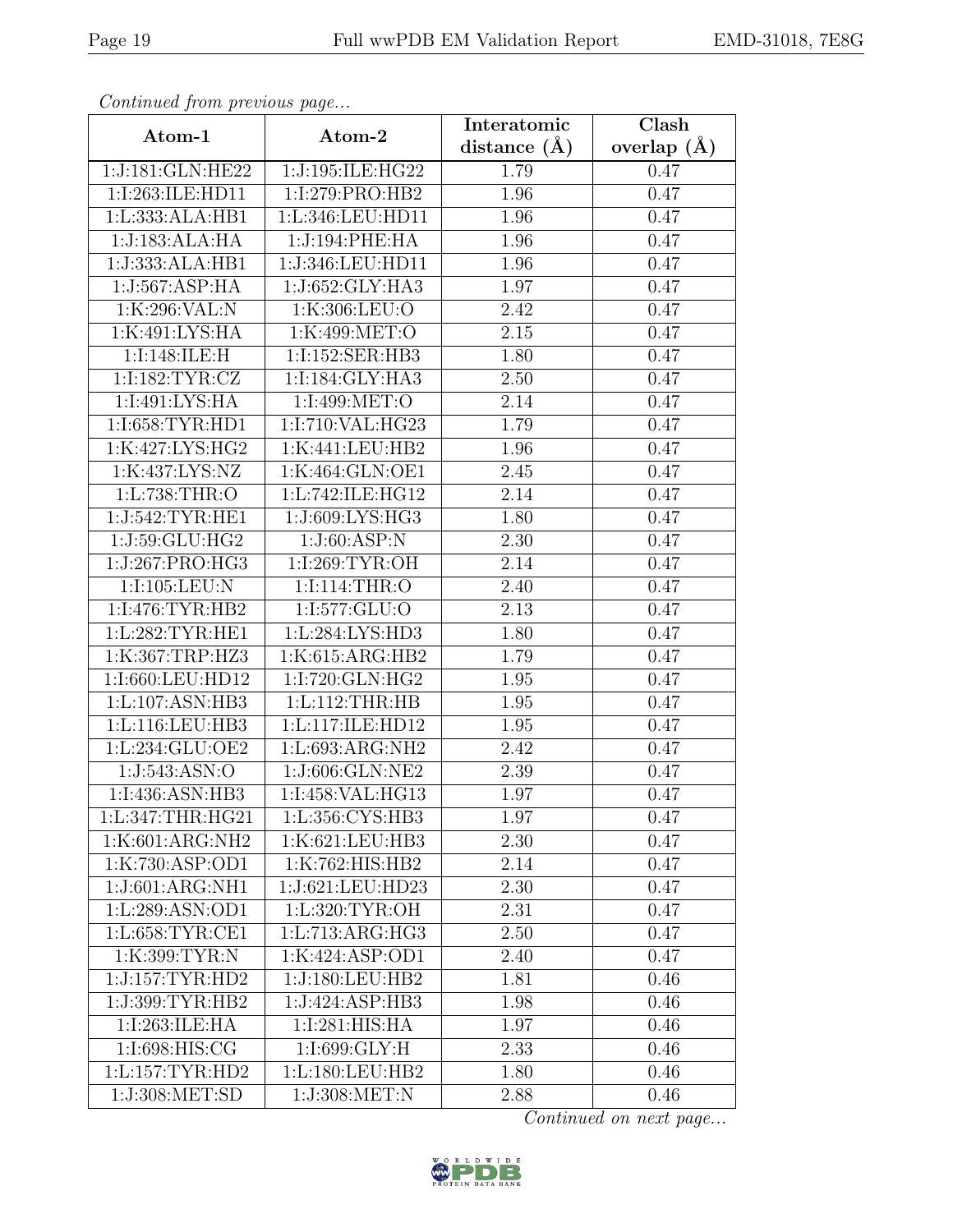| EMD-31018, 7E8G |  |
|-----------------|--|
|-----------------|--|

| ontonaba ji bini protto ab pago |                     | Interatomic    | Clash         |
|---------------------------------|---------------------|----------------|---------------|
| Atom-1                          | Atom-2              | distance $(A)$ | overlap $(A)$ |
| 1:I:144:ASN:HB3                 | 1:I:155:GLY:HA3     | 1.96           | 0.46          |
| 1:K:386:PHE:O                   | 1:K:402:THR:N       | 2.33           | 0.46          |
| 1:J:644:VAL:HB                  | 1:J:671:PHE:HA      | 1.96           | 0.46          |
| 1: L: 107: ASN: N               | 1:L:112:THR:O       | 2.48           | 0.46          |
| 1:L:429:LEU:HD21                | 1:L:441:LEU:HD23    | 1.97           | 0.46          |
| 1:K:481:PHE:CD2                 | 1:K:488:PHE:HB3     | 2.51           | 0.46          |
| 1:J:447:PRO:O                   | 1:J:573:GLN:NE2     | 2.48           | 0.46          |
| 1:J:658:TYR:HDI                 | 1:J:710:VAL:HG23    | 1.80           | 0.46          |
| 1:I:531:LYS:N                   | 1:I:550:LYS:O       | 2.46           | 0.46          |
| 1:L:658:TYR:HD1                 | 1:L:710:VAL:HG23    | 1.81           | 0.46          |
| 1:K:726:HIS:CE1                 | 1:K:735:PHE:HA      | 2.51           | 0.46          |
| 1:J:107:ASN:HB3                 | 1:J:112:THR:HB      | 1.98           | 0.46          |
| 1:J:173:PRO:HD2                 | 1:J:212:ARG:HH12    | 1.81           | 0.46          |
| 1:I:296:VAL:N                   | 1:1:306:LEU:O       | 2.43           | 0.46          |
| 1: L:59: GLU: HG <sub>2</sub>   | 1: L:60:ASP:N       | 2.30           | 0.46          |
| 1:J:282:TYR:HE1                 | 1:J:284:LYS:HD3     | 1.81           | 0.46          |
| 1:J:429:LEU:H                   | 1:J:440:PHE:HA      | 1.80           | 0.46          |
| 1:K:182:TYR:CZ                  | 1:K:184:GLY:HA3     | 2.51           | 0.46          |
| 1:K:324:VAL:HG12                | 1:K:334:VAL:HG22    | 1.98           | 0.46          |
| 1:K:474:CYS:HB2                 | 1:K:492:CYS:HB3     | 1.58           | 0.46          |
| 1:I:730:ASP:OD1                 | 1:I:762:HIS:HB2     | 2.15           | 0.46          |
| 1: L:68: LYS:HD3                | 1:L:590:SER:HA      | 1.98           | 0.46          |
| 1:L:742:ILE:HD12                | 1:L:752:TYR:CE2     | 2.51           | 0.46          |
| 1:J:658:TYR:CE1                 | 1:J:713:ARG:HG3     | 2.51           | 0.46          |
| 1:1:261:VAL:O                   | 1:I:281:HIS:ND1     | 2.42           | 0.46          |
| 1:L:399:TYR:HB2                 | 1:L:424:ASP:HB3     | 1.98           | 0.46          |
| 1:L:563:LEU:HD22                | 1: L: 587: MET: HE3 | 1.98           | 0.46          |
| 1:J:347:THR:HG21                | 1:J:356:CYS:HB3     | 1.97           | 0.46          |
| 1:L:731:GLU:OE2                 | 1:L:761:SER:OG      | 2.32           | 0.46          |
| 1:J:601:ARG:HH11                | 1:J:621:LEU:HD23    | 1.80           | 0.45          |
| 1:L:173:PRO:HD2                 | 1:L:212:ARG:HH12    | 1.81           | 0.45          |
| 1:L:436:ASN:O                   | 1:L:456:ASN:ND2     | 2.47           | 0.45          |
| 1:J:105:LEU:N                   | 1:J:114:THR:O       | 2.49           | 0.45          |
| 1:I:265:GLU:HB2                 | 1:I:277:VAL:HB      | 1.99           | 0.45          |
| 1:L:563:LEU:HD11                | 1: L: 785: PHE: HE2 | 1.80           | 0.45          |
| 1:K:148:ILE:H                   | 1:K:152:SER:HB3     | 1.80           | 0.45          |
| 1:K:187:PRO:HD3                 | 1:K:244:TRP:CE3     | 2.51           | 0.45          |
| 1:K:235:ILE:HG13                | 1:K:236:LEU:H       | 1.82           | 0.45          |
| 1:K:387:ILE:HD12                | 1:K:425:VAL:HB      | 1.98           | 0.45          |
| 1:K:667:GLN:OE1                 | 1:K:667:GLN:N       | 2.46           | 0.45          |
| $1:1:62\overline{4:LYS:HA}$     | 1:I:627:MET:HG2     | 1.97           | 0.45          |

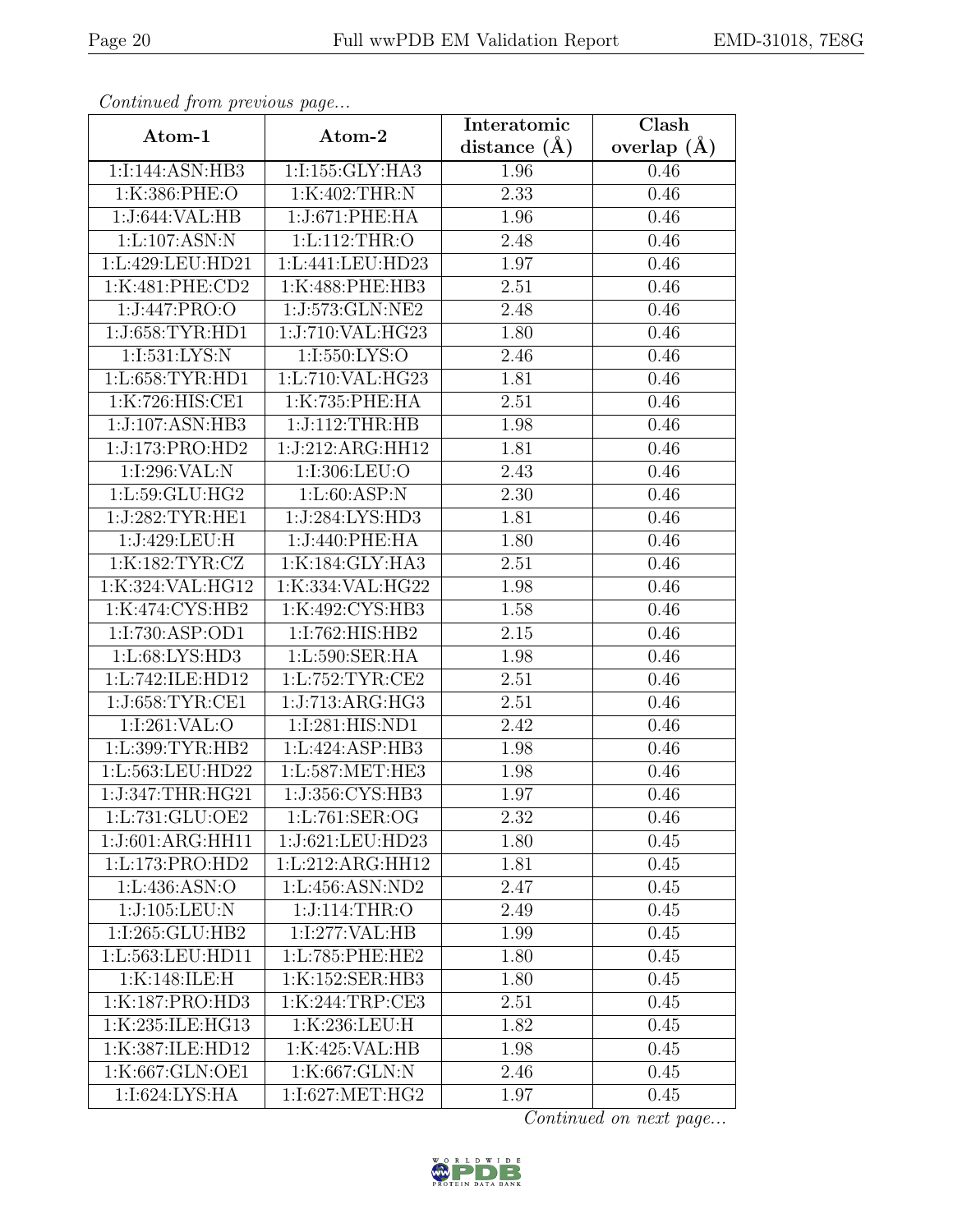| EMD-31018. 7E8G |  |
|-----------------|--|
|-----------------|--|

| $P$ . The same $P$ is the set of $P$ and $P$ and $P$ |                            | Interatomic      | Clash           |
|------------------------------------------------------|----------------------------|------------------|-----------------|
| Atom-1                                               | Atom-2                     | distance $(\AA)$ | overlap $(\AA)$ |
| 1:L:460:ASN:OD1                                      | 1:L:461:PHE:N              | 2.49             | 0.45            |
| 1:K:436:ASN:HB3                                      | 1:K:458:VAL:HG13           | 1.98             | 0.45            |
| 1:K:609:LYS:O                                        | 1:K:613:GLU:HG2            | 2.16             | 0.45            |
| 1:K:523:ALA:HB1                                      | 1:K:527:ARG:HH22           | 1.82             | 0.45            |
| 1:K:531:LYS:N                                        | 1:K:550:LYS:O              | 2.45             | 0.45            |
| 1:J:91:ASP:HA                                        | 1:J:482:SER:HB2            | 1.99             | 0.45            |
| 1:J:742:ILE:HD12                                     | 1:J:752:TYR:CE2            | $2.52\,$         | 0.45            |
| 1:1:190:GLN:HG3                                      | 1:I:205:HIS:HA             | 1.99             | 0.45            |
| 1:I:488:PHE:HE2                                      | 1:I:490:LEU:HD12           | 1.81             | 0.45            |
| 1:I:659:ILE:O                                        | 1:I:659:ILE:HG22           | 2.17             | 0.45            |
| 1:L:98:GLU:HG2                                       | 1:Li:101:GLY:O             | 2.17             | 0.45            |
| 1:L:472:GLU:OE2                                      | 1:L:473:ASN:ND2            | 2.50             | 0.45            |
| 1:L:680:ILE:HG13                                     | 1: L: 737: HIS: NDI        | $2.31\,$         | 0.45            |
| 1:J:460:ASN:OD1                                      | 1:J:461:PHE:N              | 2.49             | 0.45            |
| 1:I:263:ILE:HG13                                     | 1:1:280:TYR:C              | 2.37             | 0.45            |
| 1:K:74:LEU:HA                                        | 1:K:79:PHE:CD2             | 2.51             | 0.45            |
| 1:K:634:LEU:HD11                                     | 1:K:641:ARG:HG3            | 1.98             | 0.45            |
| 1:K:726:HIS:ND1                                      | 1:K:738:THR:OG1            | 2.36             | 0.45            |
| 1:J:97:ARG:NH1                                       | 1:J:130:TYR:O              | 2.50             | 0.45            |
| 1:J:94:PHE:CE1                                       | 1:J:106:TRP:HB3            | 2.52             | 0.45            |
| 1:K:698:HIS:CG                                       | 1:K:699:GLY:H              | $2.35\,$         | 0.45            |
| 1:J:284:LYS:HG3                                      | 1:I:273:ILE:HG22           | 1.99             | 0.45            |
| 1:J:680:ILE:HG13                                     | 1:J:737:HIS:ND1            | 2.32             | 0.45            |
| 1:I:187:PRO:HB2                                      | 1:I:188:LYS:NZ             | 2.32             | 0.45            |
| 1:I:195:ILE:HA                                       | 1:I:199:ASN:O              | 2.17             | 0.45            |
| 1:I:634:LEU:HD11                                     | 1:I:641:ARG:HG3            | 1.99             | 0.45            |
| 1: L:601: ARG:NH1                                    | 1:L:621:LEU:HD23           | 2.31             | 0.45            |
| 1:K:538:GLU:HG3                                      | 1:K:543:ASN:HA             | 1.99             | 0.45            |
| 1:L:284:LYS:HG3                                      | 1:K:273:ILE:HG22           | 1.99             | 0.45            |
| 1:L:309:MET:SD                                       | 1:L:310:PRO:HD2            | 2.57             | 0.45            |
| 1:L:395:ARG:HG2                                      | 1: L:609: LYS: NZ          | 2.32             | 0.45            |
| 1:K:147:PRO:HB3                                      | 1:K:152:SER:N              | 2.23             | 0.45            |
| 1:J:98:GLU:HG2                                       | $1:J:101:\overline{GLY:O}$ | 2.17             | 0.44            |
| 1:J:395:ARG:HG2                                      | 1:J:609:LYS:NZ             | 2.32             | 0.44            |
| 1:I:683:PHE:HE2                                      | 1:I:708:THR:HB             | 1.82             | 0.44            |
| 1:K:187:PRO:HB2                                      | 1:K:188:LYS:NZ             | 2.31             | 0.44            |
| 1:J:159:LEU:HD13                                     | 1:J:206:VAL:HG22           | 2.00             | 0.44            |
| 1:I:88:TRP:NE1                                       | 1:I:480:SER:O              | 2.46             | 0.44            |
| 1:I:155:GLY:HA2                                      | 1:I:179:LYS:HE3            | 1.99             | 0.44            |
| 1:I:187:PRO:HD3                                      | 1:I:244:TRP:CE3            | 2.53             | 0.44            |
| 1:L:96:TYR:O                                         | 1:L:103:VAL:HG13           | 2.16             | 0.44            |

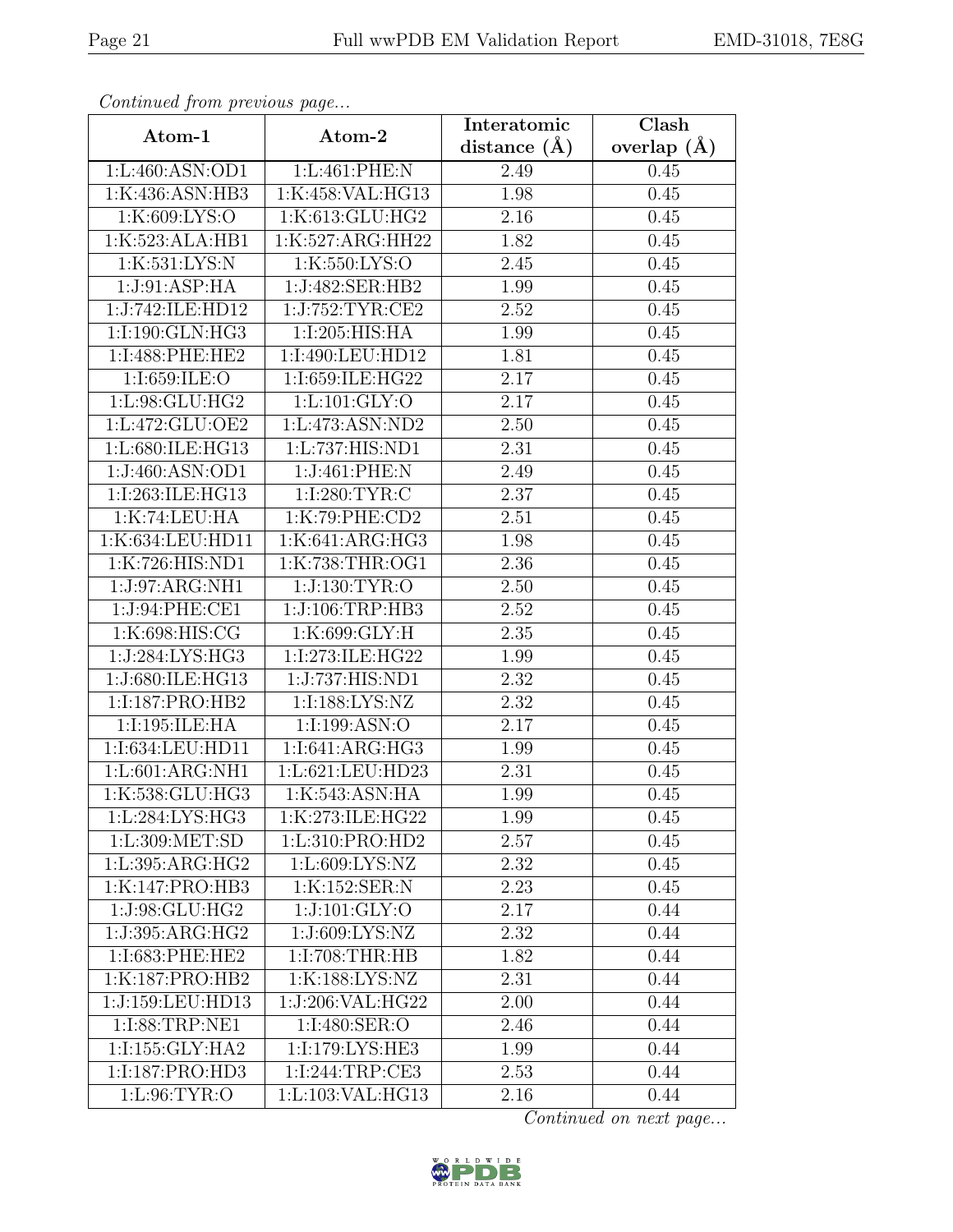| EMD-31018. 7E8G |  |
|-----------------|--|
|-----------------|--|

| Continua from previous page |                  | Interatomic       | $\overline{\text{Clash}}$ |
|-----------------------------|------------------|-------------------|---------------------------|
| Atom-1                      | Atom-2           | distance $(A)$    | overlap $(A)$             |
| 1:K:423:TRP:CE2             | 1:K:444:GLU:HG3  | 2.52              | 0.44                      |
| 1:J:323:MET:CE              | 1:J:375:PRO:HD3  | 2.47              | 0.44                      |
| 1:1:126:ARG:HD2             | 1:I:126:ARG:HA   | 1.82              | 0.44                      |
| 1:I:128:ILE:HD13            | 1:I:144:ASN:H    | 1.82              | 0.44                      |
| 1:L:64:SER:OG               | 1: L:65: GLN:N   | 2.50              | 0.44                      |
| 1:L:94:PHE:CE1              | 1:L:106:TRP:HB3  | 2.52              | 0.44                      |
| 1:K:640:ASP:OD2             | 1:K:643:ARG:NE   | 2.49              | 0.44                      |
| 1:K:642:THR:O               | 1:K:672:THR:OG1  | 2.35              | 0.44                      |
| 1:K:685:LEU:O               | 1:K:737:HIS:NE2  | $\overline{2.51}$ | 0.44                      |
| 1:I:195:ILE:HG12            | 1:I:200:ILE:HG12 | 2.00              | 0.44                      |
| 1:L:310:PRO:HB3             | 1:L:336:TRP:CE3  | 2.53              | 0.44                      |
| 1:L:531:LYS:HG2             | 1:L:533:GLU:OE1  | 2.18              | 0.44                      |
| 1:J:429:LEU:HD21            | 1:J:441:LEU:HD23 | 1.99              | 0.44                      |
| 1:J:531:LYS:HG2             | 1:J:533:GLU:OE1  | 2.18              | 0.44                      |
| 1:J:569:THR:O               | 1:J:572:SER:OG   | 2.30              | 0.44                      |
| 1:I:107:ASN:N               | 1:I:112:THR:O    | 2.33              | 0.44                      |
| 1:I:153:TYR:HE2             | 1:I:182:TYR:HD1  | 1.65              | 0.44                      |
| 1:I:373:GLU:OE1             | 1:I:373:GLU:N    | 2.37              | 0.44                      |
| 1:I:562:LEU:HD11            | 1:I:596:VAL:HG23 | 1.99              | 0.44                      |
| 1:L:779:ASN:O               | 1:L:783:GLU:HG2  | 2.17              | 0.44                      |
| 1:J:83:ASP:OD1              | 1:J:491:LYS:NZ   | 2.51              | 0.44                      |
| 1:J:96:TYR:O                | 1:J:103:VAL:HG13 | 2.17              | 0.44                      |
| 1:I:235:ILE:HG13            | 1:I:236:LEU:H    | 1.83              | 0.44                      |
| 1:I:316:MET:HG3             | 1:I:338:ASN:HB3  | 1.99              | 0.44                      |
| 1:L:682:ASP:OD1             | 1:L:684:LYS:HD3  | 2.18              | 0.44                      |
| 1:L:696:GLY:O               | 1: L:705: TYR:OH | 2.18              | 0.44                      |
| 1:J:293:SER:OG              | 1:J:295:HIS:NE2  | 2.44              | 0.44                      |
| 1:J:438:ILE:O               | 1:J:454:SER:HA   | 2.18              | 0.44                      |
| 1:L:616:ARG:HG2             | 1:L:695:LEU:HA   | 1.99              | 0.44                      |
| 1:K:68:LYS:HE2              | 1:K:590:SER:HA   | 2.00              | 0.44                      |
| 1:K:91:ASP:OD1              | 1:K:91:ASP:N     | 2.51              | 0.44                      |
| 1:I:98:GLU:HG2              | 1:I:103:VAL:HG22 | 1.99              | 0.44                      |
| 1:1:217:GLY:HA2             | 1:I:222:ILE:HB   | 1.99              | 0.44                      |
| 1:I:636:GLU:O               | 1:I:639:ILE:HG22 | 2.18              | 0.44                      |
| 1:I:695:LEU:HD22            | 1:I:704:ALA:HB1  | 1.99              | 0.44                      |
| 1:K:126:ARG:HA              | 1:K:126:ARG:HD2  | 1.83              | 0.44                      |
| 1:K:683:PHE:HE2             | 1:K:708:THR:HB   | 1.83              | 0.44                      |
| 1:J:107:ASN:N               | 1:J:112:THR:O    | 2.51              | 0.43                      |
| 1:J:530:PRO:HG2             | 1:J:585:THR:HG23 | 2.00              | 0.43                      |
| 1:I:229:TRP:HH2             | 1:I:687:ALA:HB2  | 1.82              | 0.43                      |
| 1:I:488:PHE:CZ              | 1:I:503:HIS:HB2  | 2.52              | 0.43                      |

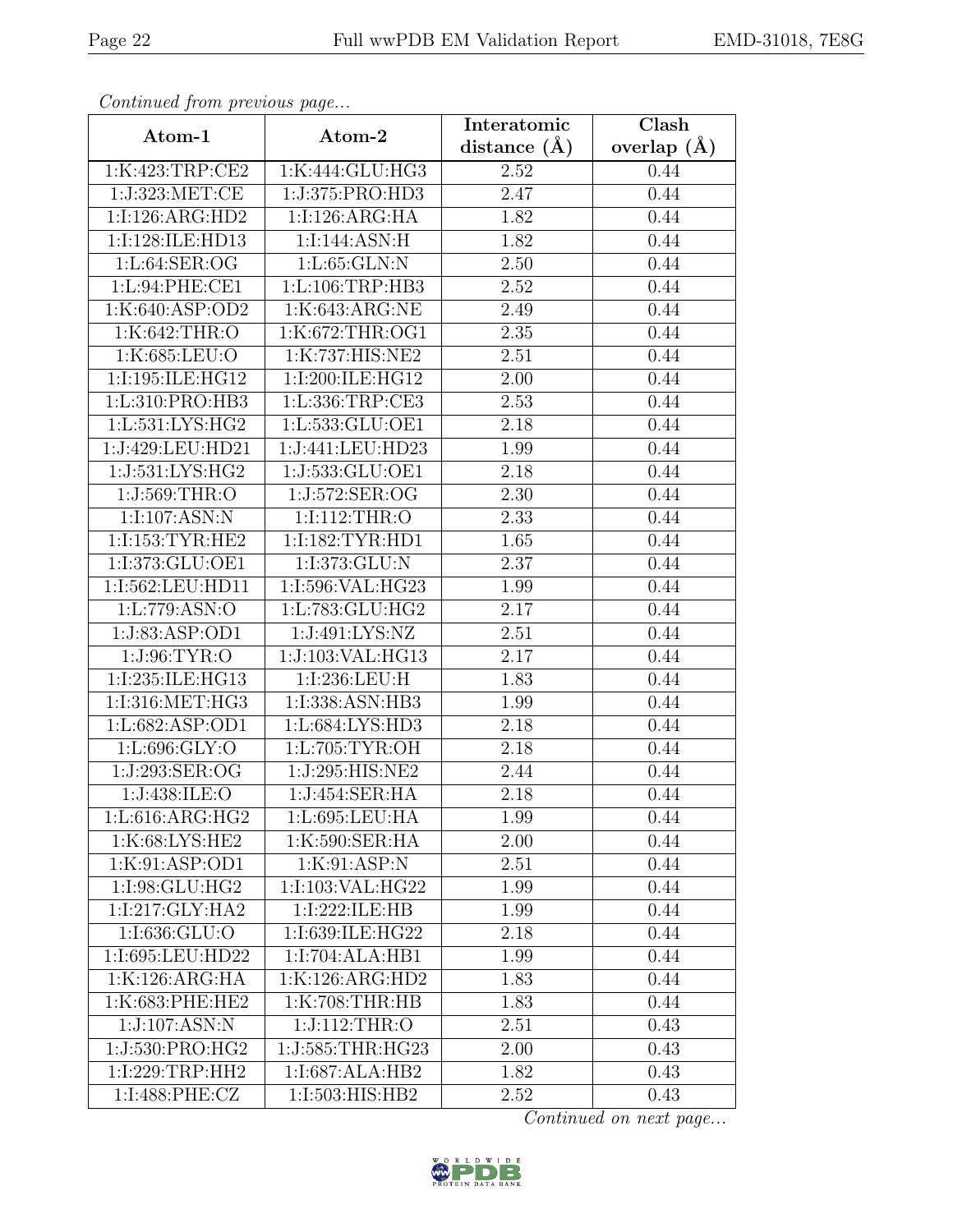| EMD-31018. 7E8G |  |
|-----------------|--|
|-----------------|--|

| Continued from previous page |                                   | Interatomic       | Clash           |
|------------------------------|-----------------------------------|-------------------|-----------------|
| Atom-1                       | Atom-2                            | distance $(A)$    | overlap $(\AA)$ |
| 1:I:549:LEU:HD23             | 1:I:588:VAL:HG21                  | 2.00              | 0.43            |
| 1:L:97:ARG:NH1               | 1:Li.130:TYR:O                    | $\overline{2.51}$ | 0.43            |
| 1: L:323: MET:CE             | 1:L:375:PRO:HD3                   | 2.47              | 0.43            |
| 1:L:368:LEU:HB3              | 1:L:371:GLN:OE1                   | 2.18              | 0.43            |
| 1: L:642:THR:O               | 1: L:672:THR:OG1                  | 2.33              | 0.43            |
| 1: L:774: TYR:O              | 1:L:778:ILE:HG12                  | 2.17              | 0.43            |
| 1:J:309:MET:SD               | 1:J:310:PRO:HD2                   | 2.58              | 0.43            |
| 1:J:326:TRP:HA               | 1:J:332: VAL: HG23                | 1.99              | 0.43            |
| 1:J:682:ASP:OD1              | 1:J:684:LYS:HD3                   | 2.18              | 0.43            |
| 1:I:367:TRP:HZ3              | 1:1:615:ARG:HB2                   | 1.82              | 0.43            |
| 1:I:382:ARG:CG               | 1:I:383:LYS:H                     | 2.25              | 0.43            |
| 1:I:443:THR:HB               | 1:I:447:PRO:HA                    | 2.00              | 0.43            |
| 1:K:148:ILE:N                | 1:K:152:SER:HB3                   | 2.33              | 0.43            |
| 1:K:488:PHE:HE2              | 1:K:490:LEU:HD12                  | 1.83              | 0.43            |
| 1:J:616:ARG:HG2              | 1:J:695:LEU:HA                    | 2.00              | 0.43            |
| 1:I:346:LEU:HB2              | 1:I:360:HIS:HB3                   | 2.00              | 0.43            |
| 1:L:195:ILE:HA               | 1:L:199:ASN:O                     | 2.17              | 0.43            |
| 1:L:305:ASP:OD1              | 1:L:306:LEU:N                     | 2.52              | 0.43            |
| 1:L:531:LYS:HB3              | 1:L:550:LYS:HB2                   | 2.00              | 0.43            |
| 1:K:155:GLY:O                | 1:K:180:LEU:N                     | 2.36              | 0.43            |
| 1:K:217:GLY:HA2              | 1:K:222:ILE:HB                    | 2.00              | 0.43            |
| 1:J:64:SER:OG                | 1:J:65:GLN:N                      | 2.50              | 0.43            |
| 1:J:368:LEU:HB3              | 1:J:371:GLN:OE1                   | 2.18              | 0.43            |
| 1:J:498:PRO:O                | 1:J:517:ASN:ND2                   | 2.51              | 0.43            |
| 1:L:378:SER:OG               | 1:L:382:ARG:HG2                   | 2.18              | 0.43            |
| 1:K:234:GLU:HG2              | 1:K:689:ALA:HB3                   | 1.99              | 0.43            |
| 1:K:438:ILE:HG23             | 1:K:440:PHE:HE1                   | 1.82              | 0.43            |
| 1:I:549:LEU:HD23             | 1:I:588:VAL:HG11                  | 1.99              | 0.43            |
| 1:K:386:PHE:N                | 1:K:402:THR:O                     | 2.45              | 0.43            |
| 1:K:450:ARG:NH1              | 1:K:573:GLN:OE1                   | 2.41              | 0.43            |
| 1:I:346:LEU:HD21             | 1:I:386:PHE:CZ                    | 2.53              | 0.43            |
| 1:I:531:LYS:HG3              | 1:I:552:ALA:HA                    | 2.00              | 0.43            |
| 1:I:707:MET:SD               | $1:I:707:MET:\overline{\hbox{N}}$ | 2.91              | 0.43            |
| 1:L:438:ILE:O                | 1:L:454:SER:HA                    | 2.18              | 0.43            |
| 1: L:476: TYR: CE1           | 1:L:578:LYS:HE3                   | 2.54              | 0.43            |
| 1:K:574:SER:H                | 1:K:599:ASP:CG                    | 2.22              | 0.43            |
| 1:J:195:ILE:HA               | 1:J:199:ASN:O                     | 2.17              | 0.43            |
| 1:J:531:LYS:HB3              | 1:J:550:LYS:HB2                   | 2.01              | 0.43            |
| 1:1:201:TYR:CE1              | 1:1:212:ARG:HD3                   | 2.54              | 0.43            |
| 1:K:193:ILE:HG23             | 1:K:244:TRP:CH2                   | 2.54              | 0.43            |
| 1:K:707:MET:SD               | 1:K:707:MET:N                     | 2.91              | 0.43            |

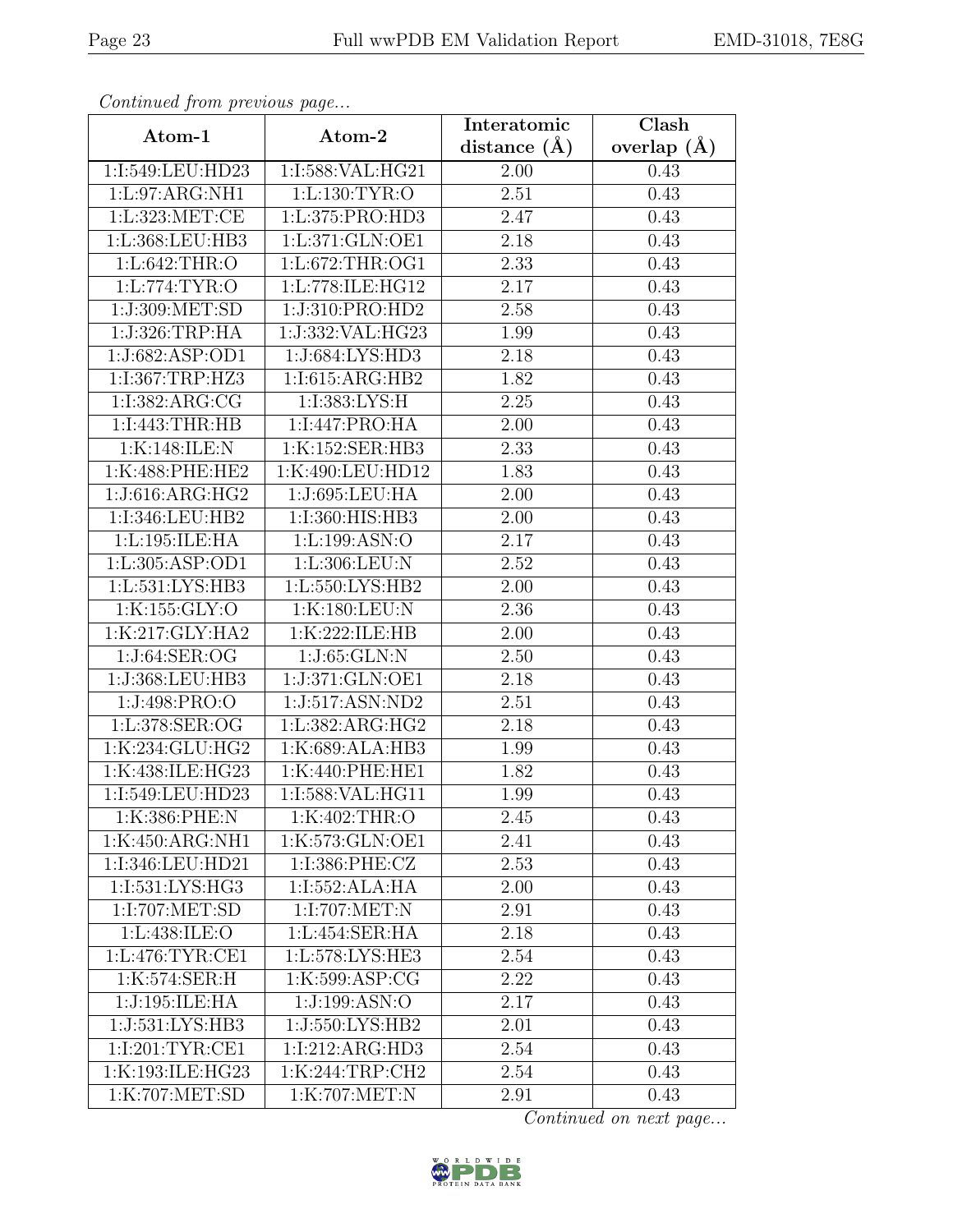| EMD-31018, 7E8G |  |
|-----------------|--|
|-----------------|--|

|                  |                  | Interatomic    | $\overline{\text{Clash}}$ |  |
|------------------|------------------|----------------|---------------------------|--|
| Atom-1           | Atom-2           | distance $(A)$ | overlap $(A)$             |  |
| 1:J:383:LYS:HD3  | 1:J:403:VAL:HG13 | 2.00           | 0.43                      |  |
| 1:I:148:ILE:N    | 1:I:152:SER:HB3  | 2.34           | 0.43                      |  |
| 1:I:730:ASP:OD1  | 1:I:731:GLU:N    | 2.51           | 0.43                      |  |
| 1:L:159:LEU:HD13 | 1:L:206:VAL:HG22 | 1.99           | 0.43                      |  |
| 1:K:284:LYS:O    | 1:K:287:SER:OG   | 2.34           | 0.43                      |  |
| 1:J:148:ILE:HG22 | 1:J:149:TYR:CD1  | 2.54           | 0.43                      |  |
| 1:L:218:LYS:N    | 1:L:222:ILE:HB   | 2.34           | 0.43                      |  |
| 1:K:193:ILE:HG12 | 1:K:244:TRP:HZ2  | 1.84           | 0.43                      |  |
| 1:J:262:PRO:HB2  | 1:1:274:TYR:CZ   | 2.54           | 0.43                      |  |
| 1:L:262:PRO:HB2  | 1:K:274:TYR:CZ   | 2.54           | 0.43                      |  |
| 1:L:326:TRP:HA   | 1:L:332:VAL:HG23 | 2.00           | 0.43                      |  |
| 1:K:730:ASP:OD1  | 1:K:731:GLU:N    | 2.51           | 0.43                      |  |
| 1:I:284:LYS:O    | 1:I:688:SER:HB3  | 2.19           | 0.42                      |  |
| 1:K:105:LEU:N    | 1:K:114:THR:O    | 2.44           | 0.42                      |  |
| 1:K:542:TYR:HE1  | 1:K:609:LYS:HE3  | 1.83           | 0.42                      |  |
| 1:J:158:VAL:HG12 | 1:J:169:SER:HA   | 2.01           | 0.42                      |  |
| 1:J:188:LYS:O    | 1:J:191:GLN:HG2  | 2.20           | 0.42                      |  |
| 1:J:247:ASP:OD1  | 1:J:247:ASP:N    | 2.48           | 0.42                      |  |
| 1:J:378:SER:OG   | 1:J:382:ARG:HG2  | 2.18           | 0.42                      |  |
| 1:J:504:ASN:HD21 | 1:J:509:LYS:HE3  | 1.84           | 0.42                      |  |
| 1:J:68:LYS:HZ1   | 1:J:70:THR:HB    | 1.84           | 0.42                      |  |
| 1:I:423:TRP:CE2  | 1:I:444:GLU:HG3  | 2.55           | 0.42                      |  |
| 1:1:659:ILE:C    | 1:I:661:PRO:HD3  | 2.40           | 0.42                      |  |
| 1:K:105:LEU:HB3  | 1:K:114:THR:OG1  | 2.19           | 0.42                      |  |
| 1:K:153:TYR:HE2  | 1:K:182:TYR:HDI  | 1.66           | 0.42                      |  |
| 1:K:229:TRP:HH2  | 1:K:687:ALA:HB2  | 1.84           | 0.42                      |  |
| 1:K:452:LEU:HD21 | 1:K:466:LEU:HD22 | 1.99           | 0.42                      |  |
| 1:K:526:ASP:HB3  | 1:K:527:ARG:NH1  | 2.33           | 0.42                      |  |
| 1:J:201:TYR:CE1  | 1:J:212:ARG:HD3  | 2.55           | 0.42                      |  |
| 1:J:761:SER:OG   | 1:J:762:HIS:N    | 2.53           | 0.42                      |  |
| 1:I:452:LEU:HD21 | 1:I:466:LEU:HD22 | 2.02           | 0.42                      |  |
| 1:I:533:GLU:HG2  | 1:I:548:ILE:HG23 | 2.01           | 0.42                      |  |
| 1:I:574:SER:H    | 1:1:599:ASP:CG   | 2.23           | 0.42                      |  |
| 1:L:148:ILE:HG22 | 1:L:149:TYR:CD1  | 2.54           | 0.42                      |  |
| 1:L:692:GLU:HG2  | 1:L:697:LEU:HA   | 2.00           | 0.42                      |  |
| 1:J:135:ASP:OD1  | 1:J:135:ASP:N    | 2.53           | 0.42                      |  |
| 1:I:105:LEU:HB3  | 1:1:114:THR:OG1  | 2.19           | 0.42                      |  |
| 1:L:201:TYR:CE1  | 1:L:212:ARG:HD3  | 2.55           | 0.42                      |  |
| 1:K:531:LYS:HG3  | 1:K:552:ALA:HA   | 2.01           | 0.42                      |  |
| 1:K:346:LEU:HB3  | 1:K:359:LYS:HE2  | 2.01           | 0.42                      |  |
| 1:I:84:PRO:O     | 1:I:97:ARG:HB2   | 2.19           | 0.42                      |  |

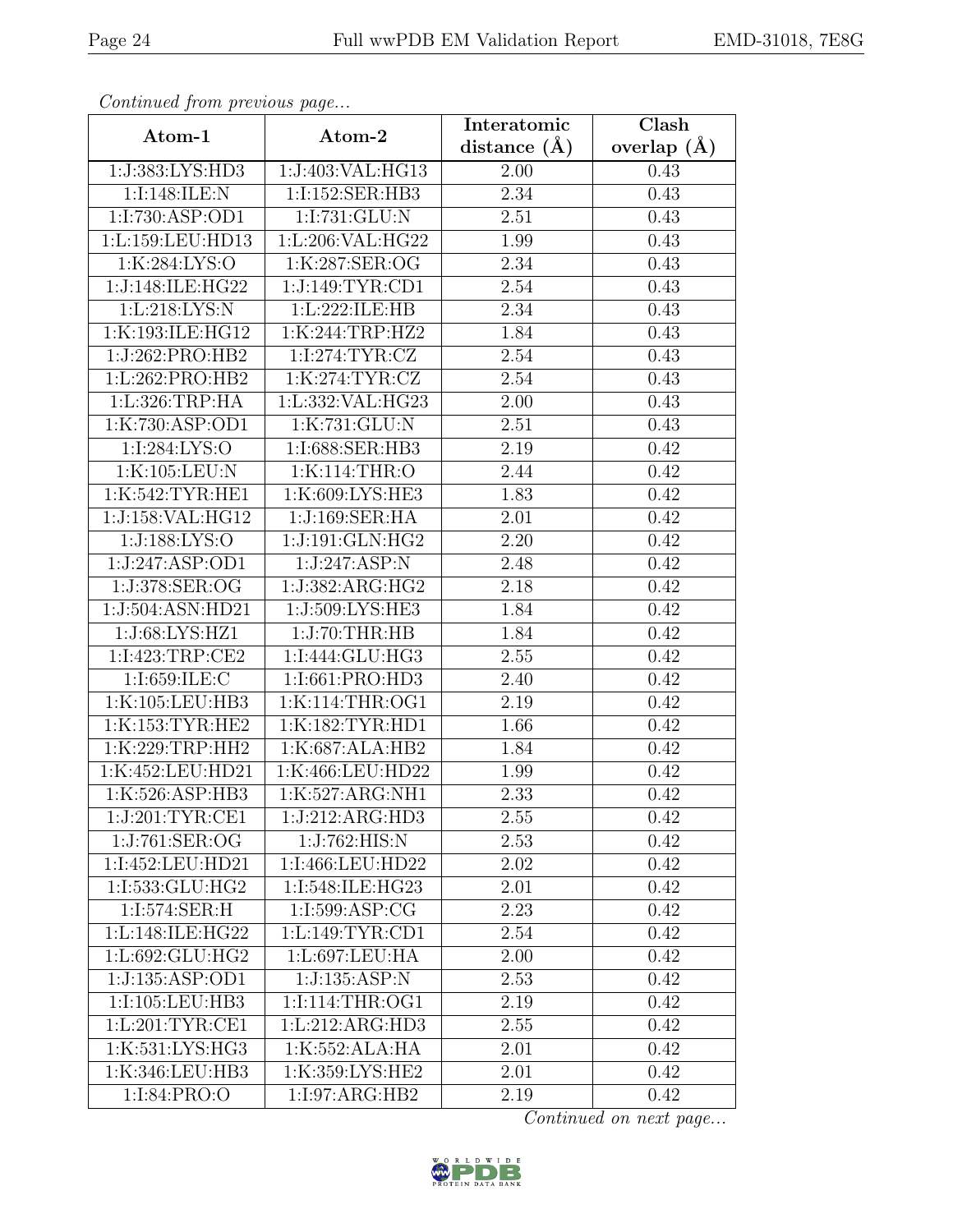| EMD-31018. 7E8G |  |
|-----------------|--|
|-----------------|--|

| Continuea from previous page |                  | Interatomic       | Clash           |  |
|------------------------------|------------------|-------------------|-----------------|--|
| Atom-1                       | Atom-2           | distance $(A)$    | overlap $(\AA)$ |  |
| 1:I:193:ILE:HG12             | 1:I:244:TRP:HZ2  | 1.84              | 0.42            |  |
| 1:1:626:GLN:O                | 1:I:630:VAL:HG23 | $\overline{2.20}$ | 0.42            |  |
| 1:I:727:PRO:HA               | 1:I:757:TYR:HB2  | 2.01              | 0.42            |  |
| 1: L:96: TYR:CD2             | 1:L:104:ARG:HB2  | 2.54              | 0.42            |  |
| 1:L:221:VAL:O                | 1: L:258:ASP:N   | 2.50              | 0.42            |  |
| 1:L:761:SER:OG               | 1:L:762:HIS:N    | 2.53              | 0.42            |  |
| 1:K:284:LYS:O                | 1:K:688:SER:HB3  | 2.20              | 0.42            |  |
| 1:J:646:VAL:HB               | 1:J:671:PHE:CE2  | 2.55              | 0.42            |  |
| 1:I:193:ILE:HG23             | 1:I:244:TRP:CH2  | 2.55              | 0.42            |  |
| 1:I:280:TYR:HH               | 1:I:282:TYR:HD2  | 1.64              | 0.42            |  |
| 1:I:313:ASP:HB2              | 1:I:316:MET:HB3  | 2.01              | 0.42            |  |
| 1:K:443:THR:HB               | 1:K:447:PRO:HA   | 2.01              | 0.42            |  |
| 1:I:96:TYR:CD2               | 1:I:104:ARG:HB2  | 2.55              | 0.42            |  |
| 1:I:161:LYS:HB3              | 1:I:163:PRO:HD2  | 2.01              | 0.42            |  |
| 1:I:519:HIS:HA               | 1:I:522:LYS:NZ   | 2.35              | 0.42            |  |
| 1:L:108:VAL:HG11             | 1:L:487:PHE:CG   | 2.55              | 0.42            |  |
| 1:L:498:PRO:O                | 1:L:517:ASN:ND2  | 2.53              | 0.42            |  |
| 1:L:725:ILE:HD13             | 1:L:755:GLN:HB2  | 2.02              | 0.42            |  |
| 1:K:198:ASN:ND2              | 1:K:222:ILE:O    | 2.44              | 0.42            |  |
| 1:K:562:LEU:HB2              | 1:K:639:ILE:HD11 | 2.02              | 0.42            |  |
| 1:J:257:ASN:HB3              | 1:J:291:SER:OG   | 2.20              | 0.42            |  |
| 1:I:79:PHE:CE1               | 1:I:523:ALA:HB1  | 2.51              | 0.42            |  |
| 1:I:342:ASN:HB2              | 1:I:364:SER:O    | 2.19              | 0.42            |  |
| 1:I:646:VAL:HB               | 1:I:671:PHE:CE2  | 2.55              | 0.42            |  |
| 1:L:722:PHE:CE1              | 1:L:724:ILE:HD11 | 2.55              | 0.42            |  |
| 1:K:384:PHE:CE2              | 1:K:386:PHE:HB2  | $2.55\,$          | 0.42            |  |
| 1:J:623:GLU:O                | 1:J:627:MET:HE2  | 2.20              | 0.41            |  |
| 1:I:94:PHE:CE2               | 1:I:489:LEU:HD21 | 2.55              | 0.41            |  |
| 1:I:346:LEU:HB3              | 1:I:359:LYS:HE2  | 2.02              | 0.41            |  |
| 1:L:198:ASN:O                | 1:L:217:GLY:HA3  | 2.20              | 0.41            |  |
| 1: L: 257: ASN: HB3          | 1:L:291:SER:OG   | 2.20              | 0.41            |  |
| 1:K:96:TYR:CD2               | 1:K:104:ARG:HB2  | 2.54              | 0.41            |  |
| 1:K:369:HIS:O                | 1:K:371:GLN:NE2  | 2.53              | 0.41            |  |
| 1:K:519:HIS:CD2              | 1:K:519:HIS:H    | 2.38              | 0.41            |  |
| 1:K:773:LEU:O                | 1:K:776:SER:OG   | 2.35              | 0.41            |  |
| 1:J:181:GLN:NE2              | 1:J:195:ILE:HG22 | 2.35              | 0.41            |  |
| 1:J:476:TYR:CE1              | 1:J:578:LYS:HE3  | 2.54              | 0.41            |  |
| 1:J:534:TYR:CE1              | 1:J:547:GLN:HB3  | $2.55\,$          | 0.41            |  |
| 1:I:369:HIS:O                | 1:I:371:GLN:NE2  | 2.53              | 0.41            |  |
| 1:I:588:VAL:HG22             | 1:I:593:ALA:O    | 2.21              | 0.41            |  |
| 1:L:86:ALA:O                 | 1:L:87:LYS:HE2   | 2.20              | 0.41            |  |

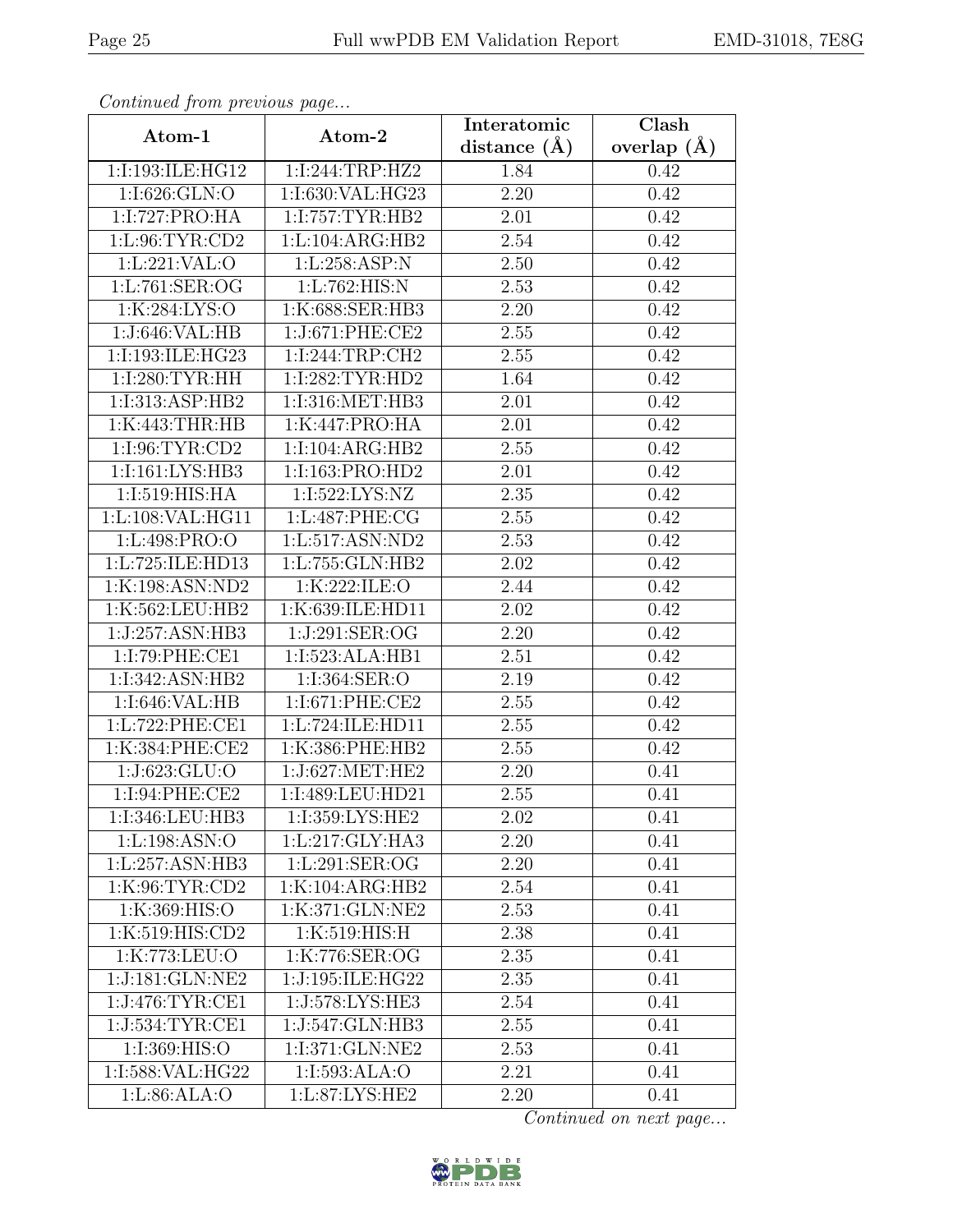| EMD-31018. 7E8G |  |
|-----------------|--|
|-----------------|--|

| Continueu from previous page       |                               | Interatomic      | Clash         |  |
|------------------------------------|-------------------------------|------------------|---------------|--|
| Atom-1                             | Atom-2                        | distance $(\AA)$ | overlap $(A)$ |  |
| 1:L:561:PRO:HG2                    | 1: L: 593: ALA: HB2           | 2.02             | 0.41          |  |
| 1:K:678:SER:N                      | 1:K:679:PRO:HD3               | 2.35             | 0.41          |  |
| 1:K:738:THR:O                      | 1:K:742:ILE:HG12              | 2.19             | 0.41          |  |
| 1:J:395:ARG:O                      | 1:J:609:LYS:NZ                | 2.40             | 0.41          |  |
| 1:J:491:LYS:HG2                    | 1:J:500:VAL:HG13              | 2.02             | 0.41          |  |
| 1:I:465:CYS:SG                     | 1:I:466:LEU:N                 | 2.93             | 0.41          |  |
| 1: L:315: ARG:H                    | 1:L:315:ARG:HG2               | 1.67             | 0.41          |  |
| 1:L:440:PHE:CE2                    | 1: L: 453: TYR: HB2           | 2.56             | 0.41          |  |
| 1:K:310:PRO:HB3                    | 1:K:336:TRP:CZ3               | 2.55             | 0.41          |  |
| 1:J:467:SER:O                      | 1:J:470:LEU:HG                | 2.20             | 0.41          |  |
| 1:J:501:THR:HG21                   | 1:J:510:LYS:HD3               | 2.03             | 0.41          |  |
| 1:I:323:MET:HG3                    | 1:I:373:GLU:O                 | 2.21             | 0.41          |  |
| 1:I:783:GLU:O                      | 1:I:786:ARG:HG2               | 2.19             | 0.41          |  |
| 1:L:84:PRO:HD2                     | 1:L:500:VAL:HG21              | 2.03             | 0.41          |  |
| 1:L:158:VAL:HG12                   | 1:L:169:SER:HA                | 2.01             | 0.41          |  |
| 1:L:188:LYS:O                      | 1:L:191:GLN:HG2               | 2.20             | 0.41          |  |
| 1:L:467:SER:O                      | 1:L:470:LEU:HG                | 2.20             | 0.41          |  |
| 1:K:451:GLN:HB2                    | 1:K:453:TYR:CZ                | 2.55             | 0.41          |  |
| 1:K:628:GLU:HB2                    | $1:K:631:A\overline{RG:HH21}$ | 1.85             | 0.41          |  |
| 1:J:622:GLU:O                      | 1:J:626:GLN:HG2               | 2.21             | 0.41          |  |
| 1:I:193:ILE:HG12                   | 1:I:244:TRP:CZ2               | 2.55             | 0.41          |  |
| 1:I:624:LYS:O                      | 1:I:627:MET:HG2               | 2.20             | 0.41          |  |
| 1: L:97: ARG:HD2                   | 1: L: 130: TYR: CZ            | 2.56             | 0.41          |  |
| 1:L:282:TYR:CE1                    | 1:L:284:LYS:HD3               | 2.56             | 0.41          |  |
| 1:L:504:ASN:HD21                   | 1:L:509:LYS:HE3               | 1.85             | 0.41          |  |
| 1: L: 537: ILE: HD11               | 1:L:632:THR:HG21              | 2.02             | 0.41          |  |
| 1:K:95:ILE:HG23                    | 1:K:97:ARG:HG3                | 2.01             | 0.41          |  |
| $1:K:387:\overline{\text{ILE:HB}}$ | 1:K:428:ILE:HD11              | 2.01             | 0.41          |  |
| 1:K:519:HIS:HA                     | 1:K:522:LYS:HZ2               | 1.84             | 0.41          |  |
| 1:J:198:ASN:O                      | 1:J:217:GLY:HA3               | 2.20             | 0.41          |  |
| 1:I:350:ASP:HB3                    | 1:I:353:THR:HB                | 2.03             | 0.41          |  |
| 1:I:641:ARG:NH2                    | 1:I:667:GLN:HB2               | $2.35\,$         | 0.41          |  |
| 1:L:85:GLU:HA                      | 1:L:491:LYS:HZ1               | 1.85             | 0.41          |  |
| 1:L:246:PRO:HD3                    | 1:L:326:TRP:HB3               | $2.02\,$         | 0.41          |  |
| 1:K:465:CYS:SG                     | 1:K:466:LEU:N                 | 2.92             | 0.41          |  |
| 1:J:661:PRO:HB3                    | 1:J:713:ARG:HH22              | 1.85             | 0.41          |  |
| 1:I:227:SER:HB2                    | 1:I:232:GLU:HB2               | 2.01             | 0.41          |  |
| $1:L:144:A\overline{SN:H}B2$       | 1: L: 156: TYR: HD2           | 1.86             | 0.41          |  |
| 1:K:84:PRO:O                       | 1:K:97:ARG:HB2                | 2.21             | 0.41          |  |
| 1:K:144:ASN:HB3                    | 1:K:155:GLY:HA3               | 2.03             | 0.41          |  |
| 1:J:190:GLN:NE2                    | 1:J:205:HIS:HB3               | 2.36             | 0.41          |  |

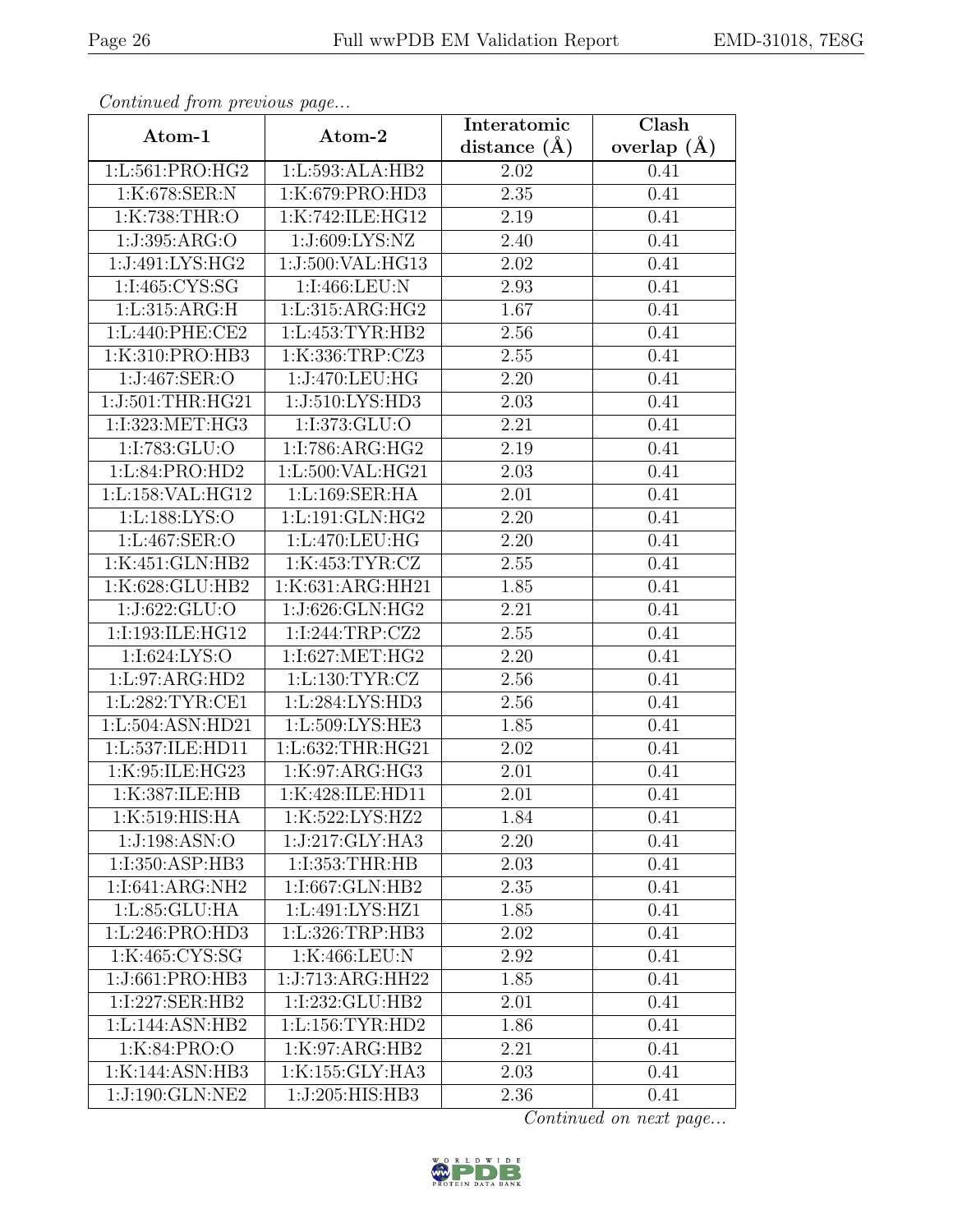| EMD-31018, 7E8G |  |
|-----------------|--|
|-----------------|--|

| Conventura prome previous page |                     | Interatomic      | Clash         |
|--------------------------------|---------------------|------------------|---------------|
| Atom-1                         | Atom-2              | distance $(\AA)$ | overlap $(A)$ |
| 1:J:246:PRO:HD3                | 1:J:326:TRP:HB3     | 2.02             | 0.41          |
| 1:I:391:PRO:HA                 | 1:I:397:LYS:HB3     | 2.03             | 0.41          |
| 1:1:477:PHE:CD1                | 1:I:490:LEU:HD21    | 2.56             | 0.41          |
| 1:I:511:MET:SD                 | 1:I:511:MET:N       | 2.94             | 0.41          |
| 1:L:68:LYS:HZ2                 | 1: L: 70: THR: HB   | 1.85             | 0.41          |
| 1:L:83:ASP:OD1                 | 1:L:491:LYS:NZ      | 2.51             | 0.41          |
| 1:K:98:GLU:HG2                 | 1:K:103:VAL:HG22    | 2.01             | 0.41          |
| 1:K:102:THR:HG22               | 1:K:119:GLY:N       | 2.36             | 0.41          |
| 1:K:155:GLY:HA2                | 1:K:179:LYS:HE3     | 2.02             | 0.41          |
| 1:K:323:MET:HG3                | 1:K:373:GLU:O       | 2.20             | 0.41          |
| 1:J:282:TYR:CE1                | 1:J:284:LYS:HD3     | 2.56             | 0.41          |
| 1:J:310:PRO:HB3                | 1:J:336:TRP:CE3     | 2.56             | 0.41          |
| 1:J:692:GLU:HG2                | 1:J:697:LEU:HA      | 2.02             | 0.41          |
| 1:J:758:PRO:HG2                | 1:I:743:THR:HG23    | 2.03             | 0.41          |
| 1:I:678:SER:N                  | 1:I:679:PRO:HD3     | 2.35             | 0.41          |
| 1:L:530:PRO:HG2                | 1:L:585:THR:HG23    | 2.02             | 0.41          |
| 1: L: 531: LYS: N              | 1: L: 550: LYS: O   | 2.35             | 0.41          |
| 1:L:584:GLU:HA                 | 1:L:587:MET:HG3     | 2.01             | 0.41          |
| 1:L:661:PRO:HB3                | 1:L:713:ARG:HH22    | 1.86             | 0.41          |
| 1:K:143:TYR:CE2                | 1:K:156:TYR:HB2     | 2.56             | 0.41          |
| 1:K:146:GLU:OE2                | 1:K:765:THR:OG1     | 2.29             | 0.41          |
| 1:K:235:ILE:HG13               | 1:K:236:LEU:N       | 2.35             | 0.41          |
| 1:K:263:ILE:HG13               | 1:K:280:TYR:C       | 2.41             | 0.41          |
| 1:J:229:TRP:NE1                | 1:J:233:GLU:HG3     | 2.36             | 0.41          |
| 1:I:320:TYR:OH                 | 1:I:339:ARG:HG3     | 2.20             | 0.41          |
| 1:I:474:CYS:HB2                | 1:I:492:CYS:HB3     | 1.58             | 0.41          |
| 1:L:135:ASP:OD1                | 1: L: 135: ASP: N   | 2.53             | 0.41          |
| 1:L:382:ARG:HH22               | 1: L: 433: GLU: HB3 | 1.86             | 0.41          |
| 1:L:491:LYS:HG2                | 1:L:500:VAL:HG13    | 2.03             | 0.41          |
| 1:L:501:THR:HG21               | 1:L:510:LYS:HD3     | 2.02             | 0.41          |
| 1:K:325:LYS:HE2                | 1:K:325:LYS:HB2     | 1.91             | 0.41          |
| 1:K:373:GLU:OE1                | 1:K:373:GLU:N       | 2.40             | 0.41          |
| 1:J:686:TYR:CE1                | 1:J:733:ILE:HG12    | 2.54             | 0.40          |
| 1:J:725:ILE:HD13               | 1:J:755:GLN:HB2     | 2.02             | 0.40          |
| 1:I:93:GLU:OE1                 | 1:I:107:ASN:ND2     | 2.54             | 0.40          |
| 1:I:438:ILE:O                  | 1:I:454:SER:HA      | 2.21             | 0.40          |
| 1:I:563:LEU:HD23               | 1:I:595:VAL:HG12    | 2.03             | 0.40          |
| 1:I:659:ILE:O                  | 1:I:661:PRO:HD3     | 2.22             | 0.40          |
| 1:I:710:VAL:O                  | 1:I:714:VAL:HG13    | 2.22             | 0.40          |
| 1:L:385:PHE:CE2                | 1:L:438:ILE:HG21    | 2.57             | 0.40          |
| 1:K:83:ASP:HB3                 | 1:K:85:GLU:OE2      | 2.21             | 0.40          |

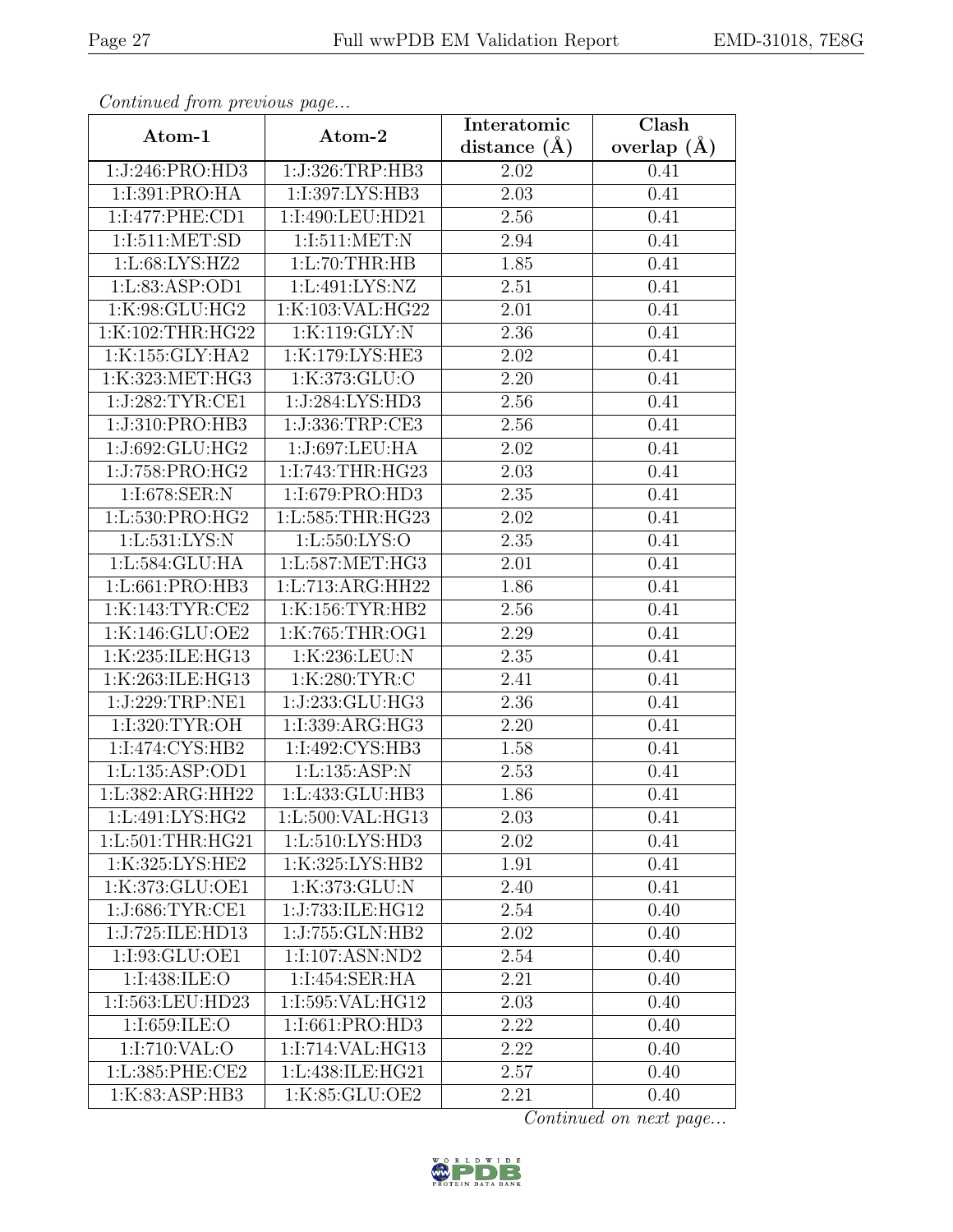| Continual from previous page |                     | Interatomic    | Clash           |
|------------------------------|---------------------|----------------|-----------------|
| Atom-1                       | Atom-2              | distance $(A)$ | overlap $(\AA)$ |
| 1:K:224:ASN:HB2              | 1:K:253:TYR:CD2     | 2.56           | 0.40            |
| 1:K:764:PHE:CE2              | 1:K:770:LYS:HA      | 2.56           | 0.40            |
| 1:J:144:ASN:HB2              | 1:J:156:TYR:HD2     | 1.86           | 0.40            |
| 1:I:430:ALA:O                | 1:1:438:1LE:HD12    | 2.21           | 0.40            |
| 1:L:181:GLN:NE2              | 1:L:195:ILE:HG22    | 2.35           | 0.40            |
| 1:L:451:GLN:HB2              | 1: L: 453: TYR: CZ  | 2.57           | 0.40            |
| 1:L:455:ALA:HB2              | 1:L:463:ARG:HG2     | 2.03           | 0.40            |
| 1:K:208:LYS:NZ               | 1:K:211:ILE:HD11    | $2.35\,$       | 0.40            |
| 1:K:489:LEU:HD23             | 1:K:502:VAL:HG22    | 2.03           | 0.40            |
| 1:I:147:PRO:HB3              | 1:I:152:SER:N       | 2.24           | 0.40            |
| 1:L:477:PHE:CE1              | 1:L:490:LEU:HD21    | 2.56           | 0.40            |
| 1:K:116:LEU:HG               | 1:K:162:ILE:HD11    | 2.04           | 0.40            |
| 1:K:193:ILE:HG12             | 1:K:244:TRP:CZ2     | 2.56           | 0.40            |
| 1:K:444:GLU:HB3              | 1:K:453:TYR:CZ      | 2.56           | 0.40            |
| 1:J:97:ARG:HD2               | 1:J:130:TYR:CZ      | 2.56           | 0.40            |
| 1:J:161:LYS:HG2              | 1:J:166:ASP:HB3     | 2.04           | 0.40            |
| 1:I:764:PHE:CE2              | 1:I:770:LYS:HA      | 2.56           | 0.40            |
| 1:L:190:GLN:NE2              | 1: L: 205: HIS: HB3 | 2.36           | 0.40            |
| 1:L:383:LYS:HD3              | 1:L:403:VAL:HG13    | 2.03           | 0.40            |
| 1:K:434:LYS:HE2              | 1:K:434:LYS:HB2     | 1.90           | 0.40            |
| 1:J:278:LYS:HA               | 1:J:278:LYS:HD3     | 1.87           | 0.40            |
| 1:J:673:CYS:HB2              | 1:J:780:PHE:CZ      | 2.57           | 0.40            |
| 1:J:731:GLU:OE2              | 1:J:761:SER:OG      | 2.33           | 0.40            |
| 1:I:95:ILE:HG23              | 1:I:97:ARG:HG3      | 2.03           | 0.40            |
| 1:I:726:HIS:HD2              | 1:I:727:PRO:HD2     | 1.86           | 0.40            |

There are no symmetry-related clashes.

## 5.3 Torsion angles  $(i)$

#### 5.3.1 Protein backbone (i)

In the following table, the Percentiles column shows the percent Ramachandran outliers of the chain as a percentile score with respect to all PDB entries followed by that with respect to all EM entries.

The Analysed column shows the number of residues for which the backbone conformation was analysed, and the total number of residues.

| Mol   Chain | Analysed          |                                 |  | Favoured   Allowed   Outliers   Percentiles |
|-------------|-------------------|---------------------------------|--|---------------------------------------------|
|             | $727/729~(100\%)$ | $\mid$ 665 (92%) $\mid$ 62 (8%) |  | 100 100                                     |

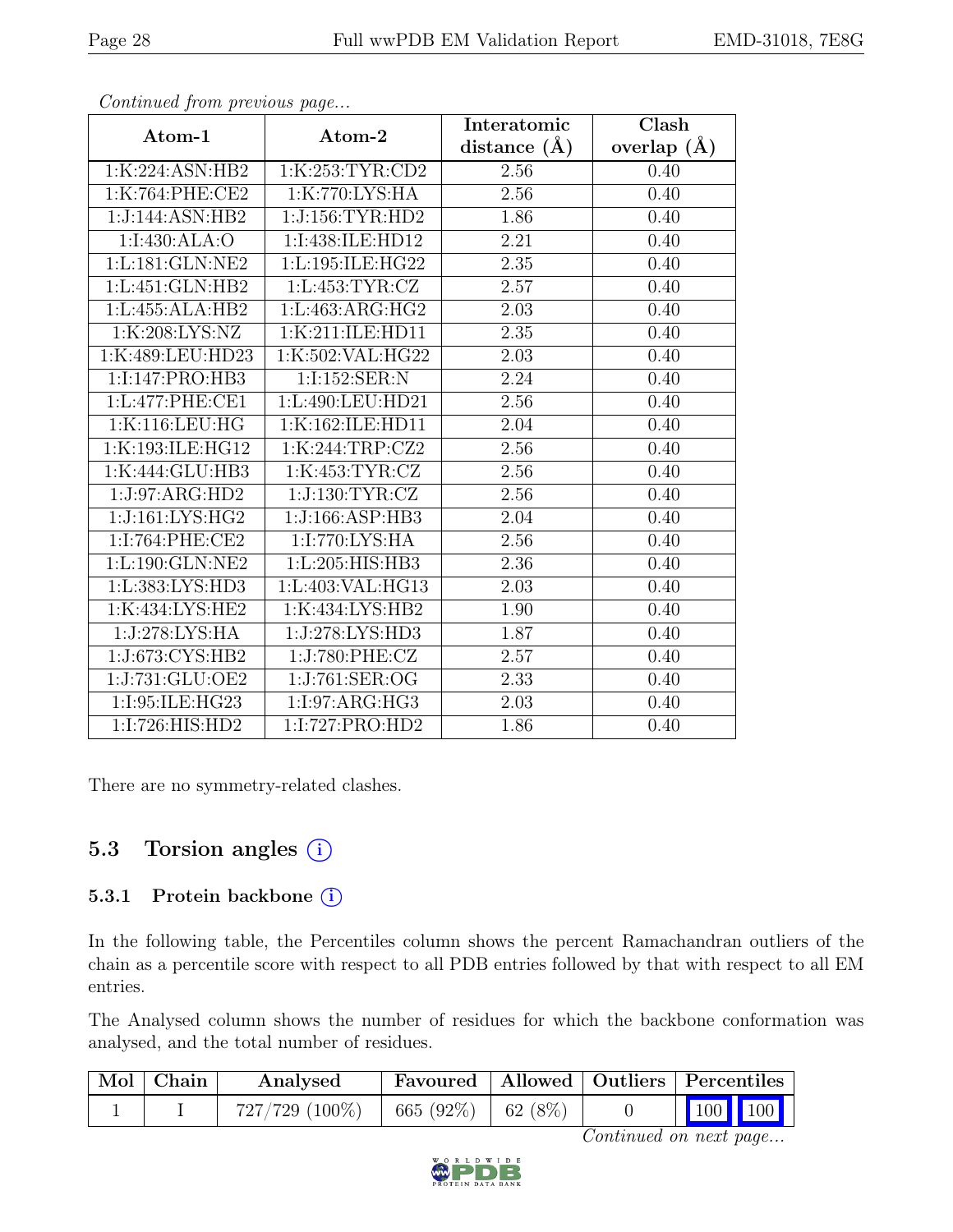| Mol | Chain     | Analysed         | Favoured   | Allowed    | <b>Outliers</b> | Percentiles |     |
|-----|-----------|------------------|------------|------------|-----------------|-------------|-----|
|     |           | 727/729 (100%)   | 668 (92%)  | 58 (8%)    | $1(0\%)$        | 51          | 85  |
|     | $K_{\rm}$ | 727/729 (100%)   | 666 (92%)  | 61 $(8\%)$ |                 |             | 100 |
|     |           | 727/729 (100%)   | 669 (92%)  | 57 (8%)    | $1(0\%)$        | 51          | 85  |
| All | All       | 2908/2916 (100%) | 2668 (92%) | 238 (8%)   | $2(0\%)$        | 54          | 85  |

All (2) Ramachandran outliers are listed below:

| Mol | Chain | Res | Type |
|-----|-------|-----|------|
|     |       | 468 |      |
|     |       | 468 |      |

#### 5.3.2 Protein sidechains (i)

In the following table, the Percentiles column shows the percent sidechain outliers of the chain as a percentile score with respect to all PDB entries followed by that with respect to all EM entries.

The Analysed column shows the number of residues for which the sidechain conformation was analysed, and the total number of residues.

| Mol | Chain | Analysed         | Rotameric   | Outliers  | Percentiles |    |
|-----|-------|------------------|-------------|-----------|-------------|----|
|     |       | 649/649 (100%)   | 647 (100%)  | $2(0\%)$  | 92          | 95 |
|     | J     | 649/649 (100%)   | 645 (99%)   | $4(1\%)$  | 86          | 92 |
|     | K     | 649/649 (100%)   | 647 (100%)  | $2(0\%)$  | 92          | 95 |
|     | L     | 649/649 (100%)   | 645 (99%)   | $4(1\%)$  | 186         | 92 |
| All | All   | 2596/2596 (100%) | 2584 (100%) | $12(0\%)$ | 89          | 93 |

All (12) residues with a non-rotameric sidechain are listed below:

| Mol | Chain | Res | <b>Type</b>      |
|-----|-------|-----|------------------|
| 1   | J.    | 68  | <b>LYS</b>       |
| 1   | J.    | 181 | <b>GLN</b>       |
| 1   | J.    | 383 | <b>LYS</b>       |
| 1   | J.    | 388 | $\rm{ARG}$       |
| 1   |       | 527 | $\rm{ARG}$       |
| 1   | T     | 713 | $\rm{ARG}$       |
| 1   | L     | 68  | $\overline{L}YS$ |
| 1   | L     | 181 | <b>GLN</b>       |
|     |       | 383 | <b>LYS</b>       |

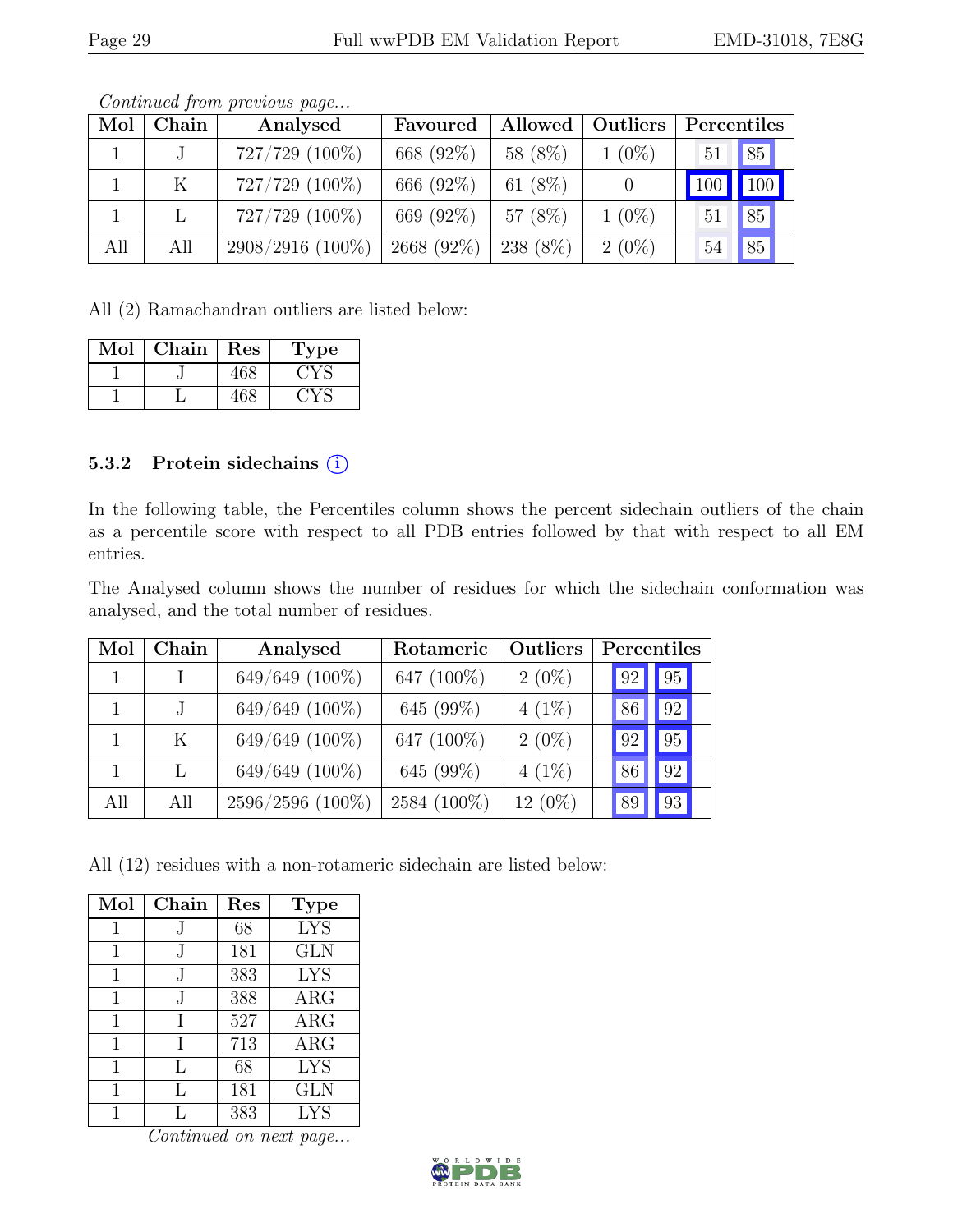Continued from previous page...

| $\operatorname{Mol}$ | Chain | $\operatorname{Res}% \left( \mathcal{N}\right) \equiv\operatorname*{Res}\left( \mathcal{N}\right)$ | <b>Type</b> |
|----------------------|-------|----------------------------------------------------------------------------------------------------|-------------|
|                      |       | 388                                                                                                | $\rm{ARG}$  |
|                      |       | 527                                                                                                | $\rm{ARG}$  |
|                      |       | 713                                                                                                | ABC         |

Sometimes sidechains can be flipped to improve hydrogen bonding and reduce clashes. All (7) such sidechains are listed below:

| Mol | Chain | Res | <b>Type</b> |
|-----|-------|-----|-------------|
| 1   |       | 242 | <b>HIS</b>  |
|     |       | 289 | <b>ASN</b>  |
|     |       | 289 | <b>ASN</b>  |
|     |       | 371 | <b>GLN</b>  |
|     | Τ.    | 242 | <b>HIS</b>  |
| 1   | K     | 289 | <b>ASN</b>  |
|     | K     | 371 | GLN         |

#### 5.3.3 RNA  $(i)$

There are no RNA molecules in this entry.

#### 5.4 Non-standard residues in protein, DNA, RNA chains  $\circ$

There are no non-standard protein/DNA/RNA residues in this entry.

#### 5.5 Carbohydrates  $(i)$

There are no monosaccharides in this entry.

## 5.6 Ligand geometry  $(i)$

There are no ligands in this entry.

## 5.7 Other polymers  $(i)$

There are no such residues in this entry.

## 5.8 Polymer linkage issues  $(i)$

There are no chain breaks in this entry.

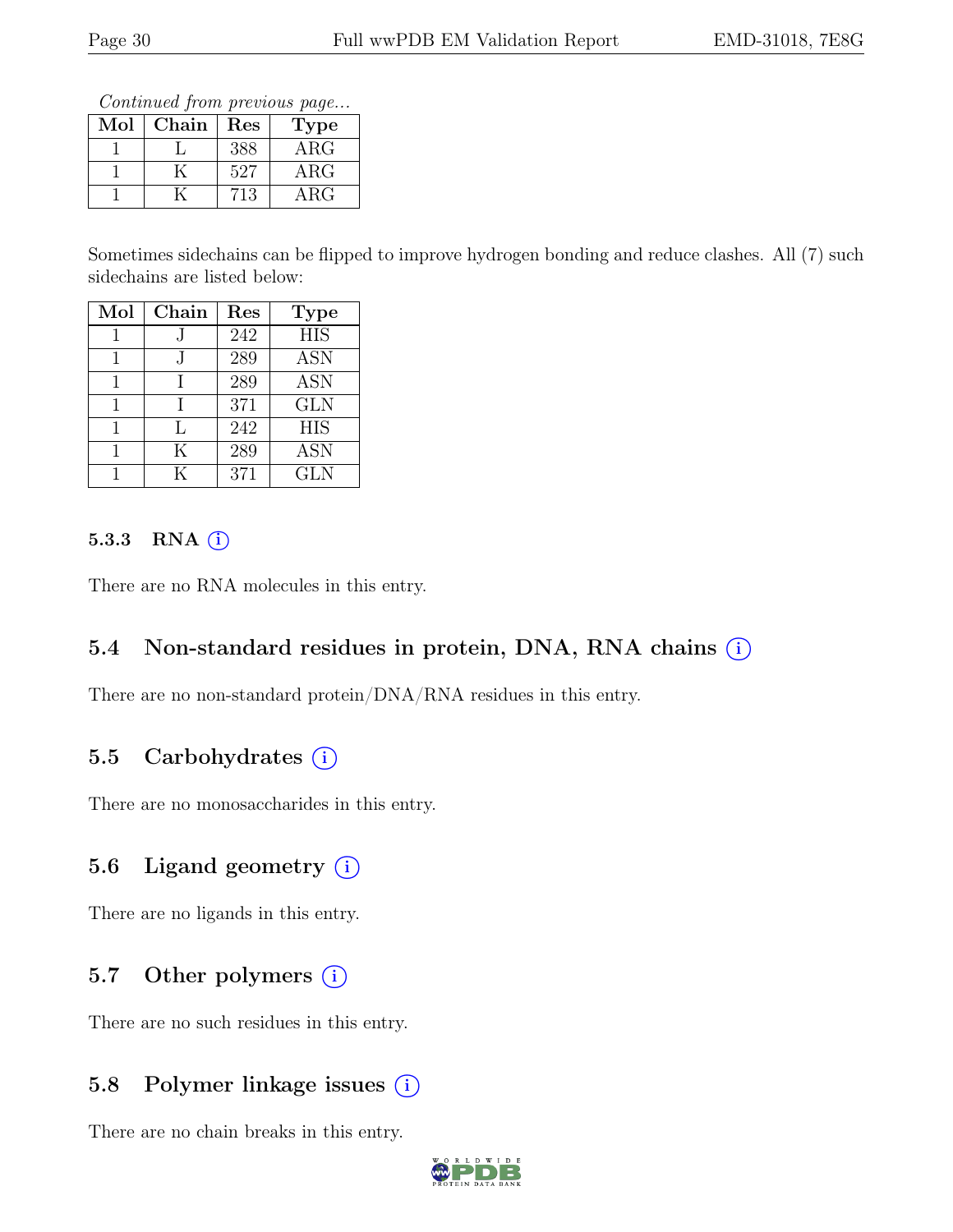# 6 Map visualisation  $(i)$

This section contains visualisations of the EMDB entry EMD-31018. These allow visual inspection of the internal detail of the map and identification of artifacts.

Images derived from a raw map, generated by summing the deposited half-maps, are presented below the corresponding image components of the primary map to allow further visual inspection and comparison with those of the primary map.

# 6.1 Orthogonal projections (i)

#### 6.1.1 Primary map







6.1.2 Raw map



The images above show the map projected in three orthogonal directions.

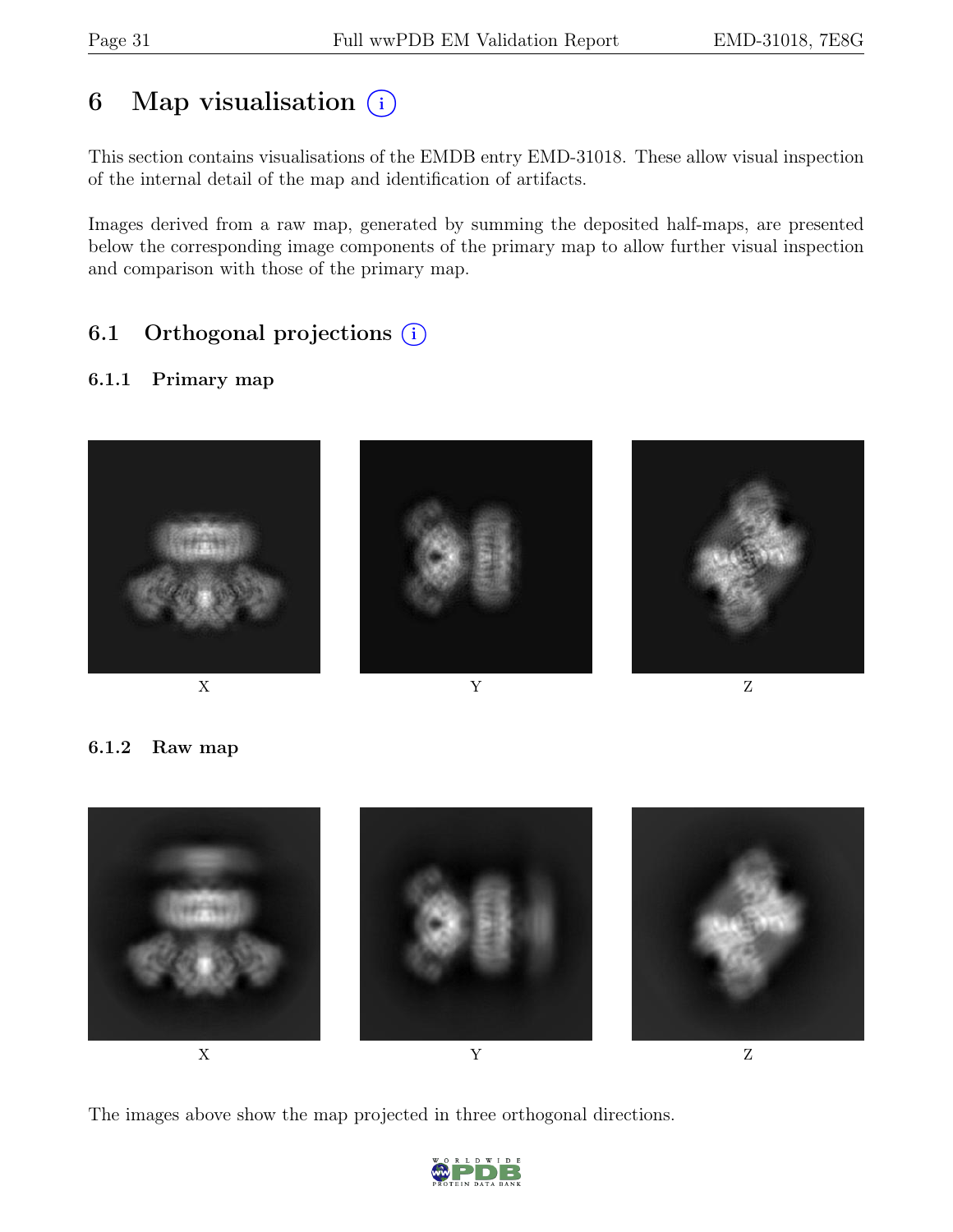## 6.2 Central slices  $(i)$

#### 6.2.1 Primary map



X Index: 149 Y Index: 149 Z Index: 149





#### 6.2.2 Raw map



X Index: 149 Y Index: 149 Z Index: 149

The images above show central slices of the map in three orthogonal directions.

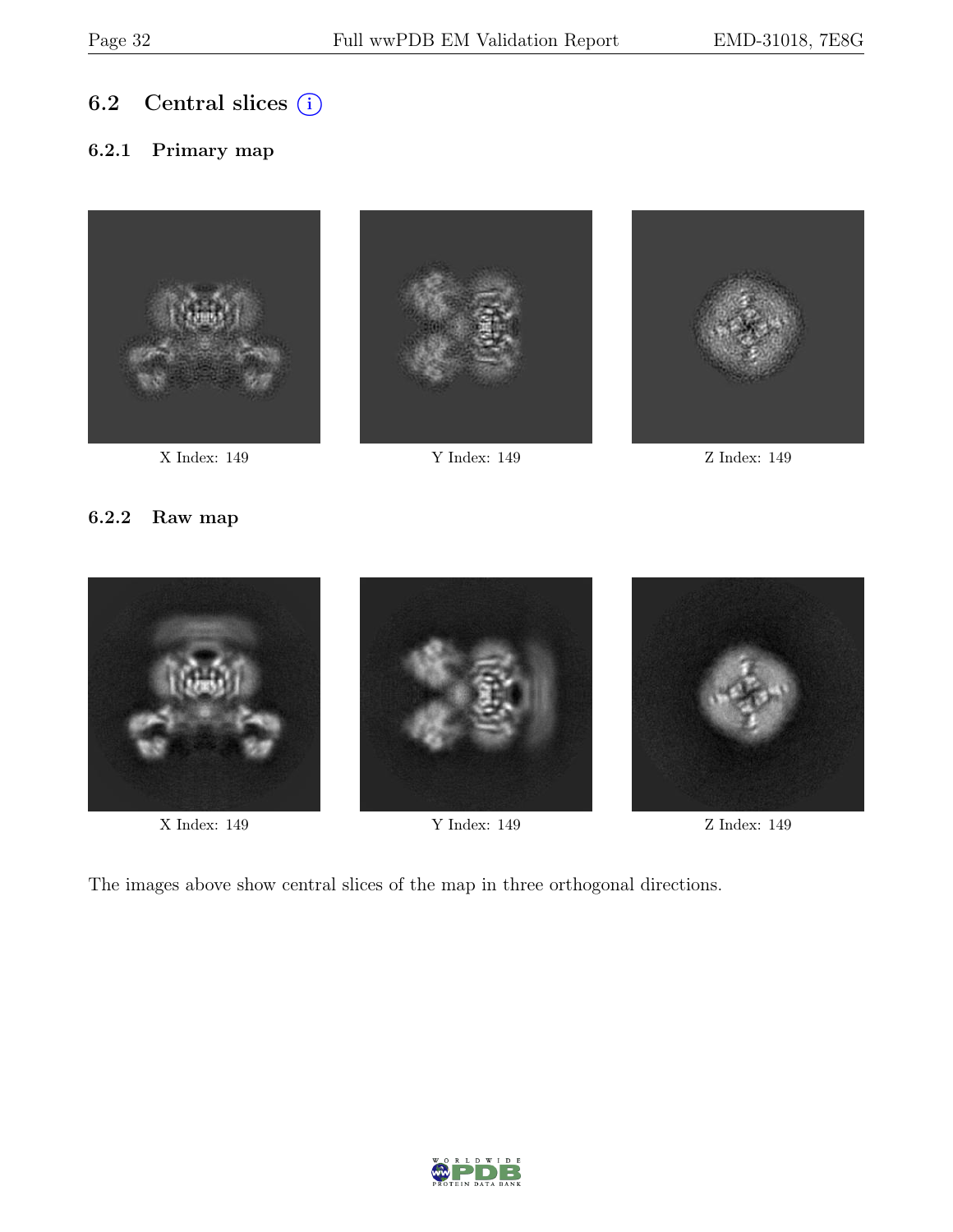# 6.3 Largest variance slices (i)

#### 6.3.1 Primary map



X Index: 145 Y Index: 149 Z Index: 100





#### 6.3.2 Raw map



X Index: 158 Y Index: 149 Z Index: 100

The images above show the largest variance slices of the map in three orthogonal directions.

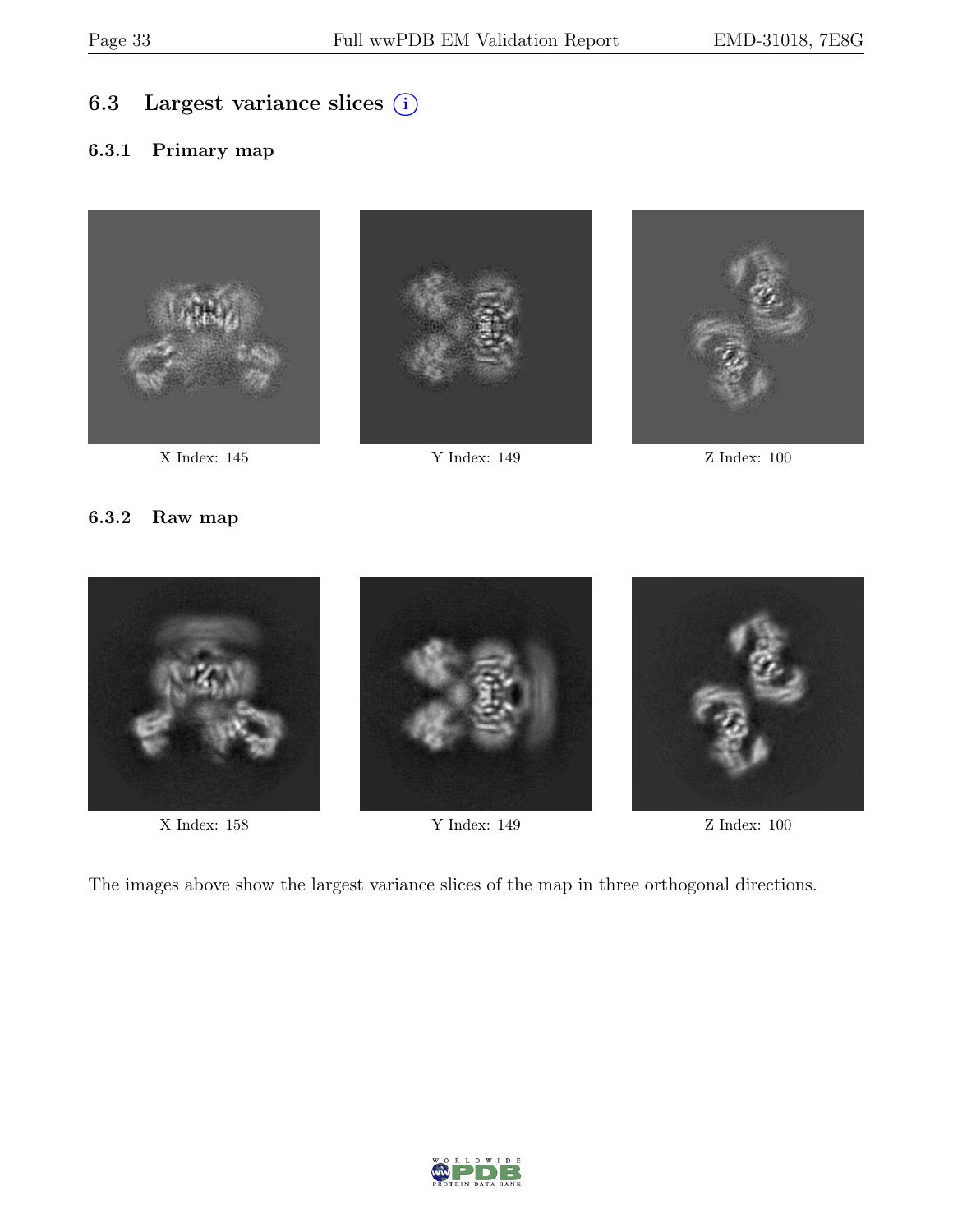### 6.4 Orthogonal surface views  $(i)$

6.4.1 Primary map



The images above show the 3D surface view of the map at the recommended contour level 0.0127. These images, in conjunction with the slice images, may facilitate assessment of whether an appropriate contour level has been provided.

#### 6.4.2 Raw map



These images show the 3D surface of the raw map. The raw map's contour level was selected so that its surface encloses the same volume as the primary map does at its recommended contour level.

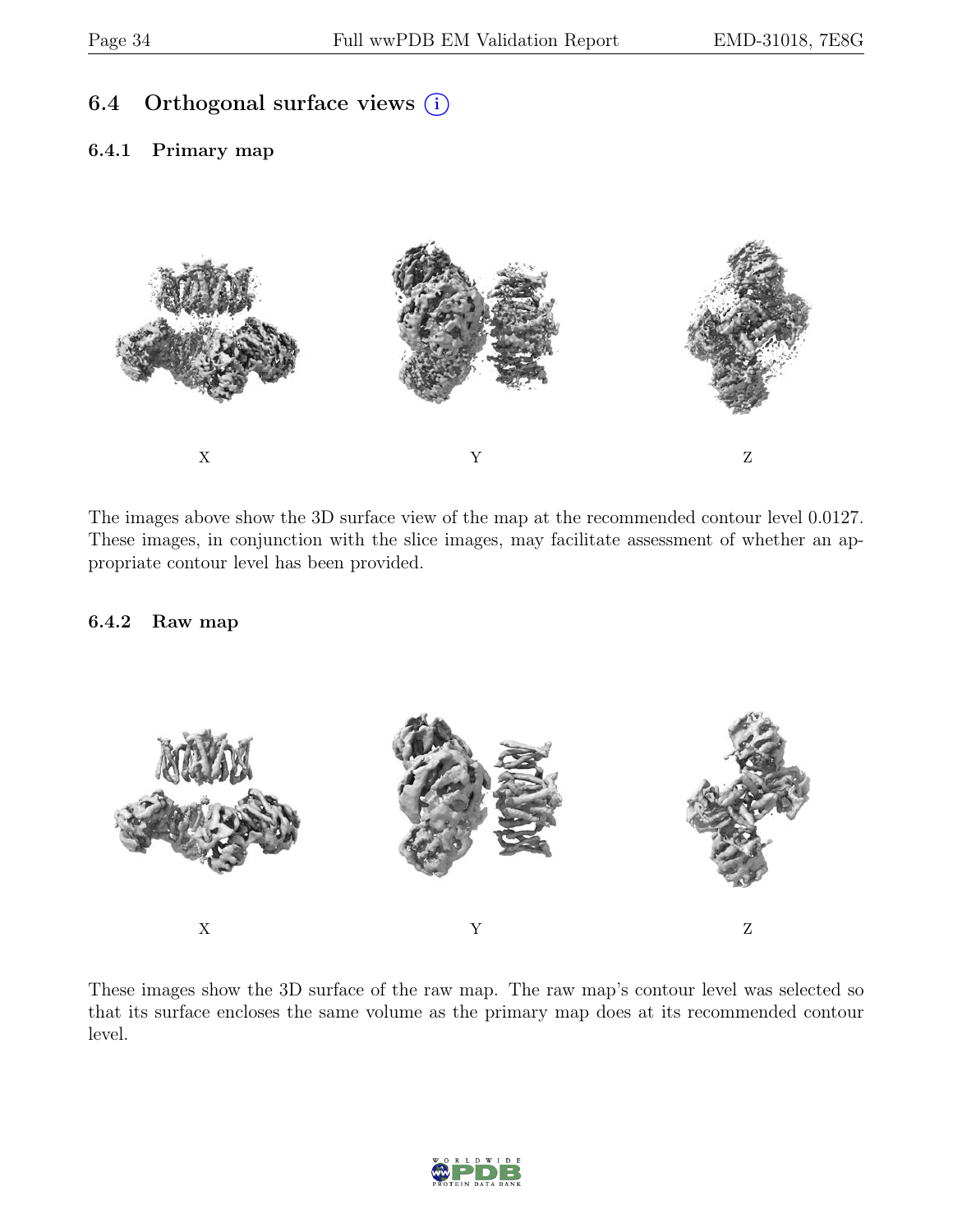# 6.5 Mask visualisation  $(i)$

This section shows the 3D surface view of the primary map at 50% transparency overlaid with the specified mask at 0% transparency

A mask typically either:

- Encompasses the whole structure
- Separates out a domain, a functional unit, a monomer or an area of interest from a larger structure

### 6.5.1 emd 31018 msk 1.map ①



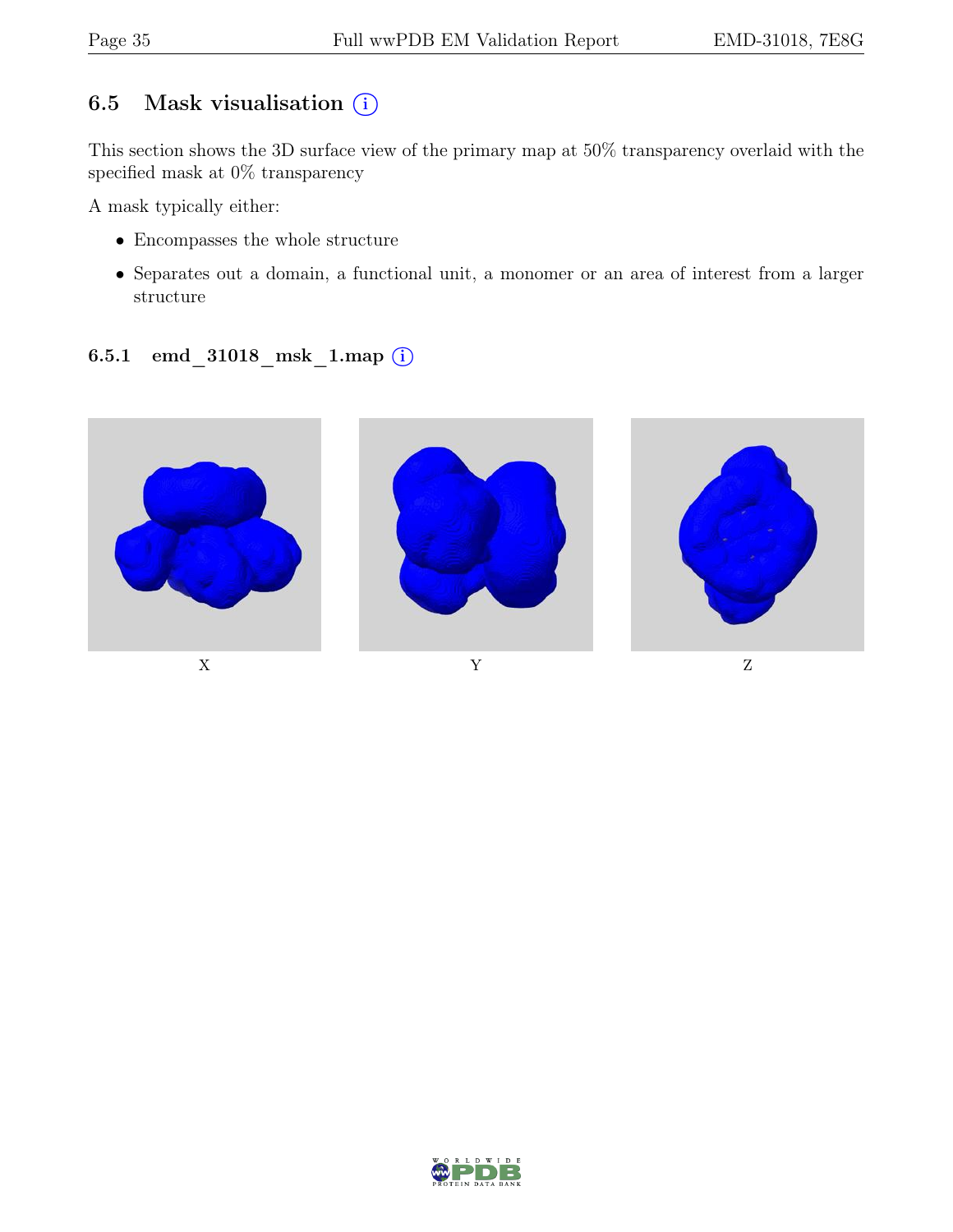# 7 Map analysis (i)

This section contains the results of statistical analysis of the map.

# 7.1 Map-value distribution  $(i)$



The map-value distribution is plotted in 128 intervals along the x-axis. The y-axis is logarithmic. A spike in this graph at zero usually indicates that the volume has been masked.

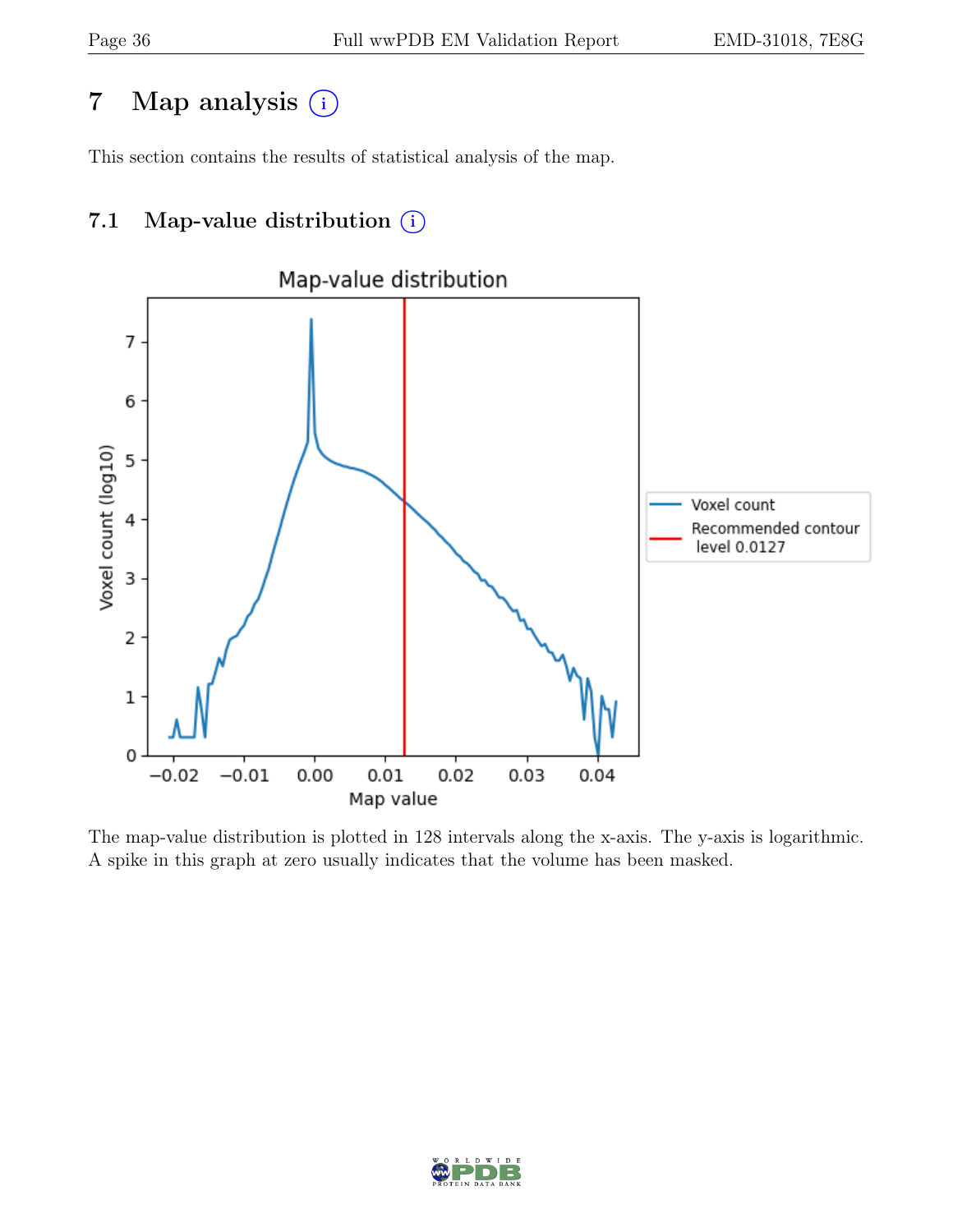# 7.2 Volume estimate  $(i)$



The volume at the recommended contour level is  $160 \text{ nm}^3$ ; this corresponds to an approximate mass of 144 kDa.

The volume estimate graph shows how the enclosed volume varies with the contour level. The recommended contour level is shown as a vertical line and the intersection between the line and the curve gives the volume of the enclosed surface at the given level.

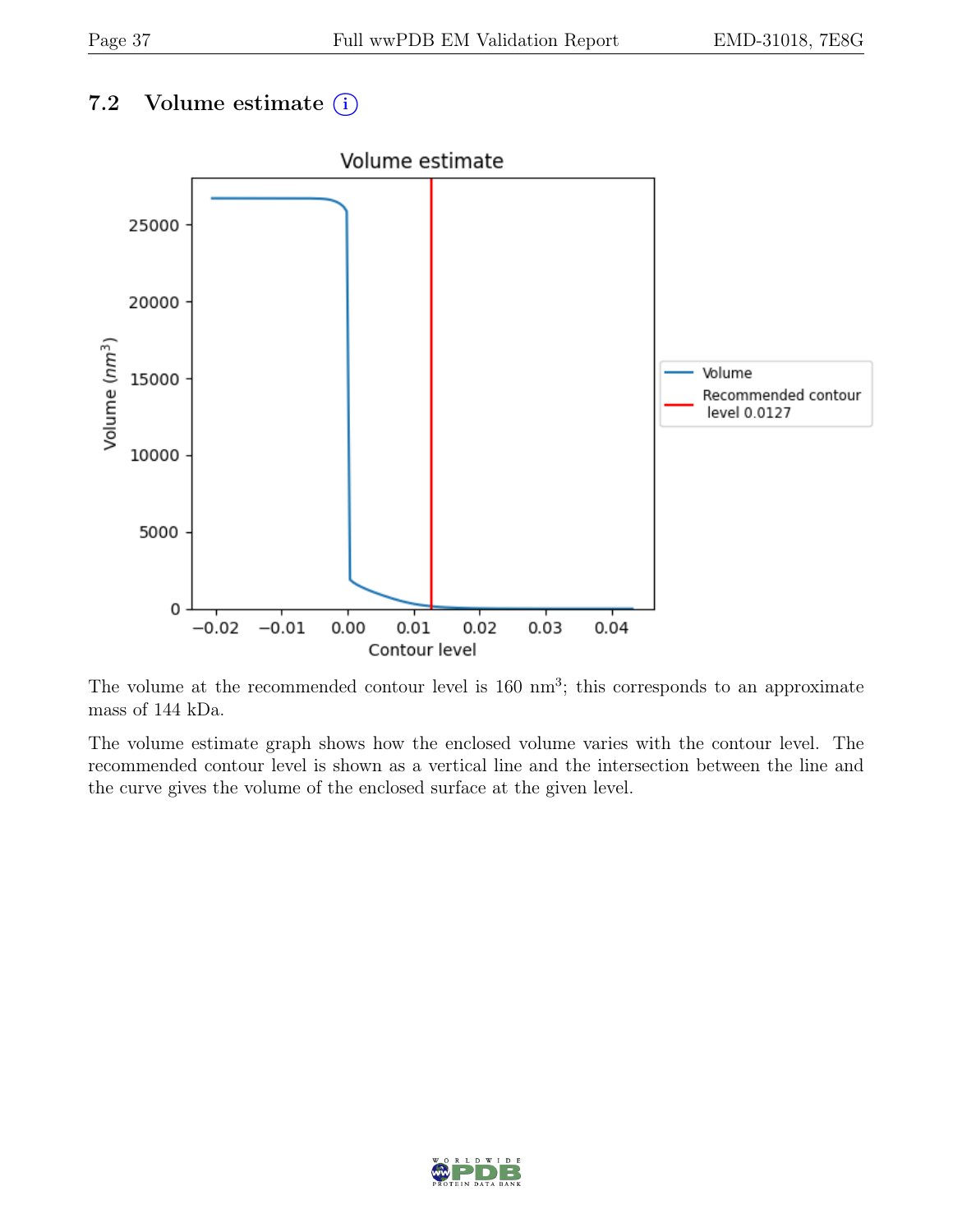# 7.3 Rotationally averaged power spectrum  $(i)$



\*Reported resolution corresponds to spatial frequency of 0.222 Å<sup> $-1$ </sup>

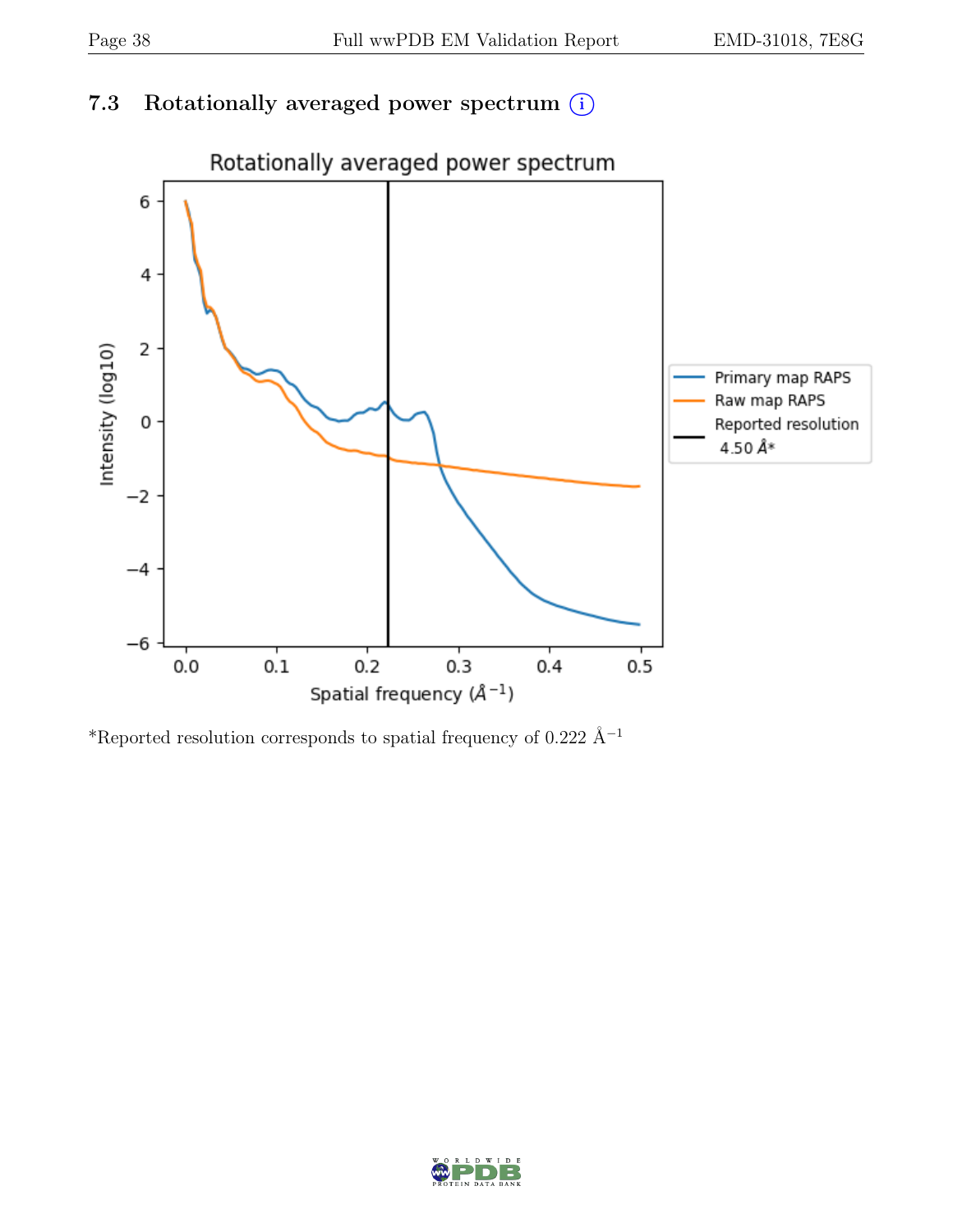# 8 Fourier-Shell correlation (i)

Fourier-Shell Correlation (FSC) is the most commonly used method to estimate the resolution of single-particle and subtomogram-averaged maps. The shape of the curve depends on the imposed symmetry, mask and whether or not the two 3D reconstructions used were processed from a common reference. The reported resolution is shown as a black line. A curve is displayed for the half-bit criterion in addition to lines showing the 0.143 gold standard cut-off and 0.5 cut-off.

### 8.1 FSC  $(i)$



\*Reported resolution corresponds to spatial frequency of 0.222 Å<sup>-1</sup>

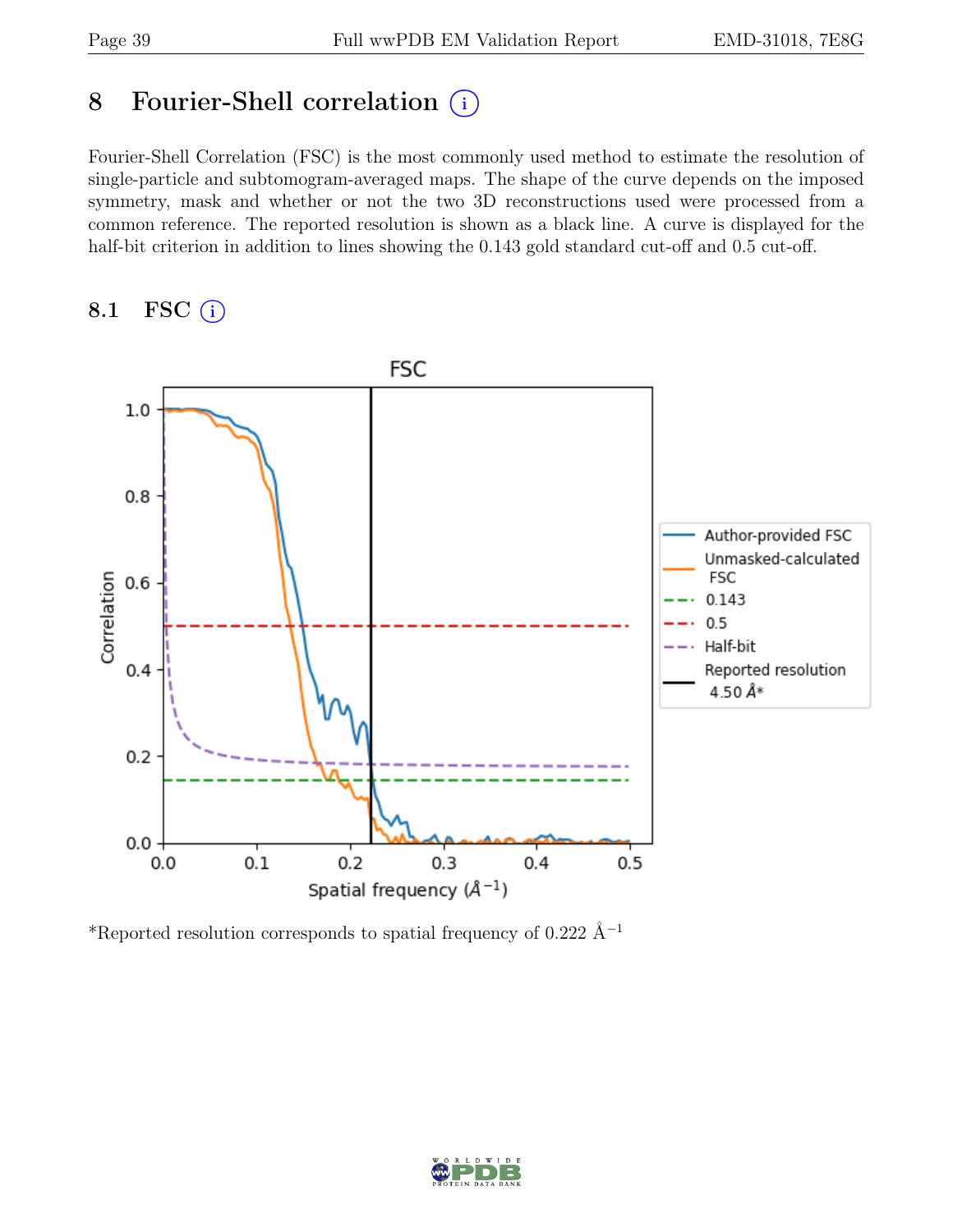## 8.2 Resolution estimates (i)

| Resolution estimate $(\AA)$ | Estimation criterion (FSC cut-off) |      |          |
|-----------------------------|------------------------------------|------|----------|
|                             | 0.143                              | 0.5  | Half-bit |
| Reported by author          | 4.50                               | -    |          |
| Author-provided FSC curve   | 4.45                               | 6.70 | 4.50     |
| Unmasked-calculated*        | 5.31                               | 7 34 | 6 N S    |

\*Resolution estimate based on FSC curve calculated by comparison of deposited half-maps. The value from deposited half-maps intersecting FSC 0.143 CUT-OFF 5.31 differs from the reported value 4.5 by more than 10  $\%$ 

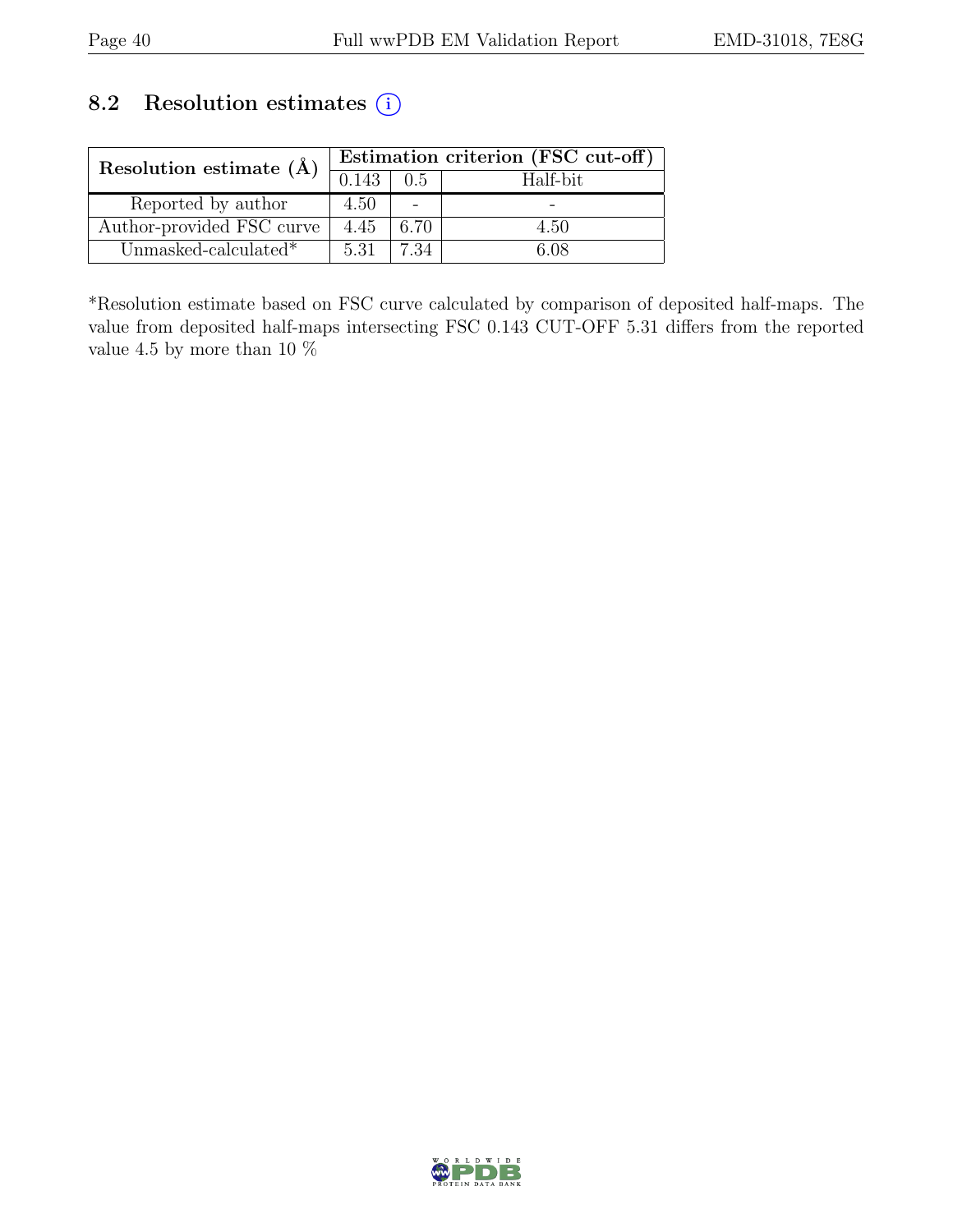# 9 Map-model fit  $(i)$

This section contains information regarding the fit between EMDB map EMD-31018 and PDB model 7E8G. Per-residue inclusion information can be found in section [3](#page-3-0) on page [4.](#page-3-0)

# 9.1 Map-model overlay (i)



The images above show the 3D surface view of the map at the recommended contour level 0.0127 at 50% transparency in yellow overlaid with a ribbon representation of the model coloured in blue. These images allow for the visual assessment of the quality of fit between the atomic model and the map.